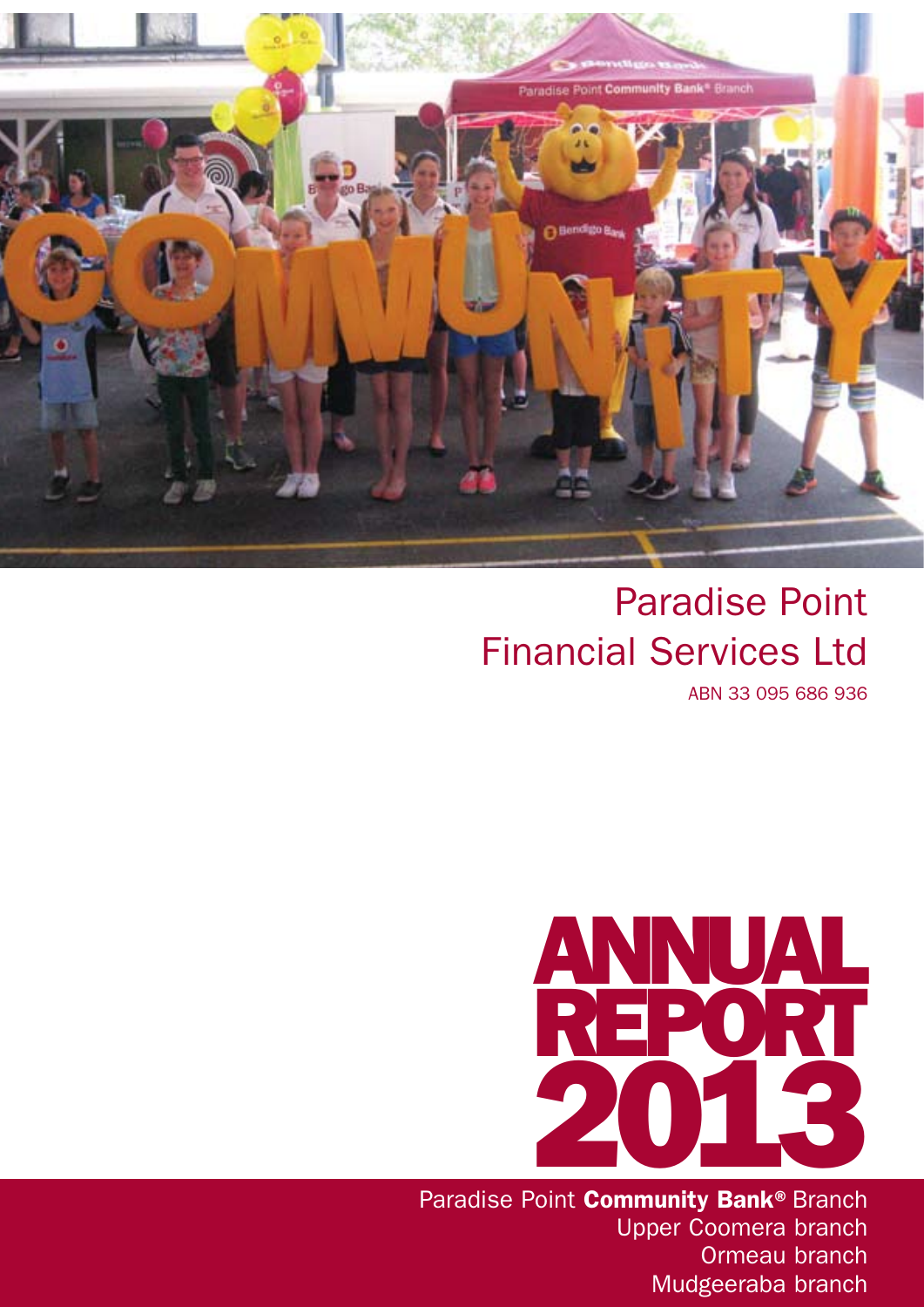## **Contents**

| <b>Chairman's report</b>           | 2  |
|------------------------------------|----|
| <b>Senior Manager's report</b>     | 4  |
| Donations/sponsorships             | 6  |
| Directors' report                  | 7  |
| Auditor's independence declaration | 10 |
| <b>Financial statements</b>        | 11 |
| Notes to the financial statements  | 15 |
| Directors' declaration             | 40 |
| Independent audit report           | 41 |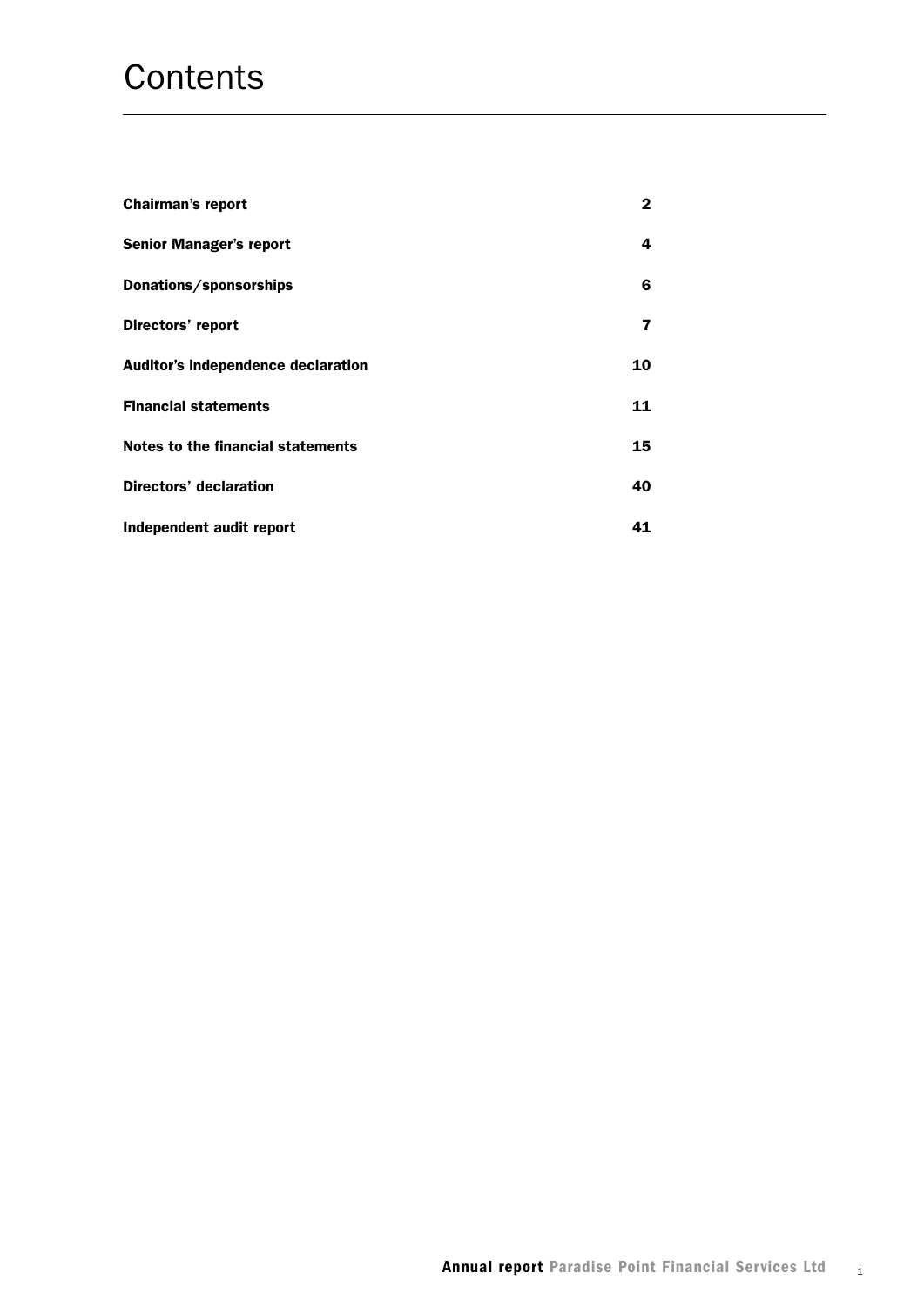# Chairman's report

## For year ending 30 June 2013

Dear Shareholders,

It is with great pleasure that I present the 2013 Annual Report for Paradise Point Financial Services Limited.

Our company continues to provide good returns to you our shareholders and our four branches, Paradise Point, Upper Coomera, Ormeau and Mudgeeraba, provide excellent service to their respective communities.

I am further pleased to report that our **Community Bank®** company continues to grow, providing your Board the opportunity to assist many worthy organisations in our communities.

You will find within this report a list of recipients of our donations and sponsorships for the 2012/13 financial year.

Our company is in a strong financial position. We continue to undertake projects that benefit our communities.

There are now well over 300 Community Bank® branches in Australia. This network, with the support of their respective shareholders, has returned more than \$100 million in donations and sponsorships to the community. Our company has played a substantial role in achieving this great milestone by returning \$850,000 to our local communities and a further \$600,000 by way of dividends to our shareholders.

We look forward to our continuous support of projects and organisations in our communities as more people bank with us and we become more successful.

#### Our partners

Our franchise partners Bendigo and Adelaide Bank Limited remains one of the few banks globally to be rewarded an upgraded credit rating since the onset of the GFC. We are confident that our franchise partners are fully committed to the Community Bank® concept and that in the future they will ensure that the model remains successful in order to produce reasonable returns for our shareholders and capital for the betterment of our communities. All Community Bank® branches operate under Bendigo and Adelaide Bank Limited banking licence and as such all deposits held are guaranteed by the federal government and supported by capital supplied by our franchise partners Bendigo and Adelaide Bank Limited.

#### Dividends

The Board of Directors are pleased to be recommending a dividend of 15.5 cents per share, fully franked, to be paid. This recommended dividend will take total dividends paid per share to 95.7 cents, amounting to \$598,009 since our **Community Bank®** company commenced trading.

#### Your Board of Directors

In February 2013 our long term Chairman Ann Robilotta resigned. The Board, shareholders and I thank Ann for her contribution and commitment to the success of our company. Ann was a member of the Board for more than 11 years and during this long period Ann spent many hours working on Board matters and promoting our company and our branches.

 In February 2013 Helen Weissenberger also resigned. Helen was a member of the Board for five years. We also thank Helen for the financial expertise she provided to the Board.

During the year we appointed Paul Wraith to our Board of Directors. Paul brings a wealth of business experience to the Board. He is also a shareholder and very committed to the success of our company.

I would also like to say thank you to the other Board members for their time and commitment to our success.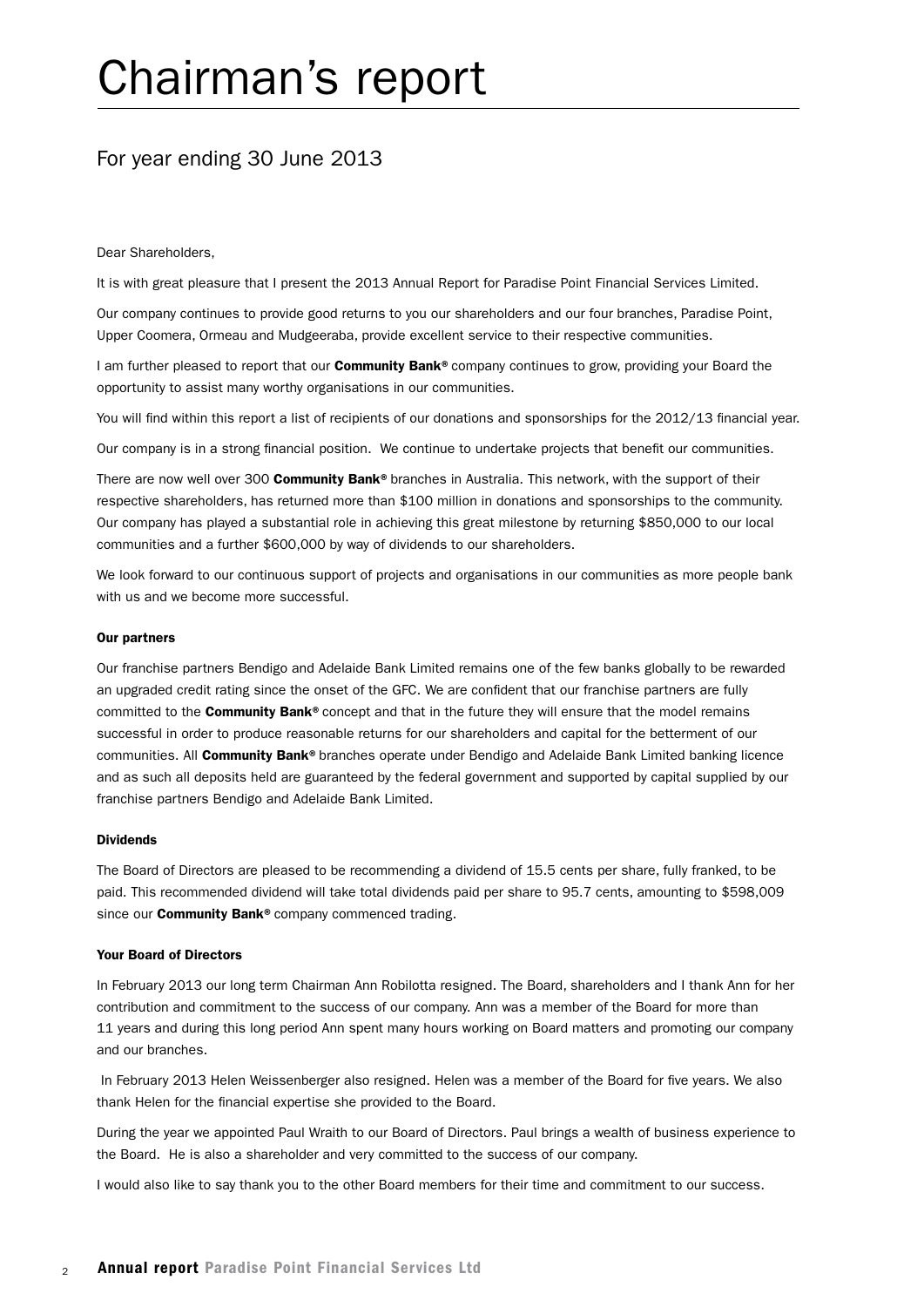#### Our employees

Our company success is mainly due to our very capable and dedicated employees who at all times perform their duties to the best of their abilities and work many extra hours to assist organisations we support with our donations and sponsorships. We are very grateful to them all and I take this opportunity to say thank you to our Managers, particularly our Senior Manager, Ian Johnston, for their commitment to the Community Bank® concept and to the continuous growth of our company.

#### Our future

Our Community Bank® company is in great shape. It will continue to provide good returns to our shareholders and financial assistance to many organisations in our communities. Whilst the staff and the Board of Directors continue to work hard to ensure the success of our company, I would like to encourage you, our shareholders, to help us achieve that success by choosing to bank with us. I would also ask you to promote our Community Bank® branch to your friends, acquaintances and the public in general, the benefits that our Community Bank<sup>®</sup> branches bring to your respective communities. That those benefits can be magnified if they also bank with our **Community Bank®** branches.

In conclusion I would like to thank you for your continued support and assure you that your Board will continue to work diligently to deliver benefits to you and your communities.

Paul Vertullo Chairman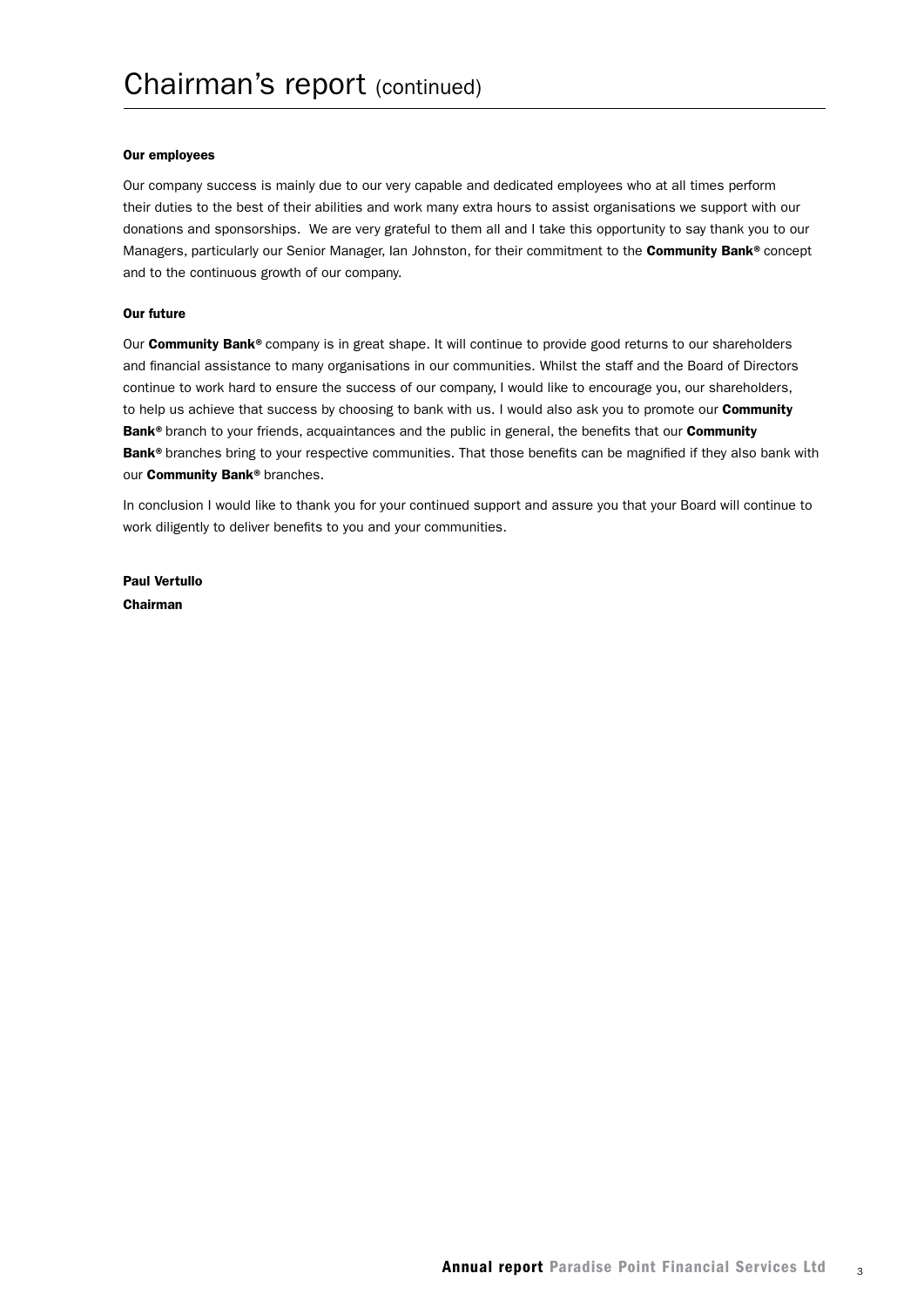# Senior Manager's report

## For year ending 30 June 2013

I am pleased to report that we have again achieved good results for your **Community Bank®** company. This is despite political instability and subsequent business disruption of the past financial years.

Given the aforementioned challenges, our combined four branches as at 30 June 2013 have business balances of \$267 million, which is net growth of \$10 million, up on the \$257 million as at 30 June 2012.

Business growth is illustrated below.



Our revenue also increased to \$2.79 million, up \$170,000 on last year's income of \$2.62 million.

We have started the new financial year with solid business activity, however all of our branches are still operating in difficult economic environments. We look forward to stability and some certainty in our local economies. With the Commonwealth Games here on the Gold Coast in the foreseeable future, we are confident that business activity will build. The work we have done on building the many community and business relationships, will place us in good stead. This strategy of engagement will provide us with the opportunity to continue to grow our business.

I thank our past Chairman of the Board, Ann Robilotta and current Chairman Paul Vertullo together with the Directors for their support. Also, a big thank you to our customers and shareholders, for simply banking with us. I would like to acknowledge our staff teams:-

#### Paradise Point

Kristy Battista (Executive Assistant to myself and Customer Relationship Manager, Upper Coomera), Yvonne Watts (Customer Relationship Manager), Kristine Rasmussen (Customer Relationship Manager), Alana Dimatulac Customer Relationship Manager), Chris Anderson (Customer Service Supervisor), Brittany Von Mengersen, Sara Clarke, Amie Ebert and Siobhan Wilkinson (Customer Service Officers).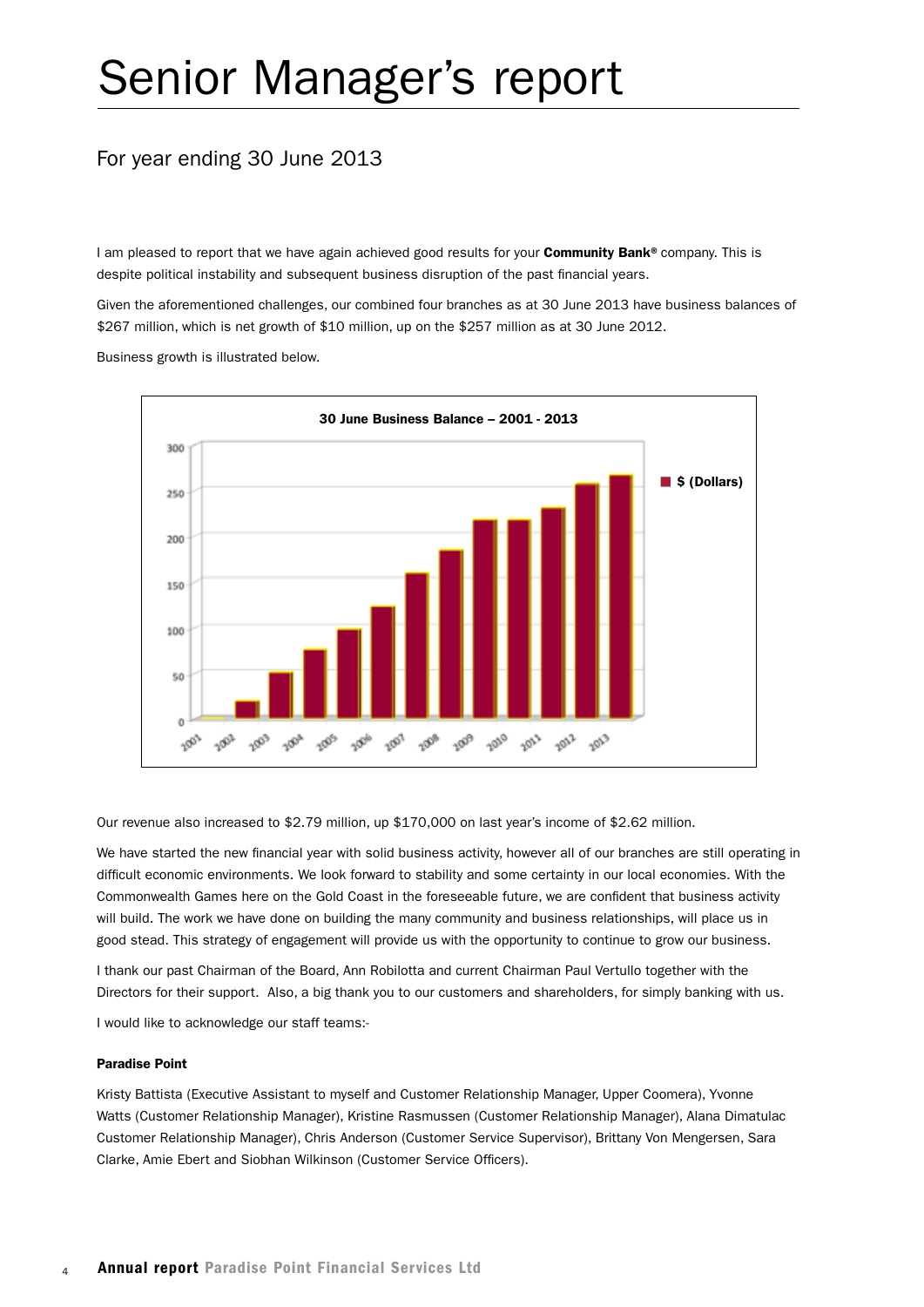#### Upper Coomera

Joanne Vandenberg (Manager) Kristy Battista ( Customer Relationship Manager) Jenny O'Keefe (Customer Service Supervisor) and Amanda Gall and Bree Noormahomed (Customer Service Officers).

#### **Ormeau**

Dean Campbell (Manager), Ragan Godfrey (Customer Service Supervisor) and Brianna Gilbert (Customer Service Officers).

#### Mudgeeraba

Mark Harvey (Manager), Chris Wilshire (Customer Service Supervisor), Chloe Griggs and Alicia Merrin(Customer Service Officers).

We are all looking forward to the year ahead with optimism and to the opportunities that will present. We are confident that we will achieve solid financial results, which in turn, will benefit our communities, shareholders and staff.

Ian Johnston Senior Manager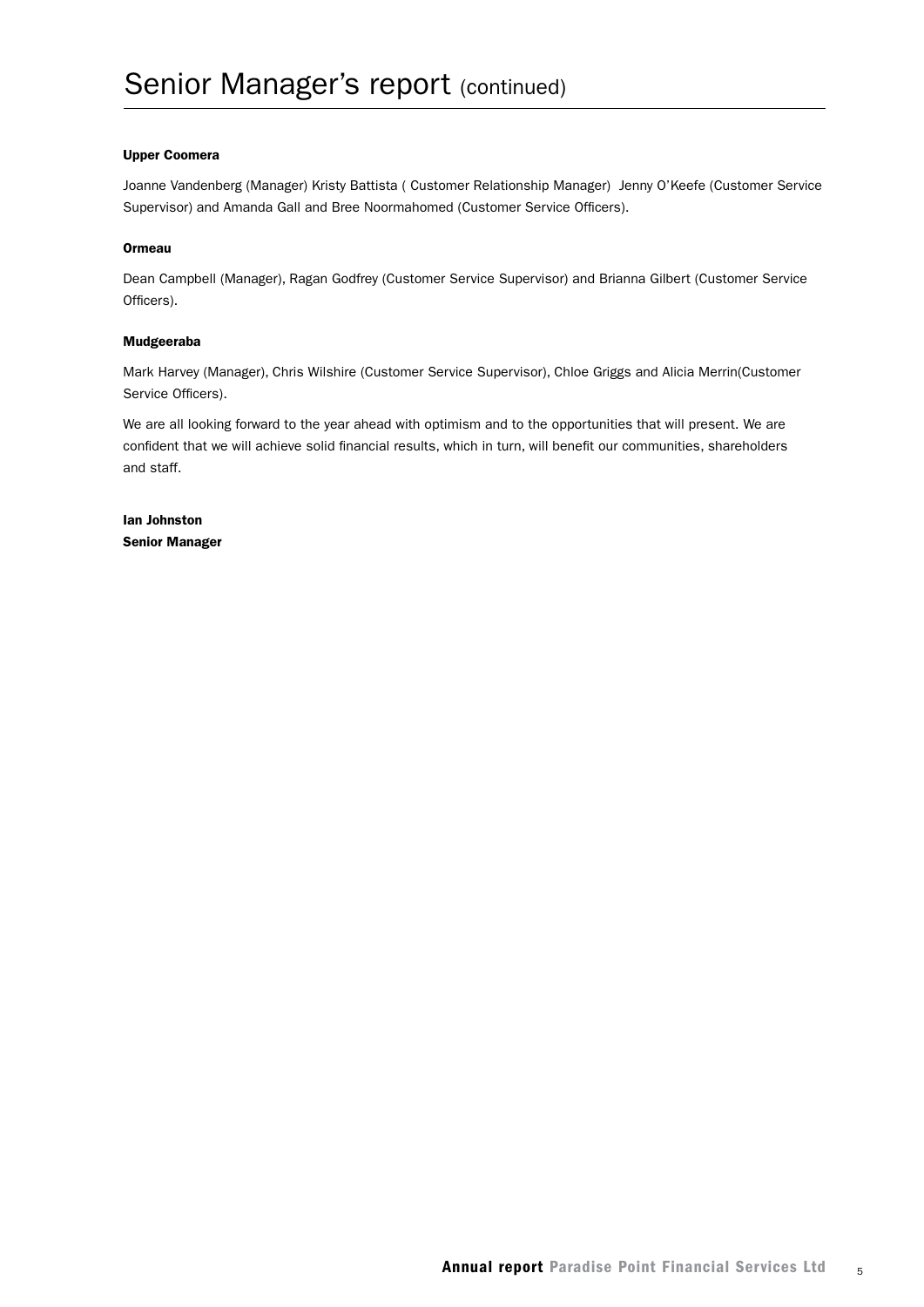# Donations/sponsorships

## Donations and sponsorship recipients 2012/13

| Bonogin Valley Spring Fair                                          | <b>QLD Blue Light Association</b>               |
|---------------------------------------------------------------------|-------------------------------------------------|
| Community Enterprise Foundation ™                                   | RACQ Careflight                                 |
| Coombabah State High School - Reading Program                       | Rivermount College - Winner Ormeau Fair Contest |
| Coomera Chamber of Commerce                                         | Rotary Club of Coomera River -                  |
| Coomera Cutters Junior Rugby League                                 | Rotary Club of Coomera Valley - Upper Coomera   |
| Coomera Magpies Snr                                                 | <b>Christmas Carols</b>                         |
| Drug Arm Awareness Booklet                                          | RSL Mudgeeraba Sub Branch                       |
| Dynamite Studios Australia                                          | Runaway Bay Junior Rugby Leagues Club           |
|                                                                     | Runaway Bay Rotary Club - Healthy Heroes        |
| <b>Gold Coast Arts Centre</b>                                       | Program & Early Psychosis Symposium             |
| Highway Christian Church - Christmas Carols                         | Runaway Bay Seahawks Basketball Club            |
| Laidley Flood Appeal                                                | Sequana Retirement Village                      |
| Local Hero SIDS - The Great Australian Ride                         | Shearers Junior Rugby League Club               |
| <b>Mater Miracles</b>                                               | Shearers Senior Rugby League Club               |
| Mudgeeraba Heat Basketball                                          | St Francis Xavier School Fete                   |
| Mudgeeraba Show Society                                             | Tasmanian Bicheno Bushfire Appeal               |
| Nerang Respite                                                      | The d'Arcy Doyle Art Awards                     |
| North Burnett Flood Appeal                                          | The Goda Foundation - Gala Ball                 |
| Ormeau Bulldogs AFL Club                                            | Variety Queensland Inc                          |
| Ormeau Fair                                                         | <b>YHES House</b>                               |
| Ormeau Junior Cricket Club                                          |                                                 |
| Oxenford & Coomera Youth Centre                                     |                                                 |
| Paradise Kids - Grief & Loss Program                                |                                                 |
| Paradise Point Sailing Club - 4 BIC Dinghies                        |                                                 |
| Professionals Real Estate, Upper Coomera -<br>Community BBQ Trailer |                                                 |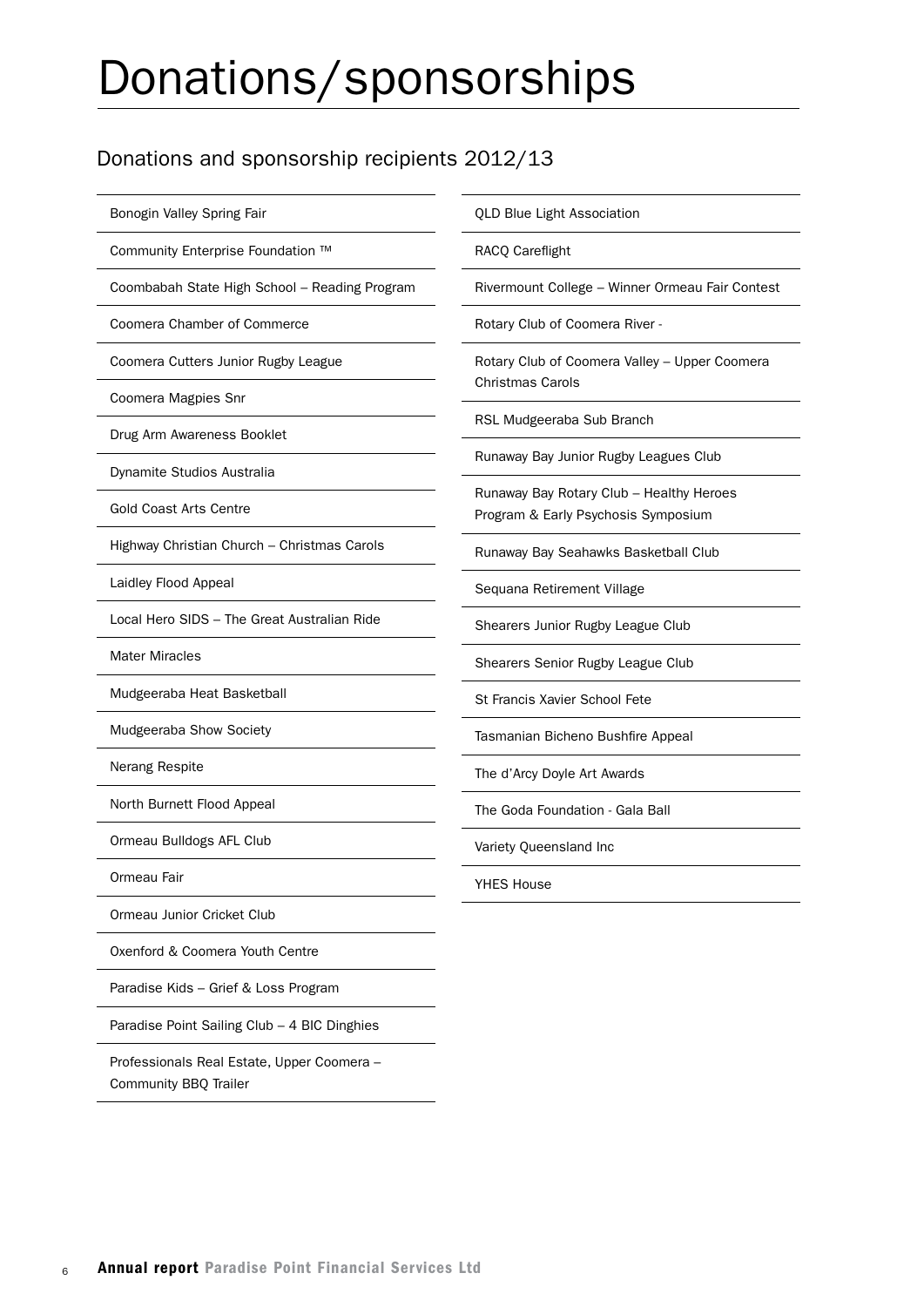# Directors' report

## For the financial year ended 30 June 2013

Your Directors present their report, together with the financial statements of the company for the financial year ended 30 June 2013.

#### Principal activities and significant changes in nature of activities

The principal activities of the company during the financial year were to provide **Community Bank®** services under Franchise Agreements to operate franchised branches of Bendigo and Adelaide Bank Limited. No significant change in the nature of these activities occurred during the year.

There were no other significant changes in the nature of the entity's principal activities during the financial year.

#### Operating results and review of operations for the year

#### Operating results

The profit after tax for the company amounted to \$163,348 for the financial year.

#### Review of operations

A review of operations of the company during the financial year indicated that the ongoing income from the franchise agreements led to an increase in revenue by 6.17%.

#### Significant changes in state of affairs

No significant changes in the company's state of affairs occurred during the financial year.

#### Dividends paid or recommended

An Interim ordinary dividend of 11.50c per share was paid on 18/12/2012 – \$71,846.

#### Events after the reporting period

No matters or circumstances have arisen since the end of the financial year which significantly affected or may significantly affect the operations of the entity, the result of those operations, or the state of affairs of the entity in future financial years.

#### Future developments, prospects and business strategies

The company will continue its policy of providing banking services to the community.

#### Environmental issues

The company's operations are not regulated by any significant environmental regulation under a law of the Commonwealth or of a State or Territory.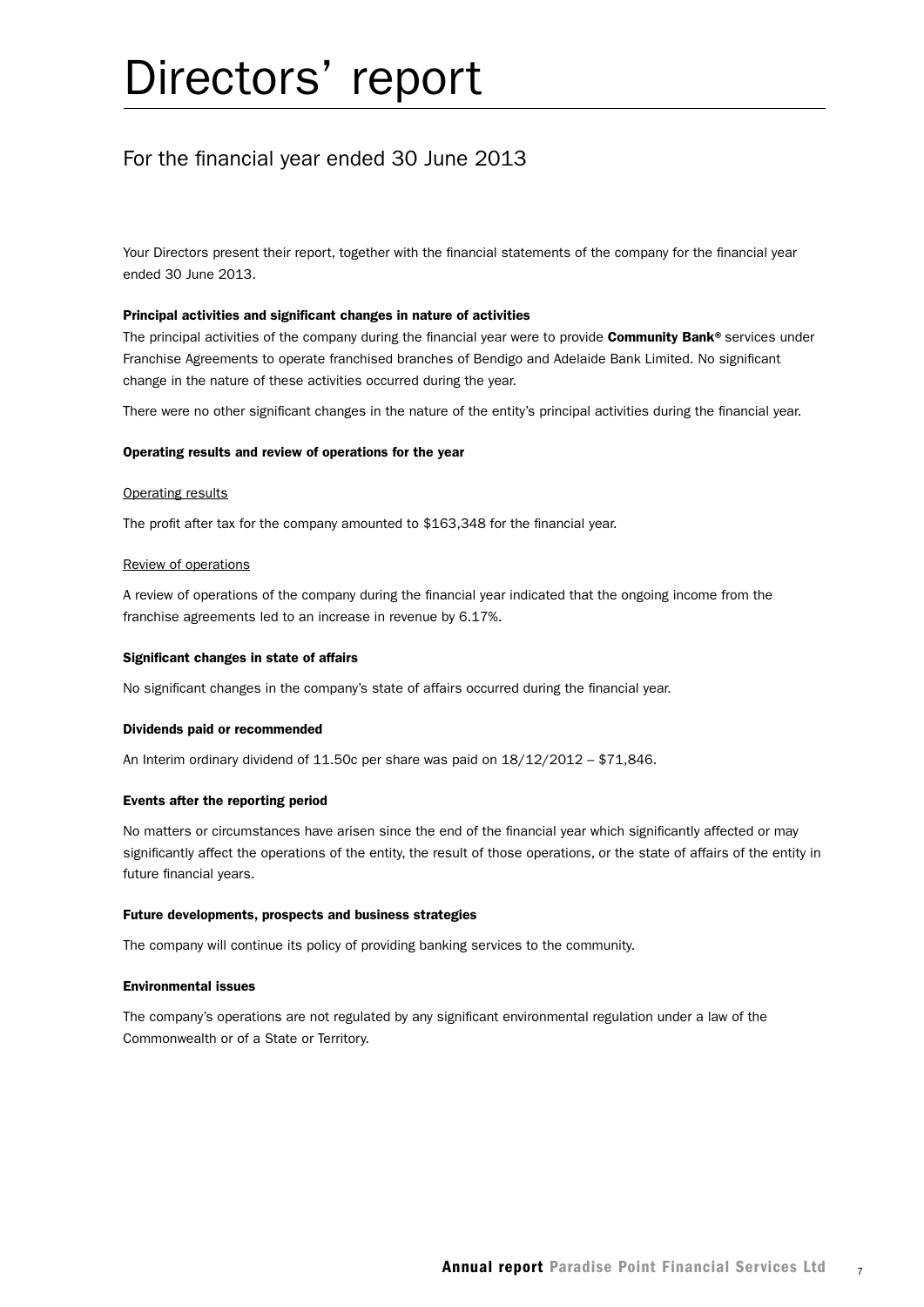#### Information on Directors

| Paul Vertullo                                  |                               | Real Estate Agent                      |
|------------------------------------------------|-------------------------------|----------------------------------------|
| John Ronald Hooton                             |                               | Retailer                               |
| Frederick William Woodley                      | $\overbrace{\phantom{aaaaa}}$ | <b>Retired Engineer</b>                |
| Lesley Woodford-Carr                           |                               | Lawyer                                 |
| Ewald Gerhard Kuppe                            |                               | <b>Businessman</b>                     |
| Paul James Wraith (appointed 28/05/2013)       | $\overline{\phantom{0}}$      | <b>Retired Businessman</b>             |
| Ann Robilotta (ceased 25/02/2013)              |                               | Director                               |
| Helen Louise Weissenberger (ceased 26/02/2013) |                               | <b>Certified Practicing Accountant</b> |

#### Company Secretary

The following person held the position of Company Secretary at the end of the financial year:

John Ronald Hooton. Mr Hooton was general Manager of stock broking company McIntosh Securities (PNG) Limited until its acquisition by Merrill Lynch & Co Inc. in 1994. Mr Hooton departed Merrill Lynch & Co in 1998 and has since been a local retailer. Mr Hooton was also Chairman of the Port Moresby Stock Exchange during the period 1992 to 1998. Mr Hooton was appointed Company Secretary on 4 August 2011.

#### Meetings of Directors

During the financial year, 11 meetings of Directors (including committees of Directors) were held.

Attendances by each Director during the year were as follows:

|                            | <b>Directors' meetings</b>             |                           |
|----------------------------|----------------------------------------|---------------------------|
| <b>Director</b>            | <b>Number</b><br>eligible to<br>attend | <b>Number</b><br>attended |
| Paul Vertullo              | 11                                     | 9                         |
| John Ronald Hooton         | 11                                     | 11                        |
| Frederick William Woodley  | 11                                     | 11                        |
| Lesley Woodford-Carr       | 11                                     | 11                        |
| Ewald Gerhard Kuppe        | 11                                     | 8                         |
| Paul James Wraith          | 2                                      | 2                         |
| Ann Robilotta              | $\overline{7}$                         | 6                         |
| Helen Louise Weissenberger | 7                                      | 4                         |

#### Indemnifying Officers or Auditor

The company has indemnified all Directors, Officers and the Manager in respect of liabilities to other persons (other than the company or related body corporate) that may arise from their position as Directors, Officers or Managers of the company except where the liability arises out of conduct involving the lack of good faith. Disclosure of the nature of the liability and the amount of the premium is prohibited by the confidentiality clause of the contract of insurance.

The company has not provided any insurance for an Auditor of the company or a related body corporate.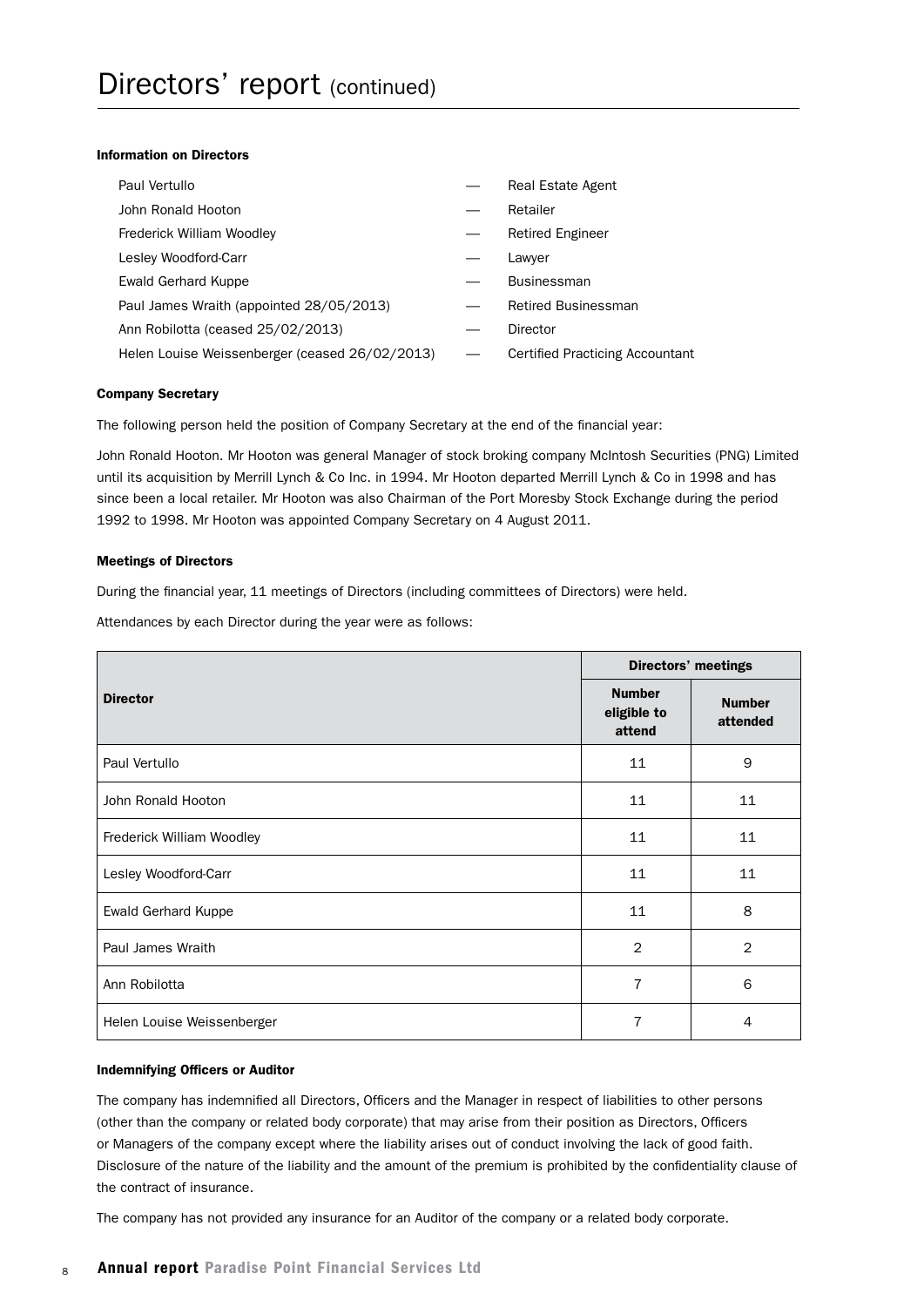#### **Options**

No options over issued shares or interest in the company were granted during or since the end of the financial year and there were no options outstanding at the date of this report.

#### Proceedings on behalf of company

No person has applied for leave of Court to bring proceedings on behalf of the company or intervene in any proceedings to which the company is a party for the purpose of taking responsibility on behalf of the company for all or any part of those proceedings.

The company was not a party to any such proceedings during the year.

#### Auditor's independence declaration

The lead Auditor's independence declaration for the year ended 30 June 2013 has been received and can be found on page 10 of the Financial Report.

#### Changes in directors and executives subsequent to year end

No changes in Directors or Executives occurred subsequent to year end.

Signed in accordance with a resolution of the Board of Directors

A. til

Paul Vertullo Dated: 25 September 2013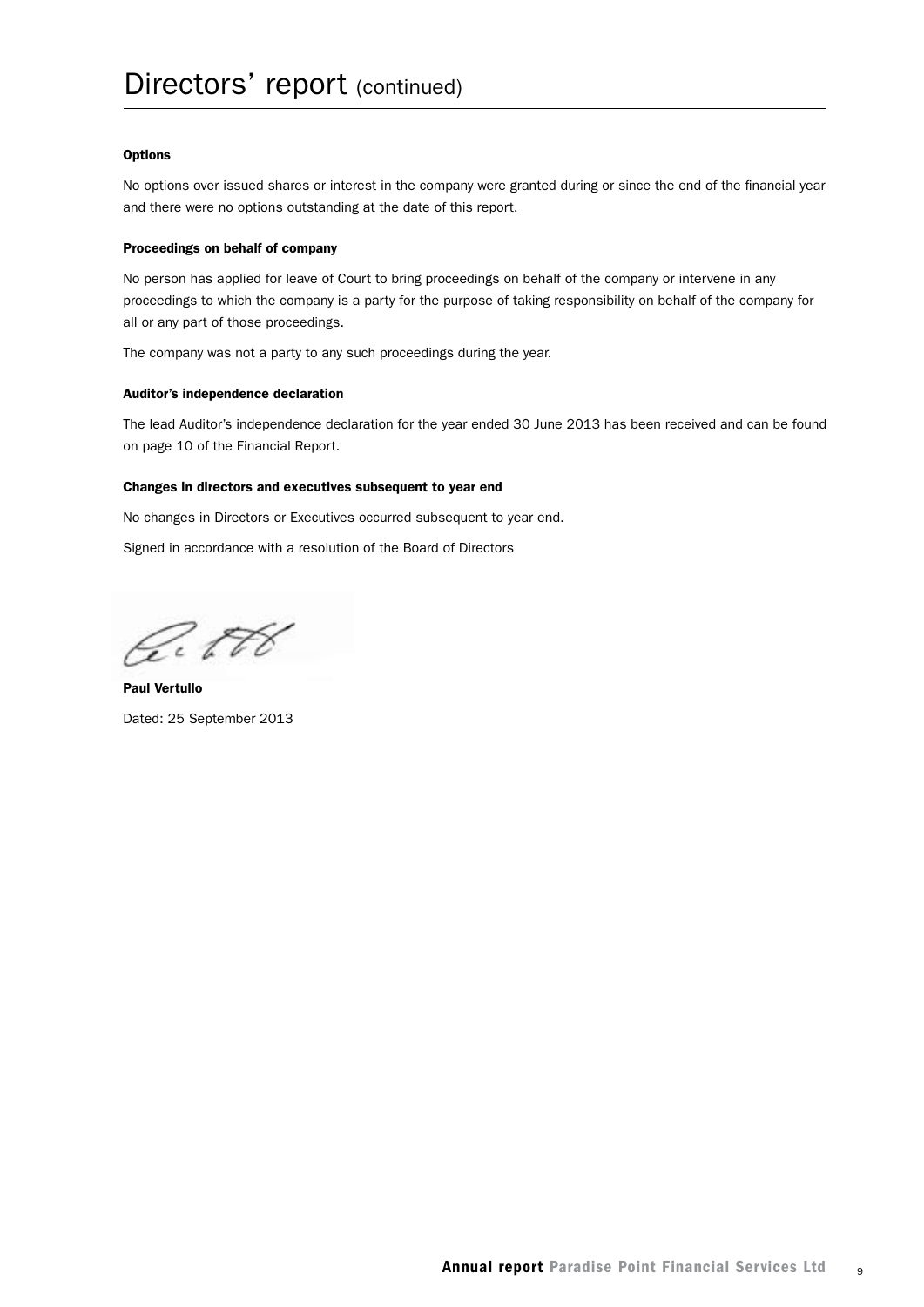# Auditor's independence declaration



**PARADISE POINT FINANCIAL SERVICES LIMITED** ABN 33 095 686 936

AUDITOR'S INDEPENDENCE DECLARATION UNDER SECTION 307C OF THE CORPORATIONS ACT 2001 TO THE DIRECTORS OF PARADISE POINT FINANCIAL SERVICES LIMITED

I declare that to the best of my knowledge and belief, during the year ended 30 June 2013 there have been:

- i. no contraventions of the auditor independence requirements as set out in the Corporations Act 2001 in relation to the audit; and
- ii. no contraventions of any applicable code of professional conduct in relation to the audit.

**WILLIAMS PARTNERS INDEPENDENT AUDIT SPECIALISTS** 

R.L.Blank. 

**ANDREA BLANK BBus CPA RCA PARTNER** 

**Registered Company Auditor No. 278326** 

Dated this 25<sup>th</sup> day of September, 2013

4 Helensvale Road Helensvale QLD 4212

HEAD OFFICE: Kreston International t: +61 (0)7 5580 4700 t: 1300 028 348 (domestic) e: info@wpias.com.au p: PO Box 1463 Oxenford Queensland 4210 Australia we www.wpias.com.in/ a: 4 Helenwale Road Helenwale Queensland 4212 Australia abn: 83 047 424 326 GOLD COAST INSIEMAL SYDNEY MEIBOURNE PERTH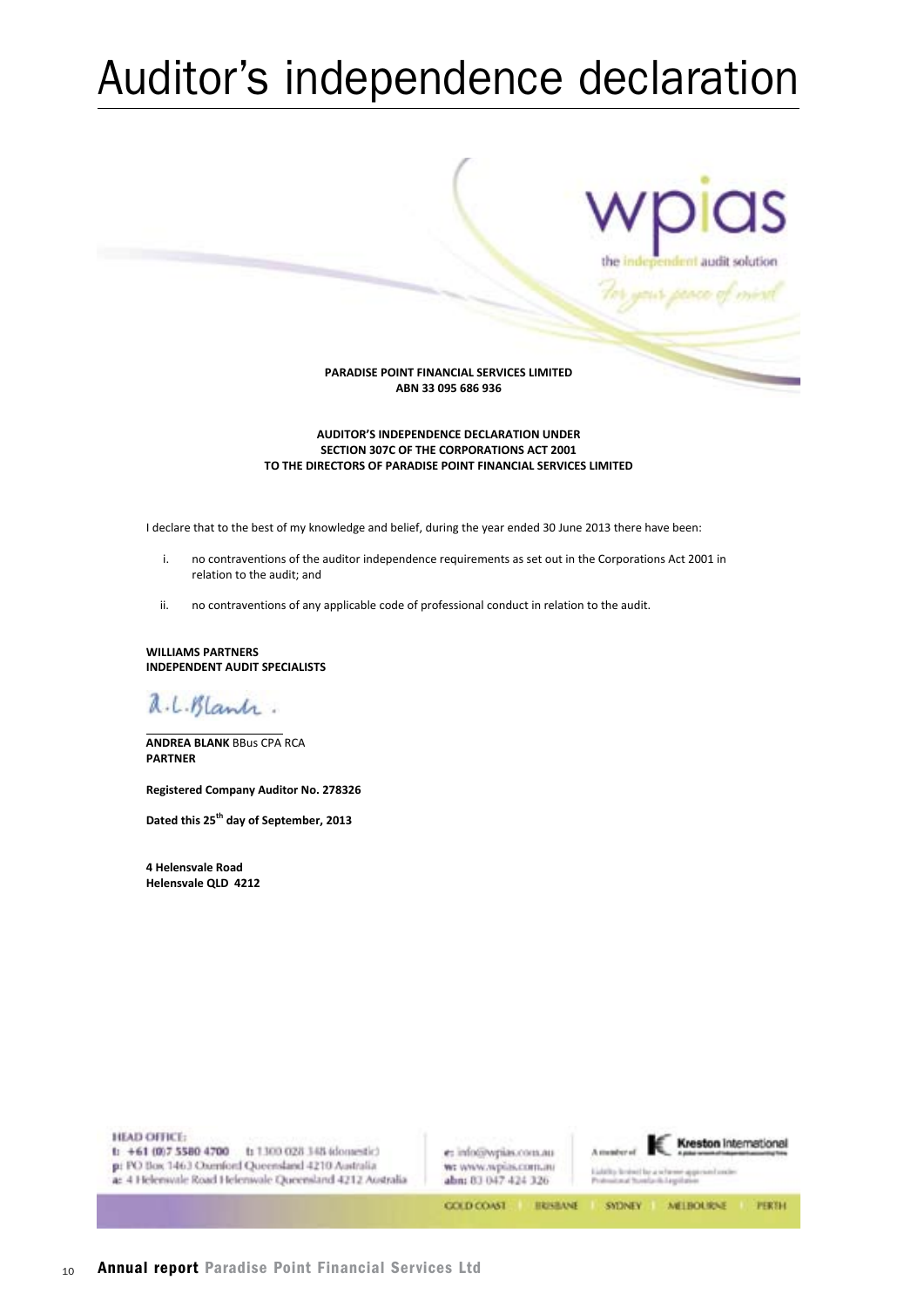## Statement of profit or loss and other comprehensive income for the year ended 30 June 2013

|                                         | <b>Note</b> | 2013<br>Ş   | 2012<br>\$  |
|-----------------------------------------|-------------|-------------|-------------|
| <b>Continuing operations</b>            |             |             |             |
| Revenue                                 | 2           | 2,797,609   | 2,629,783   |
| Employee benefits expense               |             | (1,385,897) | (1,307,764) |
| Finance costs                           | 3           | (2, 439)    | (2,665)     |
| Depreciation and amortisation expense   |             | (87, 527)   | (86, 616)   |
| Other expenses                          |             | (1,082,616) | (983,616)   |
| <b>Profit before income tax</b>         | 3           | 239,130     | 249,122     |
| Tax expense                             | 4           | (75, 782)   | (139, 942)  |
| Net profit for the year                 | 3           | 163,348     | 109,180     |
| Other comprehensive income              |             |             |             |
| Other comprehensive income, net of Tax  |             |             |             |
| Total comprehensive income for the year |             | 163,348     | 109,180     |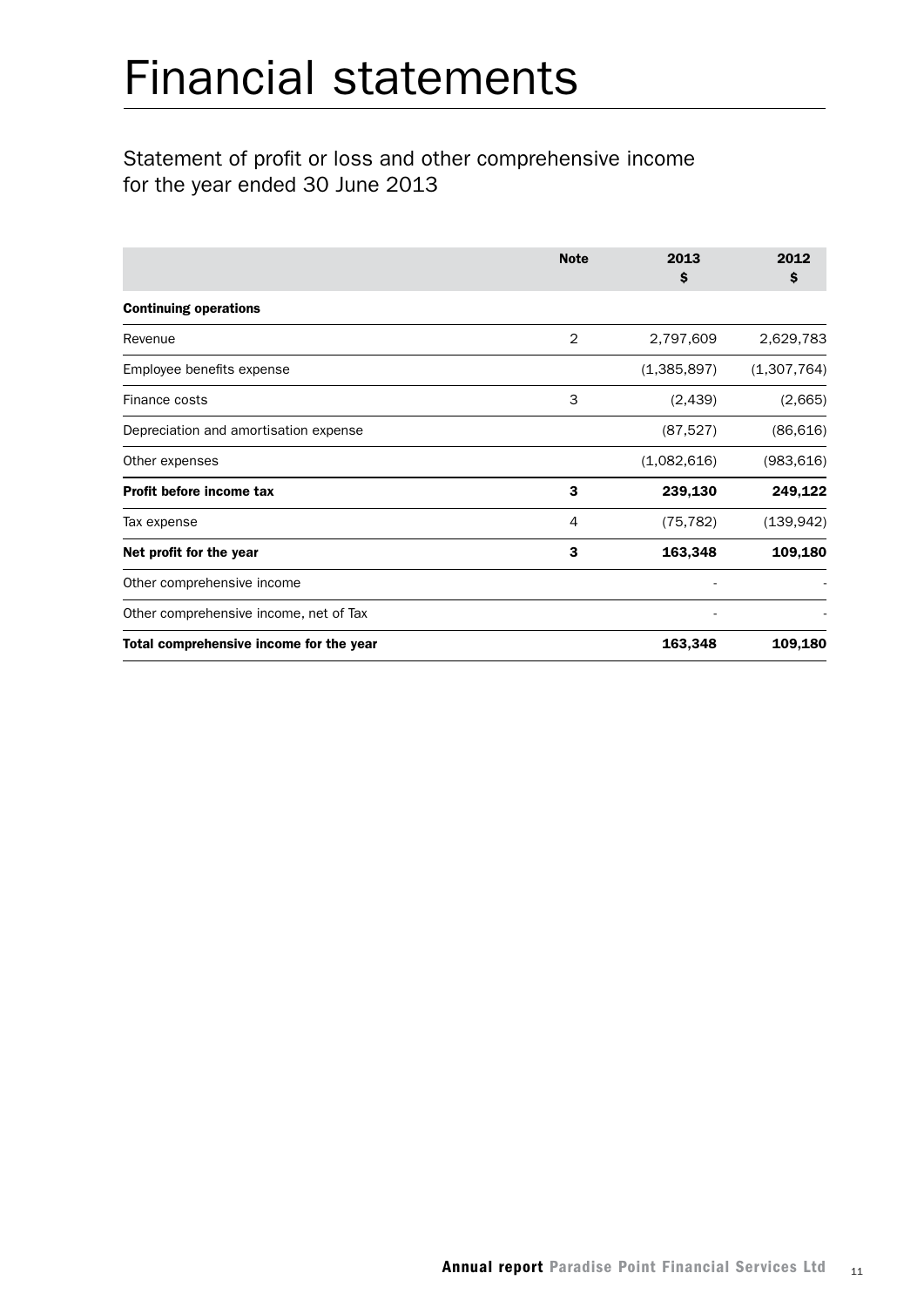## Statement of financial position as at 30 June 2013

|                                      | <b>Note</b>    | 2013<br>\$ | 2012<br>\$ |
|--------------------------------------|----------------|------------|------------|
| <b>Assets</b>                        |                |            |            |
| <b>Current assets</b>                |                |            |            |
| Cash and cash equivalents            | $\overline{7}$ | 587,381    | 670,410    |
| Trade and other receivables          | 8              | 192,916    | 200,541    |
| Other assets                         | 11             | 4,941      | 4,955      |
| <b>Total current assets</b>          |                | 785,238    | 875,905    |
| <b>Non-current assets</b>            |                |            |            |
| Trade and other receivables          | 8              | 1,000      | 2,917      |
| Property, plant and equipment        | 9              | 467,183    | 499,521    |
| Deferred tax assets                  | 14             | 47,020     | 51,483     |
| Intangible assets                    | 10             | 100,908    | 65,970     |
| <b>Total non-current assets</b>      |                | 616,111    | 619,891    |
| <b>Total assets</b>                  |                | 1,401,349  | 1,495,796  |
| <b>Liabilities</b>                   |                |            |            |
| <b>Current liabilities</b>           |                |            |            |
| Trade and other payables             | 12             | 173,684    | 150,874    |
| Borrowings                           | 13             | 8,599      | 8,004      |
| <b>Current tax liabilities</b>       | 14             | (6, 336)   | 163,179    |
| Provisions                           | 15             | 51,130     | 110,056    |
| <b>Total current liabilities</b>     |                | 227,077    | 432,112    |
| <b>Non-current liabilities</b>       |                |            |            |
| Borrowings                           | 13             | 20,890     | 29,490     |
| Other provisions                     | 15             | 35,541     | 7,855      |
| <b>Total non-current liabilities</b> |                | 56,431     | 37,345     |
| <b>Total liabilities</b>             |                | 283,508    | 469,457    |
| Net assets                           |                | 1,117,841  | 1,026,339  |
| <b>Equity</b>                        |                |            |            |
| Issued capital                       | 16             | 608,450    | 608,450    |
| Retained earnings                    |                | 509,391    | 417,889    |
| <b>Total equity</b>                  |                | 1,117,841  | 1,026,339  |
|                                      |                |            |            |

The accompanying notes form part of these financial statements.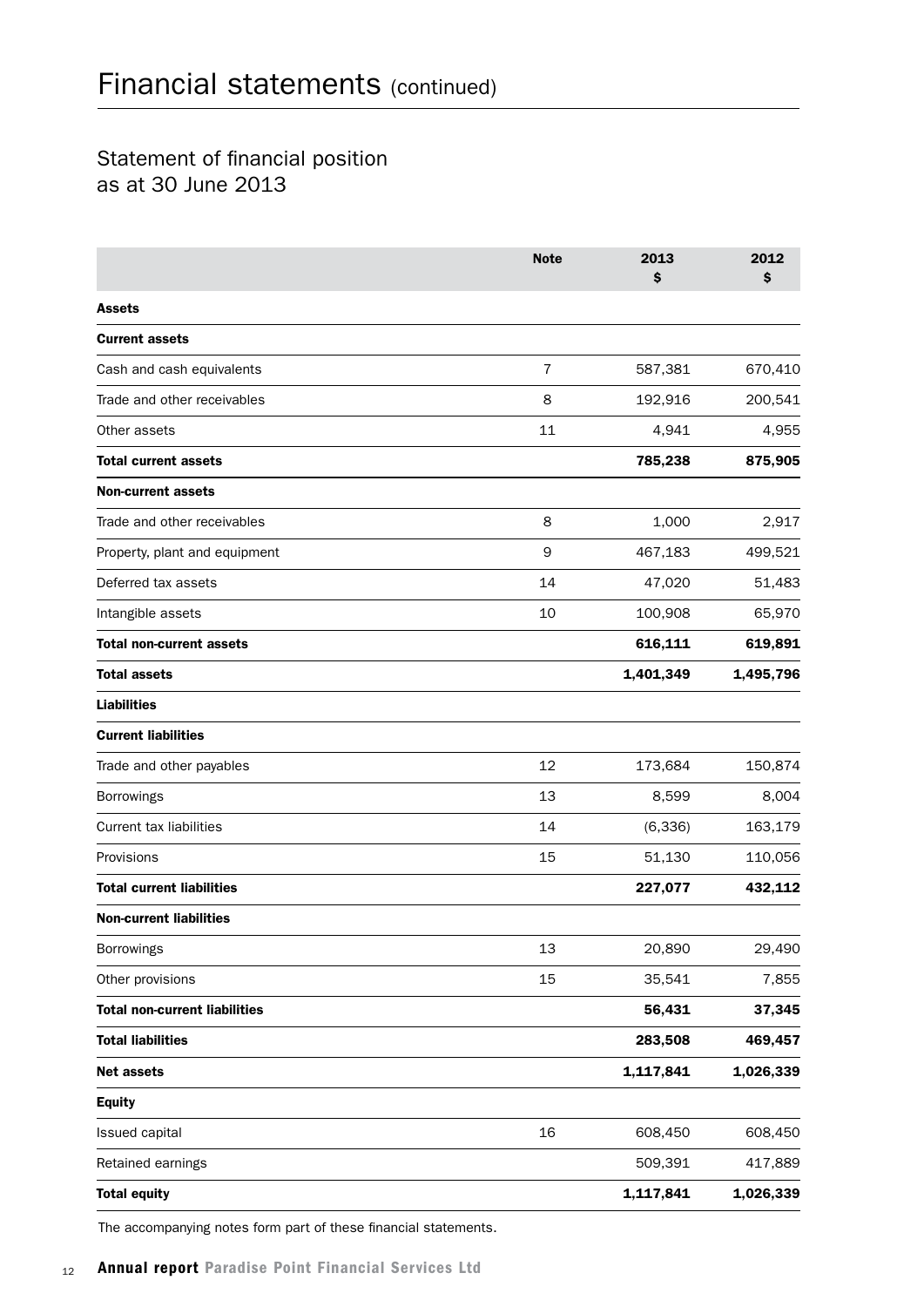## Statement of changes in equity for the year ended 30 June 2013

|                                                                             | <b>Note</b> | <b>Ordinary</b><br>\$ | <b>Retained</b><br>earnings<br>\$ | <b>Total</b><br>\$ |
|-----------------------------------------------------------------------------|-------------|-----------------------|-----------------------------------|--------------------|
| Balance at 1 July 2011                                                      |             | 608,450               | 337,447                           | 945,897            |
| <b>Comprehensive income</b>                                                 |             |                       |                                   |                    |
| Profit for the year                                                         |             |                       | 109,180                           | 109,180            |
| Total comprehensive income for the year                                     |             |                       | 109,180                           | 109,180            |
| Transactions with owners, in their capacity as<br>owners and other transfer |             |                       |                                   |                    |
| Dividends recognised for the year                                           | 6           |                       | (28, 739)                         | (28, 739)          |
| <b>Total transactions with owners and</b><br>other transfers                |             |                       | (28, 739)                         | (28, 739)          |
| Balance at 30 June 2012                                                     |             | 608,450               | 417,889                           | 1,026,339          |
| Balance at 1 July 2012                                                      |             | 608,450               | 417,889                           | 1,026,339          |
| <b>Comprehensive income</b>                                                 |             |                       |                                   |                    |
| Profit for the year                                                         |             |                       | 163,348                           | 163,348            |
| Total comprehensive income for the year                                     |             |                       | 163,348                           | 163,348            |
| Transactions with owners, in their capacity as<br>owners and other transfer |             |                       |                                   |                    |
| Dividends recognised for the year                                           | 6           |                       | (71, 846)                         | (71, 846)          |
| <b>Total transactions with owners and</b><br>other transfers                |             |                       | (71, 846)                         | (71, 846)          |
| Balance at 30 June 2013                                                     |             | 608,450               | 509,391                           | 1,117,840          |

The accompanying notes form part of these financial statements.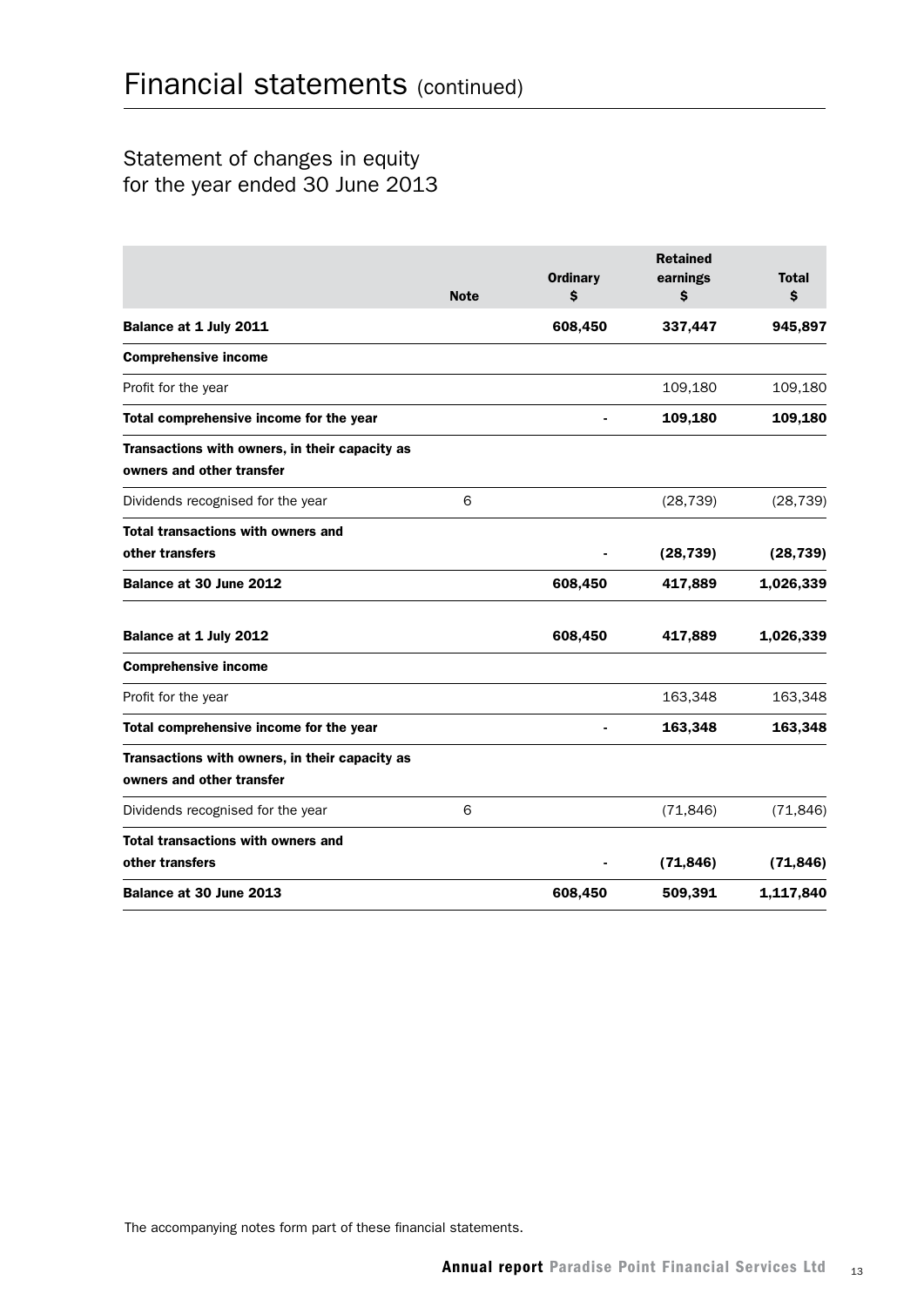## Statement of cash flows for the year ended 30 June 2013

|                                                          | <b>Note</b> | 2013<br>\$  | 2012<br>\$    |
|----------------------------------------------------------|-------------|-------------|---------------|
| <b>Cash flows from operating activities</b>              |             |             |               |
| Receipts from customers                                  |             | 2,774,360   | 2,680,346     |
| Payments to suppliers and employees                      |             | (2,499,776) | (2, 161, 147) |
| Interest received                                        |             | 26,446      | 16,231        |
| Finance costs                                            |             | (2,439)     | (2,664)       |
| Income tax paid                                          |             | (211, 643)  | (2, 363)      |
| Net cash provided by/(used in) operating activities      | 19a         | 86,948      | 530,403       |
| <b>Cash flows from investing activities</b>              |             |             |               |
| Purchase of intangible assets                            |             | (72, 246)   | (55, 867)     |
| Purchase of property, plant and equipment                |             | (17, 881)   | (40,532)      |
| Net cash provided by/(used in) investing activities      |             | (90, 127)   | (96, 399)     |
| <b>Cash flows from financing activities</b>              |             |             |               |
| Repayment of borrowings                                  |             | (8,004)     | 37,493        |
| Dividends paid                                           |             | (71, 846)   | (28, 739)     |
| Net cash provided by/(used in) financing activities      |             | (79, 850)   | 8,754         |
| Net increase/(decrease) in cash held                     |             | (83,029)    | 442,758       |
| Cash and cash equivalents at beginning of financial year | 7           | 670,410     | 227,653       |
| Cash and cash equivalents at end of financial year       | 7           | 587,381     | 670,410       |

The accompanying notes form part of these financial statements.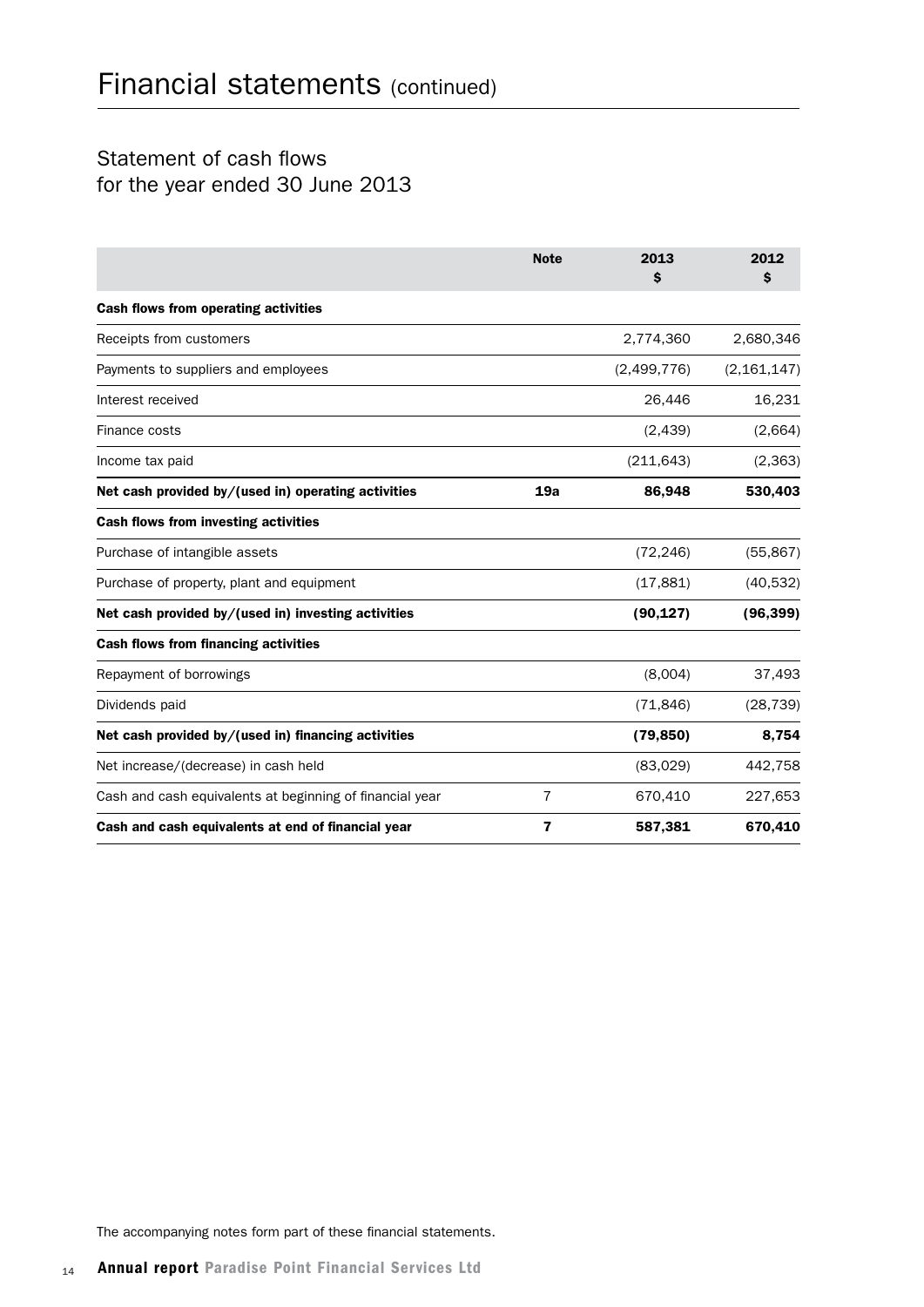# Notes to the financial statements

## For year ended 30 June 2013

This financial report includes the financial statements and notes of Paradise Point Financial Services Ltd.

## Note 1. Summary of significant accounting policies

#### Basis of preparation

The financial statements are general purpose financial statements that have been prepared in accordance with Australian Accounting Standards, Australian Accounting Interpretations, other authoritative pronouncements of the Australian Accounting Standards Board and the Corporations Act 2001. The company is a for-profit entity for financial reporting purposes under the Australian Accounting Standards.

Australian Accounting Standards set out accounting policies that the Australian Accounting Standards Board has concluded would result in financial statements containing relevant and reliable information about transactions, events and conditions. Material accounting policies adopted in the preparation of the financial statements are presented below and have been consistently applied unless stated otherwise.

Except for cash flow information, the financial statements have been prepared on an accruals basis and are based on historical costs, modified, where applicable, by the measurement at fair value of selected non-current assets, financial assets and financial liabilities.

#### (a) Income tax

The income tax expense/(income) for the year comprises current income tax expense/(income) and deferred tax expense/(income).

Current income tax expense charged to profit or loss is the tax payable on taxable income. Current tax liabilities/(assets) are measured at the amounts expected to be paid to/(recovered from) the relevant taxation authority.

Deferred income tax expense reflects movements in deferred tax asset and deferred tax liability balances during the year as well as unused tax losses.

Current and deferred income tax expense/(income) is charged or credited outside profit or loss when the tax relates to items that are recognised outside profit or loss.

Except for business combinations, no deferred income tax is recognised from the initial recognition of an asset or liability, where there is no effect on accounting or taxable profit or loss.

Deferred tax assets and liabilities are calculated at the tax rates that are expected to apply to the period when the asset is realised or the liability is settled and their measurement also reflects the manner in which management expects to recover or settle the carrying amount of the related asset or liability. With respect to non-depreciable items of property, plant and equipment measured at fair value and items of investment property measured at fair value, the related deferred tax liability or deferred tax asset is measured on the basis that the carrying amount of the asset will be recovered entirely through sale.

Deferred tax assets relating to temporary differences and unused tax losses are recognised only to the extent that it is probable that future taxable profit will be available against which the benefits of the deferred tax asset can be utilised.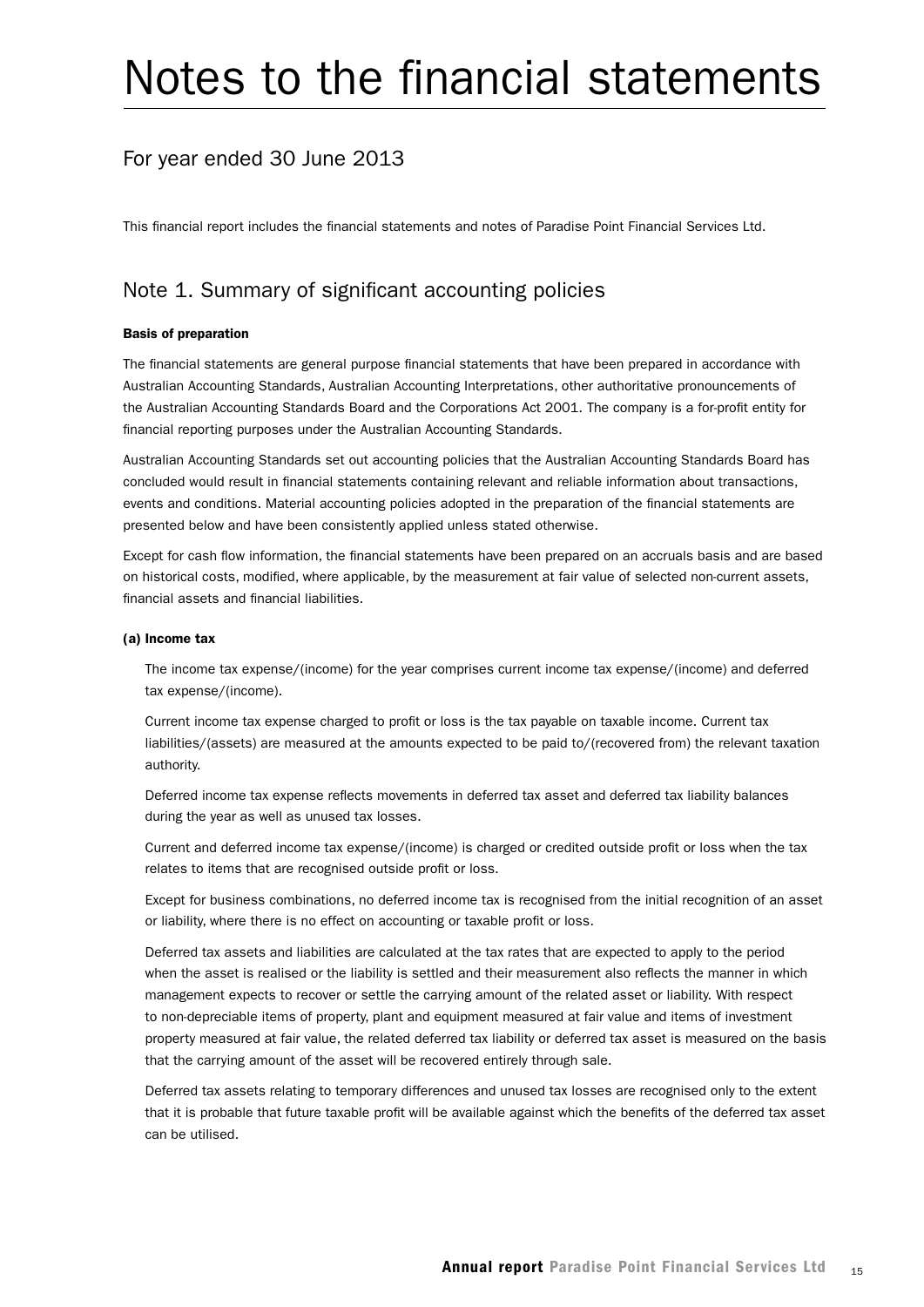#### (a) Income tax (continued)

Where temporary differences exist in relation to investments in subsidiaries, branches, associates, and joint ventures, deferred tax assets and liabilities are not recognised where the timing of the reversal of the temporary difference can be controlled and it is not probable that the reversal will occur in the foreseeable future.

Current tax assets and liabilities are offset where a legally enforceable right of set-off exists and it is intended that net settlement or simultaneous realisation and settlement of the respective asset and liability will occur. Deferred tax assets and liabilities are offset where: (a) a legally enforceable right of set-off exists; and (b) the deferred tax assets and liabilities relate to income taxes levied by the same taxation authority on either the same taxable entity or different taxable entities where it is intended that net settlement or simultaneous realisation and settlement of the respective asset and liability will occur in future periods in which significant amounts of deferred tax assets or liabilities are expected to be recovered or settled.

#### (b) Property, plant and equipment

Each class of property, plant and equipment is carried at cost or fair value as indicated less, where applicable, any accumulated depreciation and impairment losses.

#### Plant and equipment

Plant and equipment are measured on the cost basis and therefore carried at cost less accumulated depreciation and any accumulated impairment. In the event the carrying amount of plant and equipment is greater than the estimated recoverable amount, the carrying amount is written down immediately to the estimated recoverable amount and impairment losses are recognised either in profit or loss or as a revaluation decrease if the impairment losses relate to a revalued asset. A formal assessment of recoverable amount is made when impairment indicators are present (refer to Note 1(d) for details of impairment).

The carrying amount of plant and equipment is reviewed annually by Directors to ensure it is not in excess of the recoverable amount from these assets. The recoverable amount is assessed on the basis of the expected net cash flows that will be received from the assets employment and subsequent disposal. The expected net cash flows have been discounted to their present values in determining recoverable amounts.

The cost of fixed assets constructed within the company includes the cost of materials, direct labour, borrowing costs and an appropriate proportion of fixed and variable overheads.

Subsequent costs are included in the asset's carrying amount or recognised as a separate asset, as appropriate, only when it is probable that future economic benefits associated with the item will flow to the entity and the cost of the item can be measured reliably. All other repairs and maintenance are recognised as expenses in profit or loss during the financial period in which they are incurred.

#### Depreciation

The depreciable amount of all fixed assets including buildings and capitalised lease assets, but excluding freehold land, is depreciated on a straight-line basis over the asset's useful life to the entity commencing from the time the asset is held ready for use. Leasehold improvements are depreciated over the shorter of either the unexpired period of the lease or the estimated useful lives of the improvements.

The depreciation rates used for each class of depreciable assets are:

| <b>Class of fixed asset</b> | <b>Depreciation rate</b> |
|-----------------------------|--------------------------|
| Furniture and fittings      | 6.67%                    |
| Plant and equipment         | $7.5 - 50%$              |
| Motor vehicles              | 25%                      |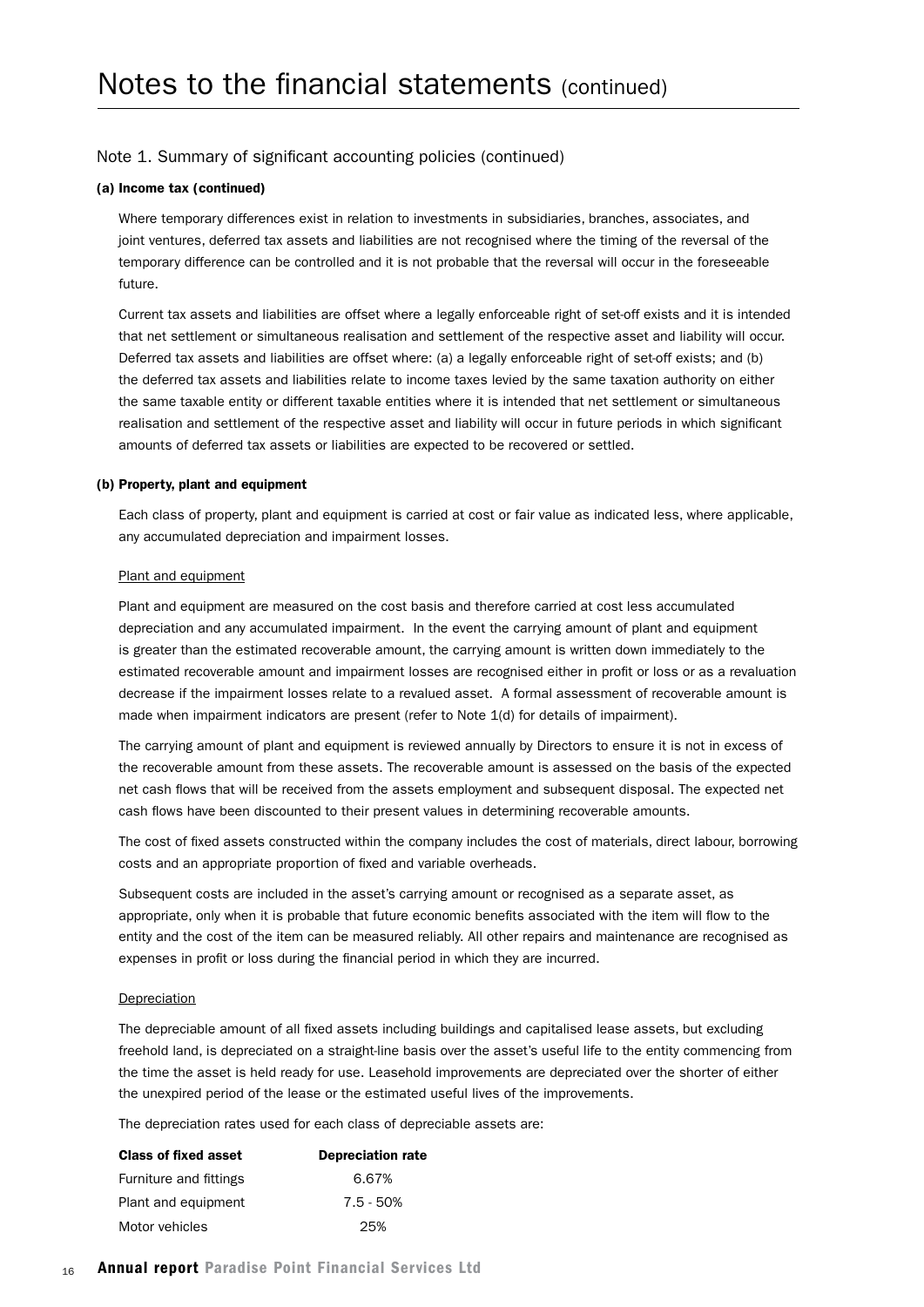#### (b) Property, plant and equipment (continued)

#### Depreciation (continued)

The assets' residual values and useful lives are reviewed, and adjusted if appropriate, at the end of each reporting period. An asset's carrying amount is written down immediately to its recoverable amount if the asset's carrying amount is greater than its estimated recoverable amount.

Gains and losses on disposals are determined by comparing proceeds with the carrying amount. These gains and losses are recognised in profit or loss in the period in which they arise. When revalued assets are sold, amounts included in the revaluation surplus relating to that asset are transferred to retained earnings.

#### (c) Financial instruments

#### Recognition and initial measurement

Financial assets and financial liabilities are recognised when the entity becomes a party to the contractual provisions to the instrument. For financial assets, this is equivalent to the date that the company commits itself to either purchase or sale of the asset (i.e. trade date accounting is adopted).

Financial instruments are initially measured at fair value plus transactions costs, except where the instrument is classified 'at fair value through profit or loss', in which case transaction costs are expensed to profit or loss immediately.

#### Classification and subsequent measurement

Financial instruments are subsequently measured at fair value, amortised cost using the effective interest method, or cost.

Amortised cost is calculated as the amount at which the financial asset or financial liability is measured at initial recognition less principal repayments and any reduction for impairment, and adjusted for any cumulative amortisation of the difference between that initial amount and the maturity amount calculated using the effective interest method.

Fair value is determined based on current bid prices for all quoted investments. Valuation techniques are applied to determine the fair value for all unlisted securities, including recent arm's length transactions, reference to similar instruments and option pricing models.

The effective interest method is used to allocate interest income or interest expense over the relevant period and is equivalent to the rate that discounts estimated future cash payments or receipts (including fees, transaction costs and other premiums or discounts) over the expected life (or when this cannot be reliably predicted, the contractual term) of the financial instrument to the net carrying amount of the financial asset or financial liability. Revisions to expected future net cash flows will necessitate an adjustment to the carrying amount with a consequential recognition of an income or expense item in profit or loss.

#### (i) Financial assets at fair value through profit or loss

Financial assets are classified at "fair value through profit or loss" when they are held for trading for the purpose of short-term profit taking, derivatives not held for hedging purposes, or when they are designated as such to avoid an accounting mismatch or to enable performance evaluation where a group of financial assets is managed by key management personnel on a fair value basis in accordance with a documented risk management or investment strategy. Such assets are subsequently measured at fair value with changes in carrying amount being included in profit or loss.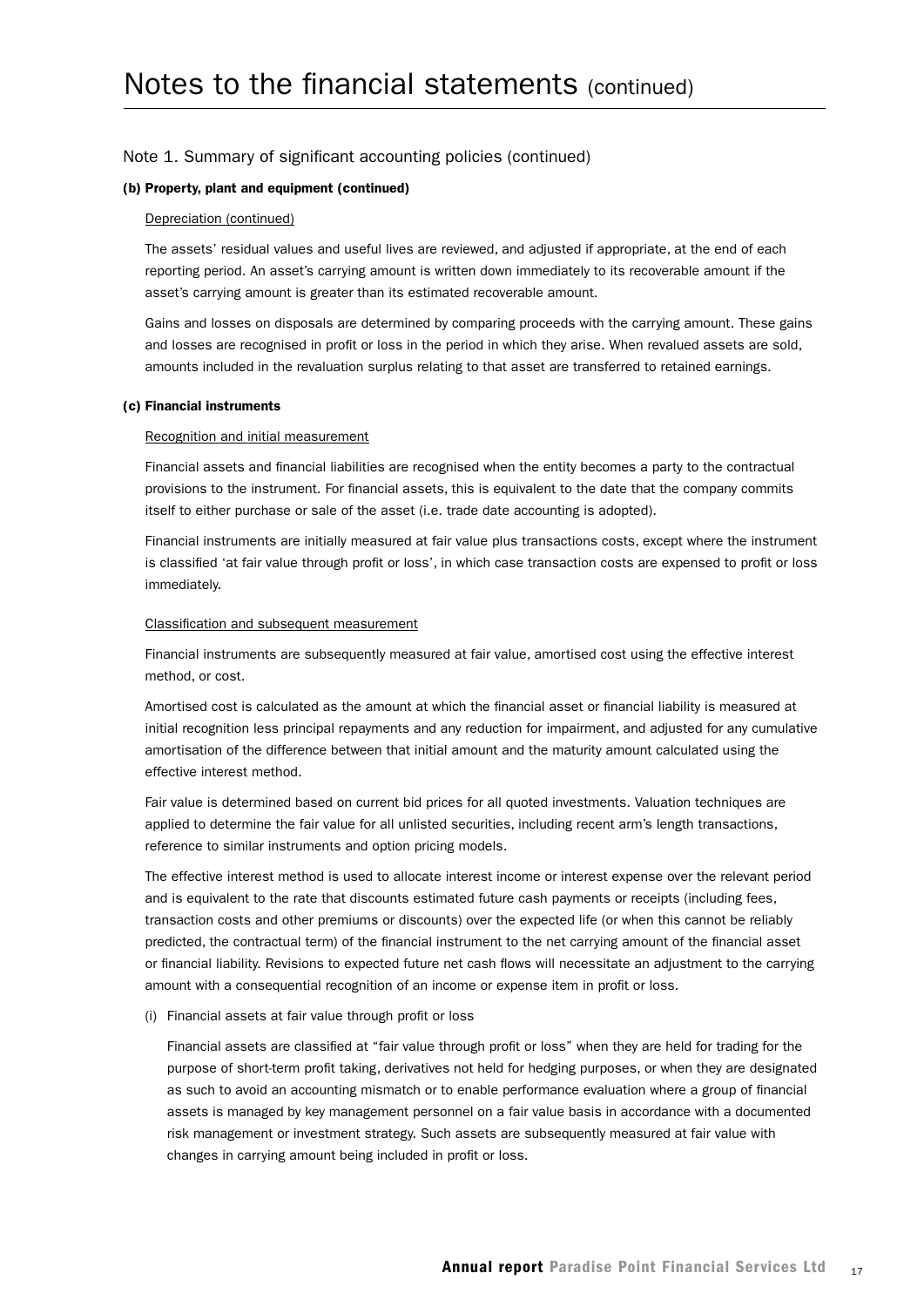#### (c) Financial instruments (continued)

Classification and subsequent measurement (continued)

(ii) Loans and receivables

Loans and receivables are non-derivative financial assets with fixed or determinable payments that are not quoted in an active market and are subsequently measured at amortised cost. Gains or losses are recognised in profit or loss through the amortisation process and when the financial asset is derecognised.

(iii) Held-to-maturity investments

Held-to-maturity investments are non-derivative financial assets that have fixed maturities and fixed or determinable payments, and it is the company's intention to hold these investments to maturity. They are subsequently measured at amortised cost. Gains or losses are recognised in profit or loss through the amortisation process and when the financial asset is derecognised.

(iv) Available-for-sale investments

Available-for-sale investments are non-derivative financial assets that are either not capable of being classified into other categories of financial assets due to their nature or they are designated as such by management. They comprise investments in the equity of other entities where there is neither a fixed maturity nor fixed or determinable payments.

They are subsequently measured at fair value with any remeasurements other than impairment losses and foreign exchange gains and losses recognised in other comprehensive income. When the financial asset is derecognised, the cumulative gain or loss pertaining to that asset previously recognised in other comprehensive income is reclassified into profit or loss.

Available-for-sale financial assets are classified as non-current assets when they are expected to be sold after 12 months from the end of the reporting period. All other available-for-sale financial assets are classified as current assets.

(v) Financial liabilities

Non-derivative financial liabilities other than financial guarantees are subsequently measured at amortised cost. Gains or losses are recognised in profit or loss through the amortisation process and when the financial liability is derecognised.

#### Impairment

At the end of each reporting period, the company assesses whether there is objective evidence that a financial asset has been impaired. A financial asset (or a group of financial assets) is deemed to be impaired if, and only if, there is objective evidence of impairment as a result of one or more events (a "loss event") having occurred, which has an impact on the estimated future cash flows of the financial asset(s).

In the case of available-for-sale financial assets, a significant or prolonged decline in the market value of the instrument is considered to constitute a loss event. Impairment losses are recognised in profit or loss immediately. Also, any cumulative decline in fair value previously recognised in other comprehensive income is reclassified to profit or loss at this point.

In the case of financial assets carried at amortised cost, loss events may include: indications that the debtors or a group of debtors are experiencing significant financial difficulty, default or delinquency in interest or principal payments; indications that they will enter bankruptcy or other financial reorganisation; and changes in arrears or economic conditions that correlate with defaults.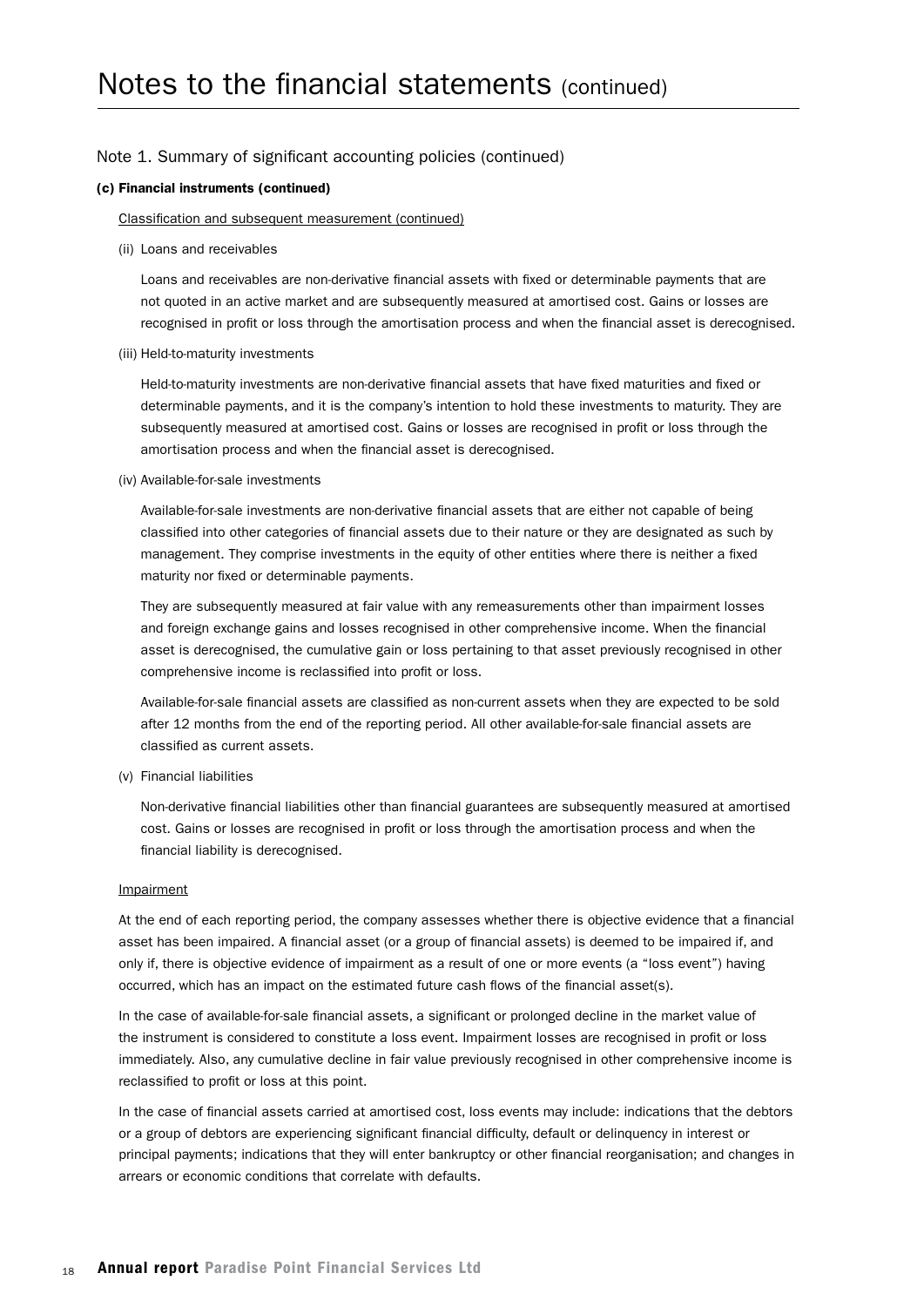#### (c) Financial instruments (continued)

#### Impairment (continued)

For financial assets carried at amortised cost (including loans and receivables), a separate allowance account is used to reduce the carrying amount of financial assets impaired by credit losses. After having taken all possible measures of recovery, if management establishes that the carrying amount cannot be recovered by any means, at that point the written-off amounts are charged to the allowance account or the carrying amount of impaired financial assets is reduced directly if no impairment amount was previously recognised in the allowance account.

When the terms of financial assets that would otherwise have been past due or impaired have been renegotiated, the company recognises the impairment for such financial assets by taking into account the original terms as if the terms have not been renegotiated so that the loss events that have occurred are duly considered.

#### (d) Impairment of assets

At the end of each reporting period, the company assesses whether there is any indication that an asset may be impaired. The assessment will include the consideration of external and internal sources of information. If such an indication exists, an impairment test is carried out on the asset by comparing the recoverable amount of the asset, being the higher of the asset's fair value less costs to sell and value in use, to the asset's carrying amount. Any excess of the asset's carrying amount over its recoverable amount is recognised immediately in profit or loss, unless the asset is carried at a revalued amount in accordance with another Standard (e.g. in accordance with the revaluation model in AASB 116). Any impairment loss of a revalued asset is treated as a revaluation decrease in accordance with that other Standard.

Where it is not possible to estimate the recoverable amount of an individual asset, the entity estimates the recoverable amount of the cash-generating unit to which the asset belongs.

Impairment testing is performed annually for goodwill, intangible assets with indefinite lives and intangible assets not yet available for use.

#### (e) Intangibles other than goodwill

#### Franchise fee

Franchise fees and other upfront payments have been initially recorded at cost and amortised on a straight line basis at a rate of 20% per annum.

#### (f) Employee benefits

The provision for employee benefits to wages, salaries and annual leave represents the amount which the company has a present obligation to pay resulting from employees' services provided up to the balance date. The provision has been calculated on undiscounted amounts based on wage and salary rates expected to be paid and include related on-costs. Contributions to employee superannuation funds are charged against income as incurred.

#### (g) Provisions

Provisions are recognised when the entity has a legal or constructive obligation, as a result of past events, for which it is probable that an outflow of economic benefits will result and that outflow can be reliably measured.

Provisions are measured using the best estimate of the amounts required to settle the obligation at the end of the reporting period.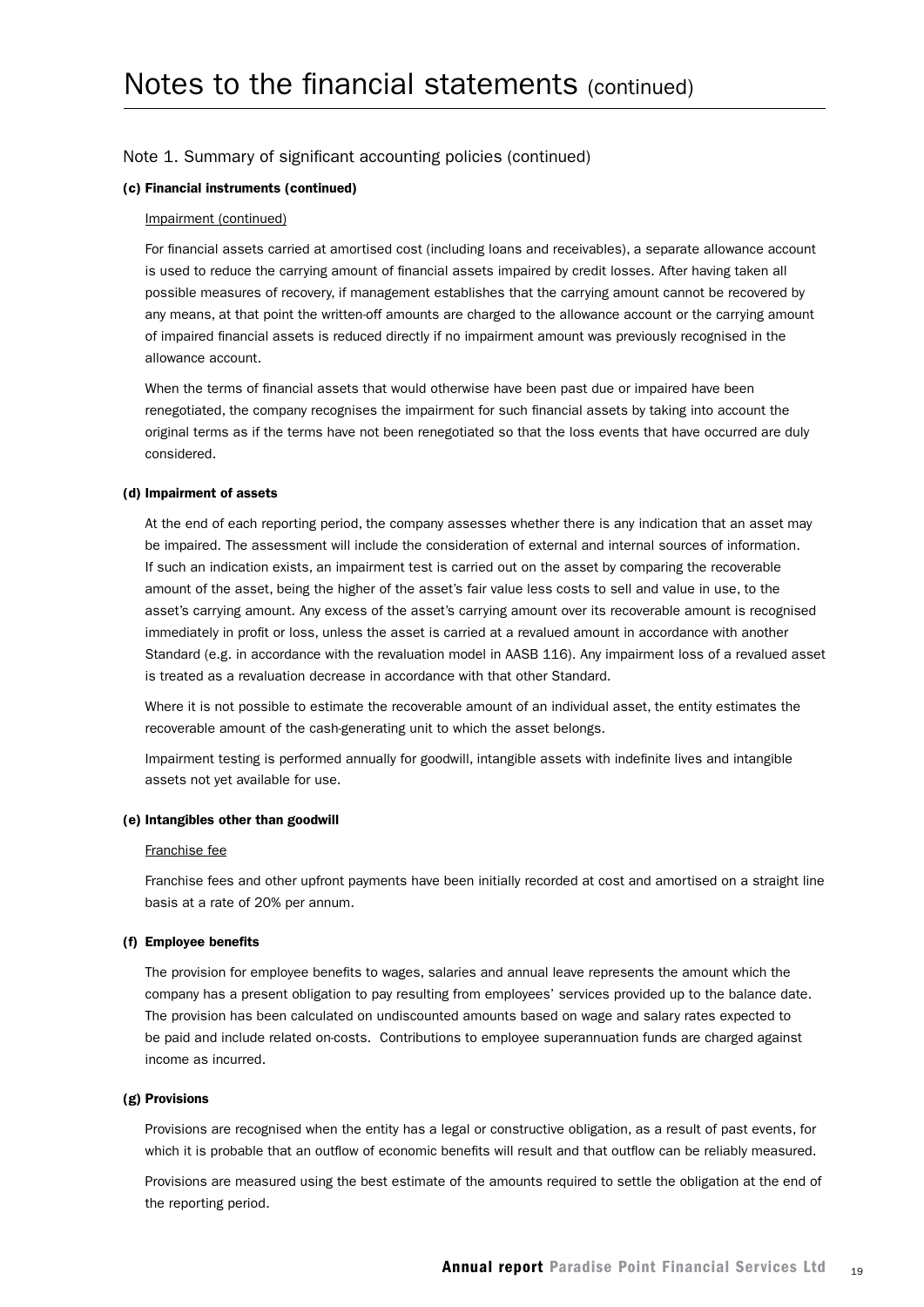#### (h) Cash and cash equivalents

Cash and cash equivalents include cash on hand, deposits available on demand with banks, other short-term highly liquid investments with original maturities of three months or less.

#### (i) Revenue and other income

Interest and fee revenue is recognised to the extent that it is probable that economic benefits will flow to the entity and the revenue can be reliably measured. All revenue is stated net of the amount of goods and services tax (GST).

#### (j) Trade and other receivables

Trade and other receivables include amounts due from customers for goods sold and services performed in the ordinary course of business. Receivables expected to be collected within 12 months of the end of the reporting period are classified as current assets. All other receivables are classified as non-current assets.

Trade and other receivables are initially recognised at fair value and subsequently measured at amortised cost using the effective interest method, less any provision for impairment. Refer to Note 1(j) for further discussion on the determination of impairment losses.

#### (k) Trade and other payables

Trade and other payables represent the liabilities for goods and services received by the entity that remain unpaid at the end of the reporting period. The balance is recognised as a current liability with the amounts normally paid within 30 days of recognition of the liability.

#### (l) Borrowing costs

Borrowing costs directly attributable to the acquisition, construction or production of assets that necessarily take a substantial period of time to prepare for their intended use or sale, are added to the cost of those assets, until such time as the assets are substantially ready for their intended use or sale.

All other borrowing costs are recognised in profit or loss in the period in which they are incurred.

#### (m) Goods and Services Tax (GST)

Revenues, expenses and assets are recognised net of the amount of GST, except where the amount of GST incurred is not recoverable from the Australian Taxation Office (ATO).

Receivables and payables are stated inclusive of the amount of GST receivable or payable. The net amount of GST recoverable from, or payable to, the ATO is included with other receivables or payables in the statement of financial position.

Cash flows are presented on a gross basis. The GST components of cash flows arising from investing or financing activities which are recoverable from, or payable to, the ATO are presented as operating cash flows included in receipts from customers or payments to suppliers.

#### (n) Comparative figures

When required by Accounting Standards, comparative figures have been adjusted to conform to changes in presentation for the current financial year. Where the company has retrospectively applied an accounting policy, made a retrospective restatement or reclassified items in its financial statements, an additional statement of financial position as at the beginning of the earliest comparative period will be disclosed.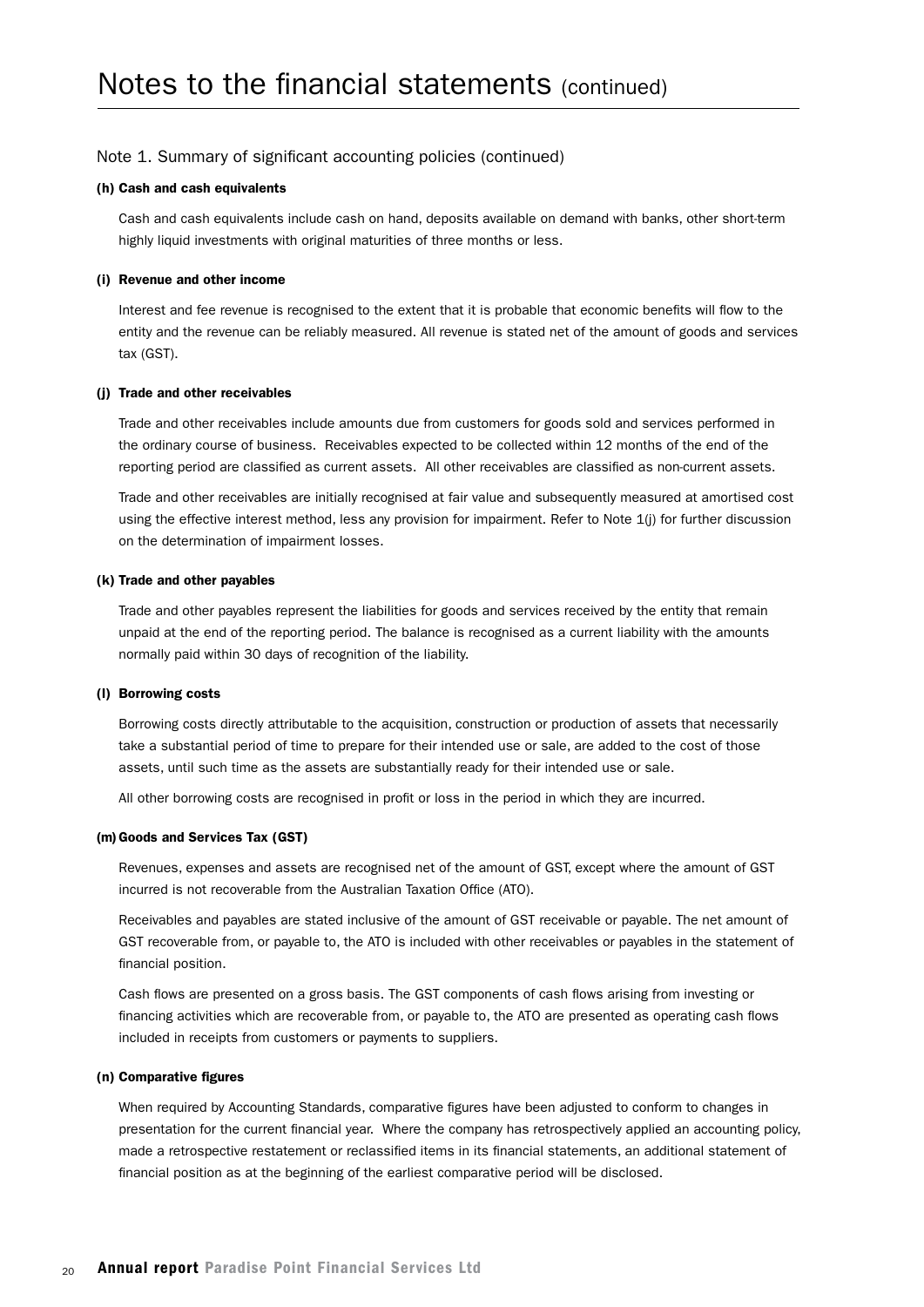#### (o) Critical accounting estimates and judgments

The Directors evaluate estimates and judgments incorporated into the financial statements based on historical knowledge and best available current information. Estimates assume a reasonable expectation of future events and are based on current trends and economic data, obtained both externally and within the company.

#### Key estimates

(i) Impairment - General

The company assesses impairment at the end of each reporting period by evaluating conditions and events specific to the company that may be indicative of impairment triggers. Recoverable amounts of relevant assets are reassessed using value-in-use calculations which incorporate various key assumptions.

#### Key judgments

(i) Provision for Impairment of Receivables

#### (p) New accounting standards for application in future periods

The AASB has issued a number of new and amended Accounting Standards and Interpretations that have mandatory application dates for future reporting periods, some of which are relevant to the company. The company has decided not to early adopt any of the new and amended pronouncements. The company's assessment of the new and amended pronouncements that are relevant to the company but applicable in future reporting periods is set out below:

– AASB 9: Financial Instruments (December 2010) and AASB 2010–7: Amendments to Australian Accounting Standards arising from AASB 9 (December 2010).

These Standards are applicable retrospectively and include revised requirements for the classification and measurement of financial instruments, as well as recognition and derecognition requirements for financial instruments.

The key changes made to accounting requirements include:

- simplifying the classifications of financial assets into those carried at amortised cost and those carried at fair value;
- • simplifying the requirements for embedded derivatives;
- removing the tainting rules associated with held-to-maturity assets;
- removing the requirements to separate and fair value embedded derivatives for financial assets carried at amortised cost;
- allowing an irrevocable election on initial recognition to present gains and losses on investments in equity instruments that are not held for trading in other comprehensive income. Dividends in respect of these investments that are a return on investment can be recognised in profit or loss and there is no impairment or recycling on disposal of the instrument;
- requiring financial assets to be reclassified where there is a change in an entity's business model as they are initially classified based on: (a) the objective of the entity's business model for managing the financial assets; and (b) the characteristics of the contractual cash flows; and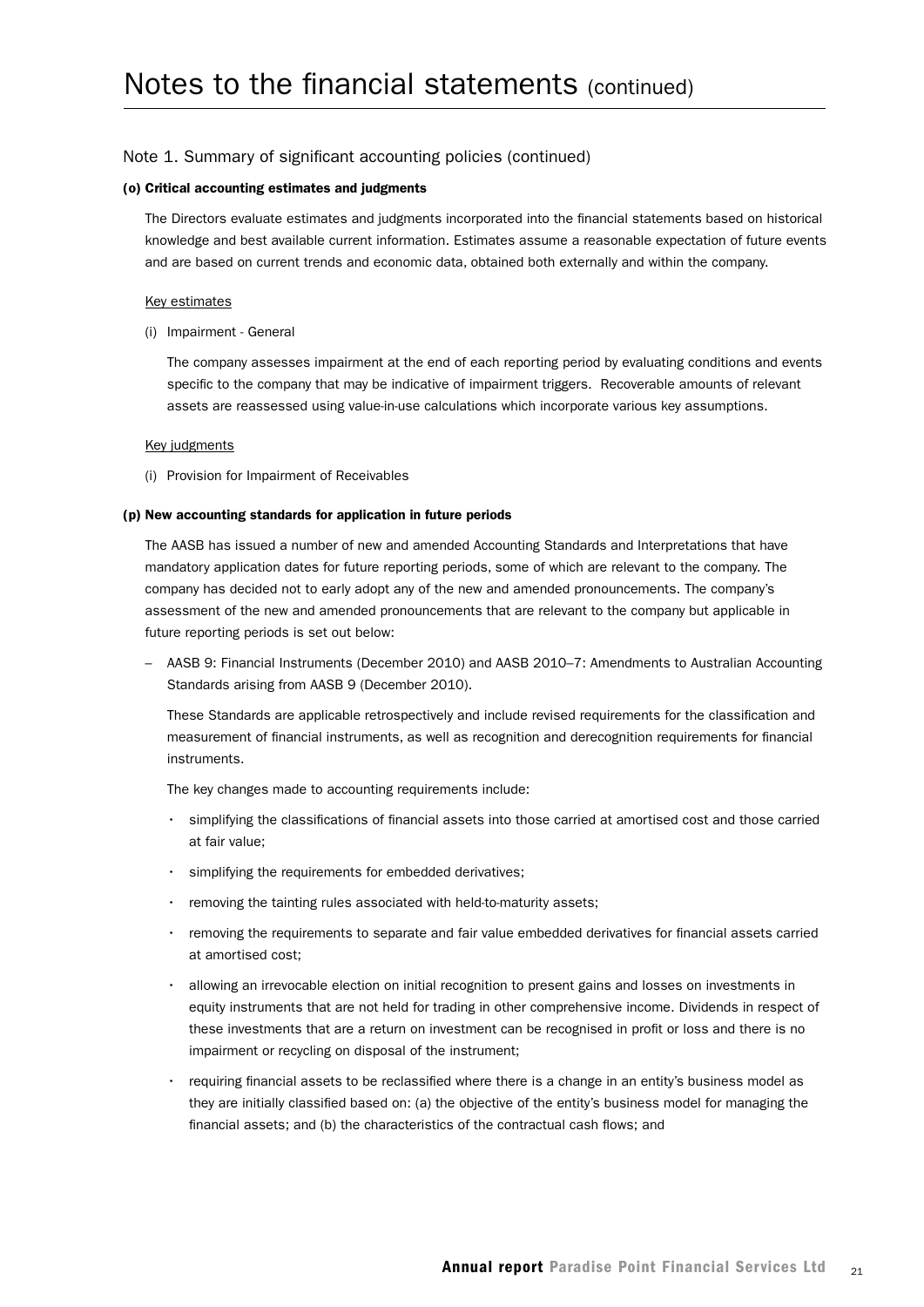#### (p) New accounting standards for application in future periods (continued)

• requiring an entity that chooses to measure a financial liability at fair value to present the portion of the change in its fair value due to changes in the entity's own credit risk in other comprehensive income, except when that would create an accounting mismatch. If such a mismatch would be created or enlarged, the entity is required to present all changes in fair value (including the effects of changes in the credit risk of the liability) in profit or loss.

These Standards were mandatorily applicable for annual reporting periods commencing on or after 1 January 2013. However, AASB 2012–6: Amendments to Australian Accounting Standards – Mandatory Effective Date of AASB 9 and Transition Disclosures (issued September 2012) defers the mandatory application date of AASB 9 from 1 January 2013 to 1 January 2015. In light of the change to the mandatory effective date, the company is expected to adopt AASB 9 and AASB 2010–7 for the annual reporting period ending 31 December 2015. Although the Directors anticipate that the adoption of AASB 9 and AASB 2010–7 may have a significant impact on the company's financial instruments, it is impracticable at this stage to provide a reasonable estimate of such impact.

– AASB 1053: Application of Tiers of Australian Accounting Standards and AASB 2010–2: Amendments to Australian Accounting Standards arising from Reduced Disclosure Requirements (applicable for annual reporting periods commencing on or after 1 July 2013).

AASB 1053 establishes a revised differential financial reporting framework consisting of two tiers of financial reporting requirements for those entities preparing general purpose financial statements:

- • Tier 1: Australian Accounting Standards; and
- Tier 2: Australian Accounting Standards Reduced Disclosure Requirements.

Tier 2 of the framework comprises the recognition, measurement and presentation requirements of Tier 1, but contains significantly fewer disclosure requirements.

Since the company is a for-profit private sector entity that does not have public accountability, it qualifies for the reduced disclosure requirements for Tier 2 entities. It is anticipated that the company will take advantage of Tier 2 reporting at a later date.

– AASB 10: Consolidated Financial Statements, AASB 11: Joint Arrangements, AASB 12: Disclosure of Interests in Other Entities, AASB 127: Separate Financial Statements (August 2011) and AASB 128: Investments in Associates and Joint Ventures (August 2011) (as amended by AASB 2012–10: Amendments to Australian Accounting Standards – Transition Guidance and Other Amendments), and AASB 2011–7: Amendments to Australian Accounting Standards arising from the Consolidation and Joint Arrangements Standards (applicable for annual reporting periods commencing on or after 1 January 2013).

AASB 10 replaces parts of AASB 127: Consolidated and Separate Financial Statements (March 2008, as amended) and Interpretation 112: Consolidation – Special Purpose Entities. AASB 10 provides a revised definition of control and additional application guidance so that a single control model will apply to all investees. This Standard is not expected to significantly impact the company's financial statements.

AASB 11 replaces AASB 131: Interests in Joint Ventures (July 2004, as amended). AASB 11 requires joint arrangements to be classified as either "joint operations" (where the parties that have joint control of the arrangement have rights to the assets and obligations for the liabilities) or "joint ventures" (where the parties that have joint control of the arrangement have rights to the net assets of the arrangement). Joint ventures are required to adopt the equity method of accounting (proportionate consolidation is no longer allowed). This Standard is not expected to significantly impact the company's financial statements.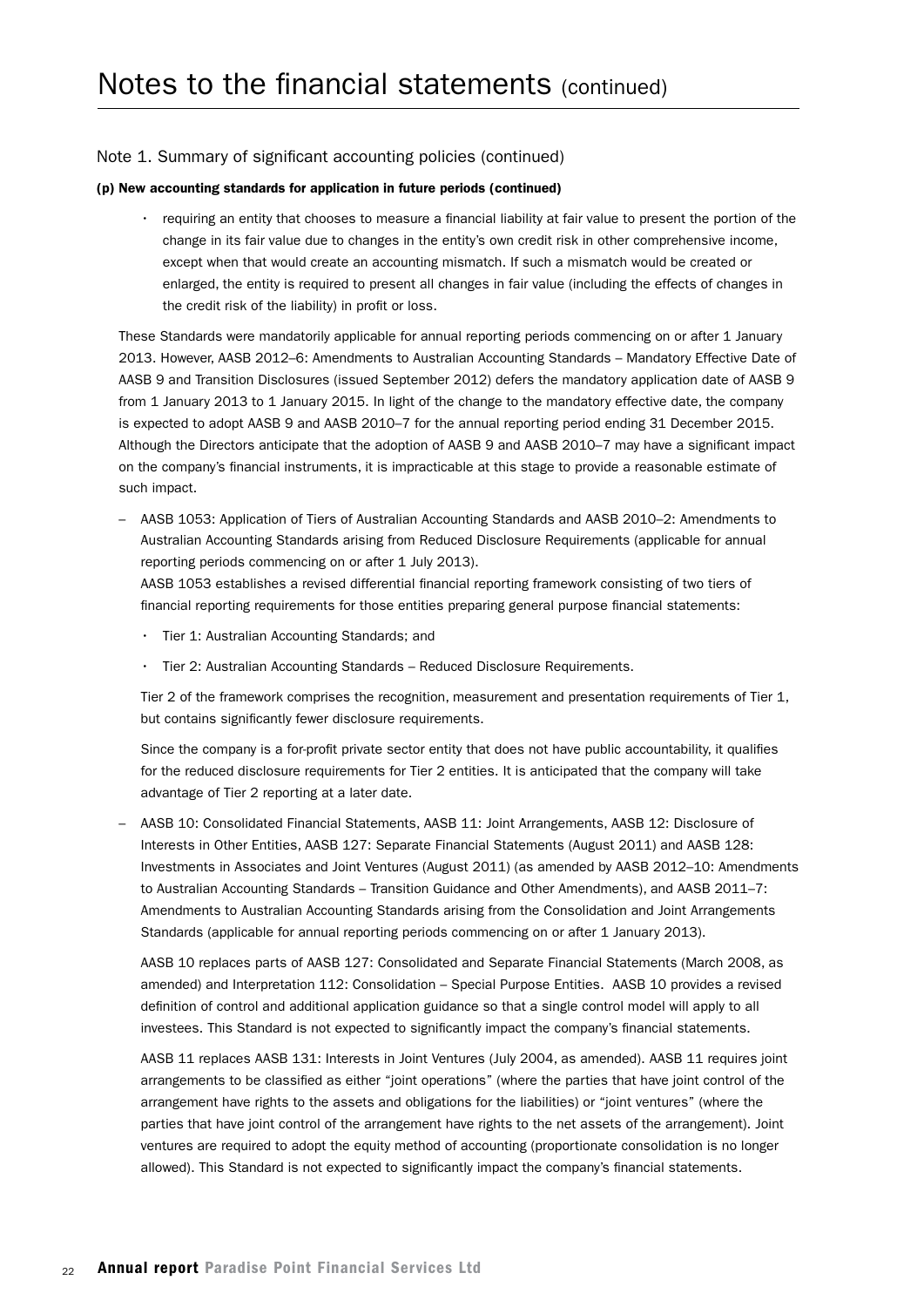#### (p) New accounting standards for application in future periods (continued)

AASB 12 contains the disclosure requirements applicable to entities that hold an interest in a subsidiary, joint venture, joint operation or associate. AASB 12 also introduces the concept of a "structured entity", replacing the "special purpose entity" concept currently used in Interpretation 112, and requires specific disclosures in respect of any investments in unconsolidated structured entities. This Standard will affect disclosures only and is not expected to significantly impact the company's financial statements.

To facilitate the application of AASBs 10, 11 and 12, revised versions of AASB 127 and AASB 128 have also been issued. The revisions made to AASB 127 and AASB 128 are not expected to significantly impact the company's financial statements.

– AASB 13: Fair Value Measurement and AASB 2011–8: Amendments to Australian Accounting Standards arising from AASB 13 (applicable for annual reporting periods commencing on or after 1 January 2013).

AASB 13 defines fair value, sets out in a single Standard a framework for measuring fair value, and requires disclosures about fair value measurement.

AASB 13 requires:

- inputs to all fair value measurements to be categorised in accordance with a fair value hierarchy; and
- enhanced disclosures regarding all assets and liabilities (including, but not limited to, financial assets and financial liabilities) to be measured at fair value.

These Standards are expected to result in more detailed fair value disclosures, but are not expected to significantly impact the amounts recognised in the company's financial statements.

– AASB 119: Employee Benefits (September 2011) and AASB 2011–10: Amendments to Australian Accounting Standards arising from AASB 119 (September 2011) (applicable for annual reporting periods commencing on or after 1 January 2013).

These Standards introduce a number of changes to accounting and presentation of defined benefit plans. The company does not have any defined benefit plans and so is not impacted by the amendment.

AASB 119 (September 2011) also includes changes to:

- require only those benefits that are expected to be settled wholly before 12 months after the end of the annual reporting period in which the employees render the related service to be classified as shortterm employee benefits. All other employee benefits are to be classified as other long-term employee benefits, post-employment benefits or termination benefits, as appropriate; and
- the accounting for termination benefits that require an entity to recognise an obligation for such benefits at the earlier of:
	- (i) for an offer that may be withdrawn when the employee accepts;
	- (ii) for an offer that cannot be withdrawn when the offer is communicated to affected employees; and
	- (iii) where the termination is associated with a restructuring of activities under AASB 137: Provisions, Contingent Liabilities and Contingent Assets, and if earlier than the first two conditions when the related restructuring costs are recognised.

These Standards are not expected to significantly impact the company's financial statements.

– AASB 2012–2: Amendments to Australian Accounting Standards – Disclosures – Offsetting Financial Assets and Financial Liabilities (applicable for annual reporting periods commencing on or after 1 January 2013).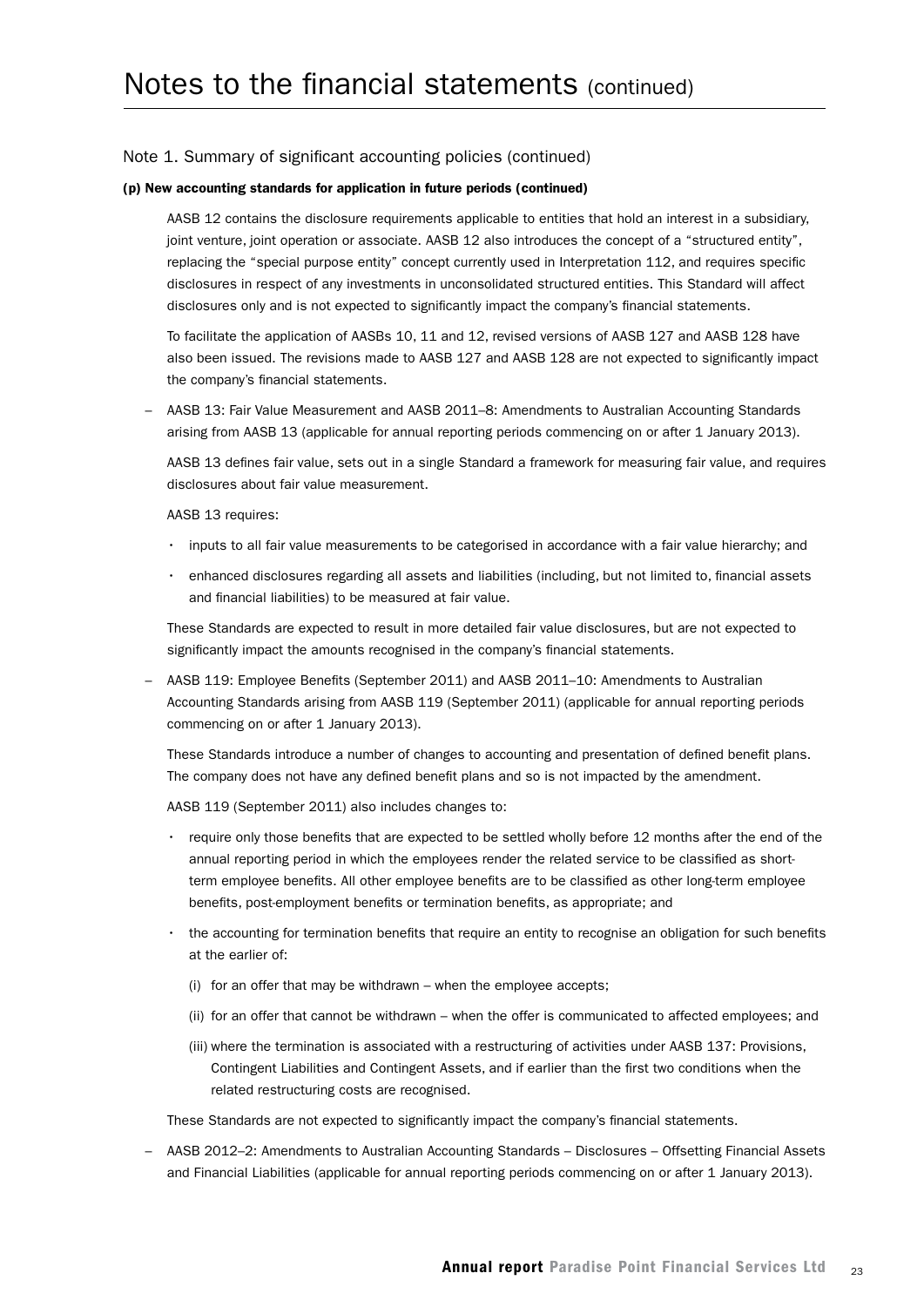#### (p) New accounting standards for application in future periods (continued)

AASB 2012–2 principally amends AASB 7: Financial Instruments: Disclosures to require entities to include information that will enable users of their financial statements to evaluate the effect or potential effect of netting arrangements, including rights of set-off associated with the entity's recognised financial assets and recognised financial liabilities, on the entity's financial position.

This Standard is not expected to significantly impact the company's financial statements.

– AASB 2012–3: Amendments to Australian Accounting Standards – Offsetting Financial Assets and Financial Liabilities (applicable for annual reporting periods commencing on or after 1 January 2014).

This Standard adds application guidance to AASB 132: Financial Instruments: Presentation to address potential inconsistencies identified in applying some of the offsetting criteria of AASB 132, including clarifying the meaning of "currently has a legally enforceable right of set-off" and that some gross settlement systems may be considered equivalent to net settlement.

This Standard is not expected to significantly impact the company's financial statements.

– AASB 2012–5: Amendments to Australian Accounting Standards arising from Annual Improvements 2009– 2011 (applicable for annual reporting periods commencing on or after 1 January 2013).

This Standard amends a number of Australian Accounting Standards as a consequence of the issuance of Annual Improvements to IFRSs 2009–2011 Cycle by the International Accounting Standards Board, including:

- • AASB 1: First-time Adoption of Australian Accounting Standards to clarify the requirements in respect of the application of AASB 1 when an entity discontinues and then resumes applying Australian Accounting Standards;
- • AASB 101: Presentation of Financial Statements and AASB 134: Interim Financial Reporting to clarify the requirements for presenting comparative information;
- • AASB 116: Property, Plant and Equipment to clarify the accounting treatment of spare parts, stand-by equipment and servicing equipment;
- • AASB 132 and Interpretation 2: Members' Shares in Co-operative Entities and Similar Instruments to clarify the accounting treatment of any tax effect of a distribution to holders of equity instruments; and
- AASB 134 to facilitate consistency between the measures of total assets and liabilities an entity reports for its segments in its interim and annual financial statements.

This Standard is not expected to significantly impact the company's financial statements.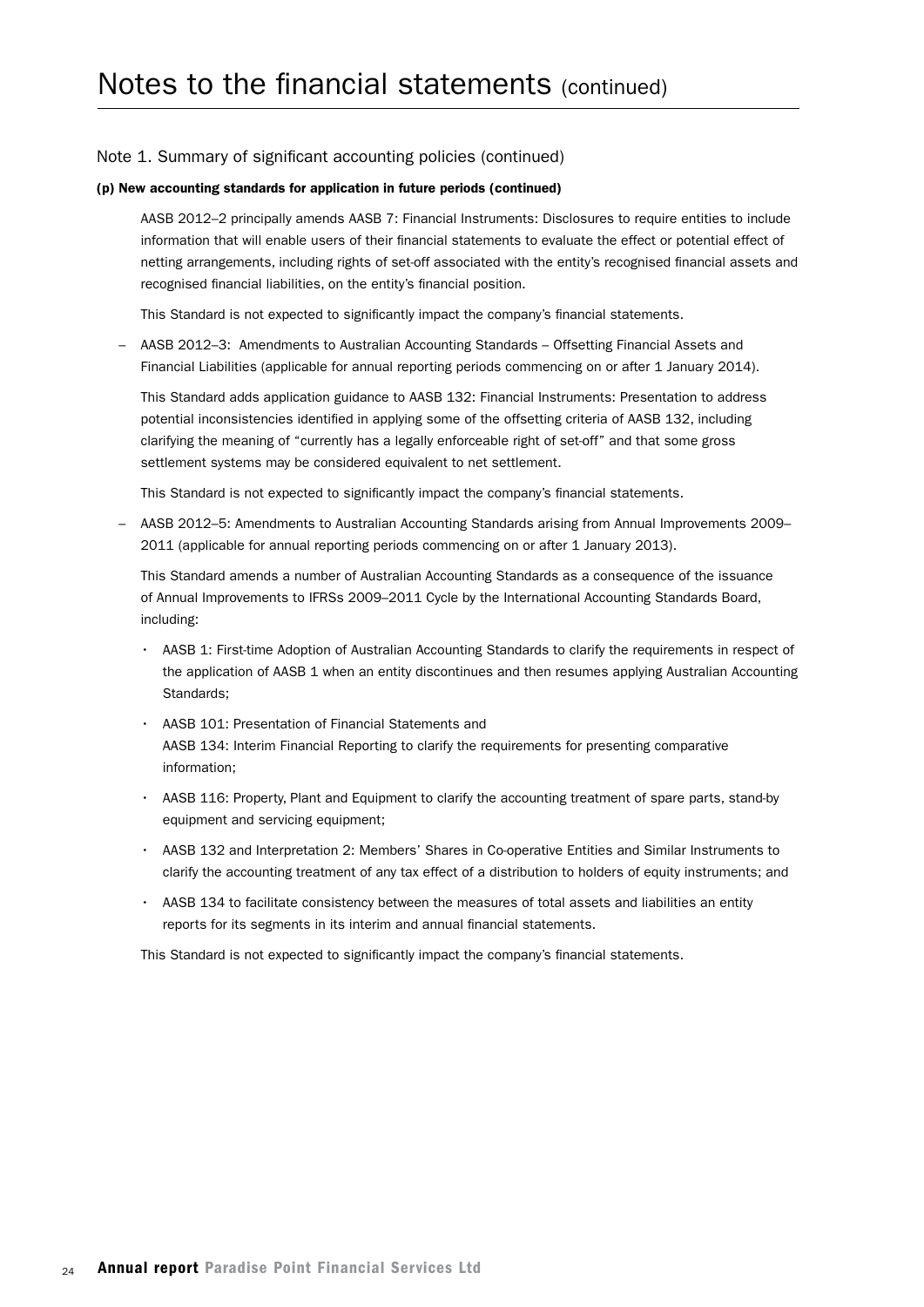|                                                                       | 2013<br>s | 2012<br>s |
|-----------------------------------------------------------------------|-----------|-----------|
| Note 2. Revenue and other income                                      |           |           |
| (a) Revenue from continuing operations                                |           |           |
| Sales revenue                                                         |           |           |
| - provision of services                                               | 2,668,304 | 2,498,565 |
| <b>Total sales revenue</b>                                            | 2,668,304 | 2,498,565 |
| Other revenue                                                         |           |           |
| - interest received                                                   | 26,426    | 20,154    |
| - government subsidies received                                       | 4,545     | 13,455    |
| other revenue                                                         | 98,333    | 97,351    |
| Insurance Reimbursements                                              |           | 258       |
| <b>Total other revenue</b>                                            | 129,305   | 131,218   |
| Total sales revenue and other revenue                                 | 2,797,609 | 2,629,783 |
| Interest revenue from:                                                |           |           |
| - other corporations                                                  | 26,426    | 20,154    |
| Total interest revenue on financial assets not at fair value through  |           |           |
| profit or loss                                                        | 26,426    | 20,154    |
| (b) Total revenue and other income from continuing operations         | 2,797,609 | 2,629,783 |
| (c) (d) Income from continuing operations and discontinued operations | 2,797,609 | 2,629,783 |

## Note 3. Profit for the year

| (a) Expenses                                      |           |           |
|---------------------------------------------------|-----------|-----------|
| Other persons                                     | 2,439     | 2,665     |
| <b>Total interest expense</b>                     | 2,439     | 2,665     |
| Employee benefits expense                         |           |           |
| employee benefit expense                          | 1,385,897 | 1,307,764 |
| Loss on disposal of property, plant and equipment |           | 887       |

## Note 4. Tax expense

#### (a) The components of tax (expense)/income comprise:

|                                                 | 75,782  | 139,942   |
|-------------------------------------------------|---------|-----------|
| Over provision of tax in respect of prior years | (1,654) | 51,381    |
| Deferred tax                                    | 4,463   | (23, 237) |
| Current tax                                     | 72.973  | 111.798   |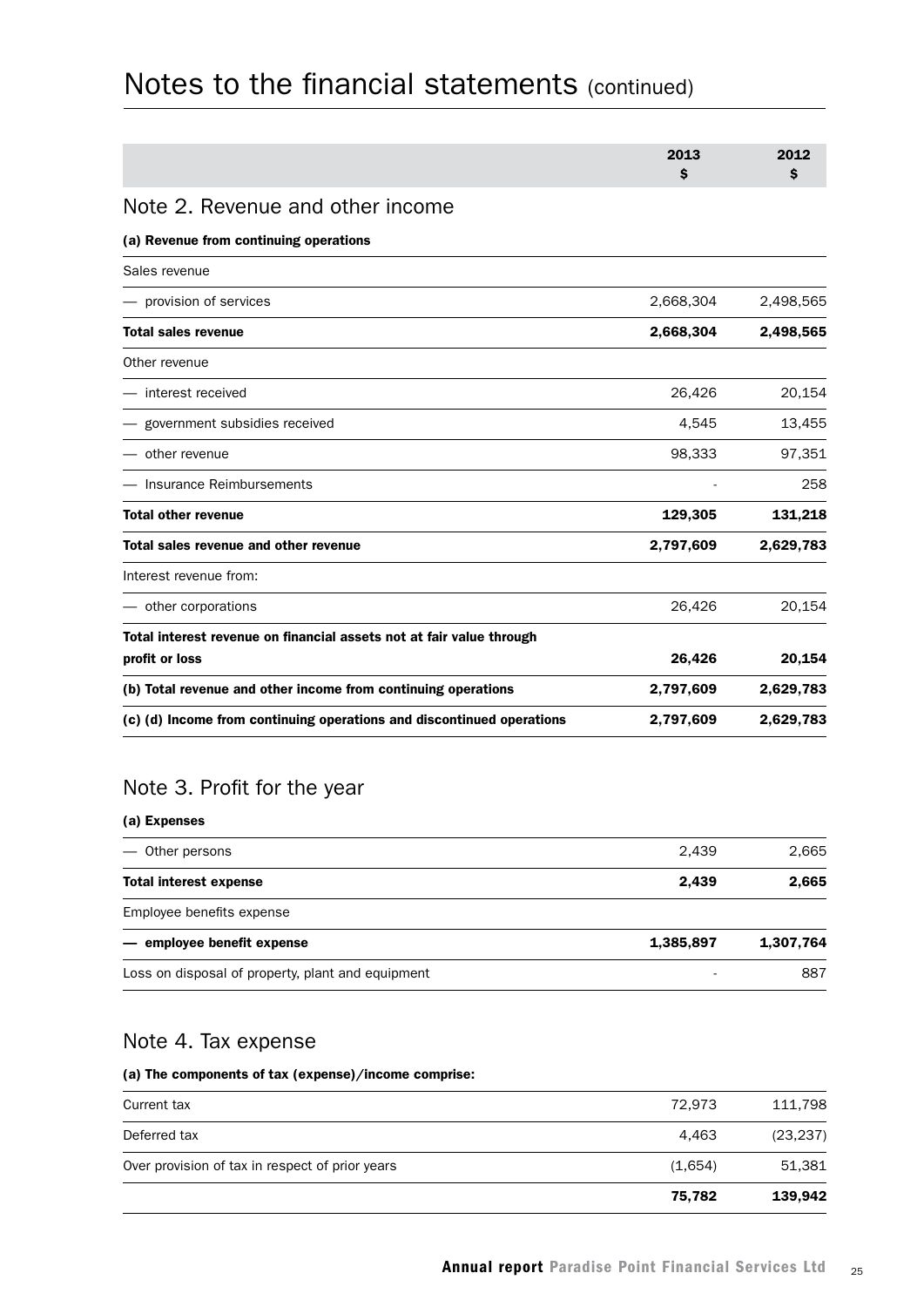|                                                                                                                         | <b>Note</b> | 2013<br>S | 2012<br>\$ |
|-------------------------------------------------------------------------------------------------------------------------|-------------|-----------|------------|
| Note 4. Tax expense (continued)                                                                                         |             |           |            |
| (b) Prima facie tax on profit from ordinary activities before<br>income tax is reconciled to the income tax as follows: |             |           |            |
| Prima facie tax payable on profit from ordinary activities before                                                       |             |           |            |
| income tax at 30% (2012:30%)                                                                                            |             | 71,739    | 74,737     |
|                                                                                                                         |             | 71,739    | 74,737     |
| Add:                                                                                                                    |             |           |            |
| Tax effect of:                                                                                                          |             |           |            |
| - non-deductible depreciation and amortisation                                                                          |             | 3,471     | 7,221      |
| - other non-allowable items                                                                                             |             | 2,226     | 6,611      |
| Over provision of tax in respect of prior years                                                                         |             | (1,654)   |            |
|                                                                                                                         |             | 75,782    | 139,949    |
| Income tax attributable to entity                                                                                       |             | 75,782    | 139,942    |
| The applicable weighted average effective tax rates are as follows:                                                     |             | 31.7%     | 56.2%      |
|                                                                                                                         |             |           |            |

The decrease in the weighted average effective tax rate for 2013 is a result of accelerated tax allowances on plant and equipment compared to 2012.

## Note 5. Auditors' remuneration

Remuneration of the Auditor for:

|                                              | 8,500 | 8.500 |
|----------------------------------------------|-------|-------|
| — auditing or reviewing the financial report | 8.500 | 8.500 |

### Note 6. Dividends

Distributions paid Interim fully franked ordinary dividend of \$71,846.26 (2013: 11.5c cents per share franked at the tax rate of 30% (2012: 30%) 71,846 28,739 71,846 28,739

## Note 7. Cash and cash equivalents

|                          | 22 | 587.381 | 670,410 |
|--------------------------|----|---------|---------|
| Cash at bank and on hand |    | 587.381 | 670,410 |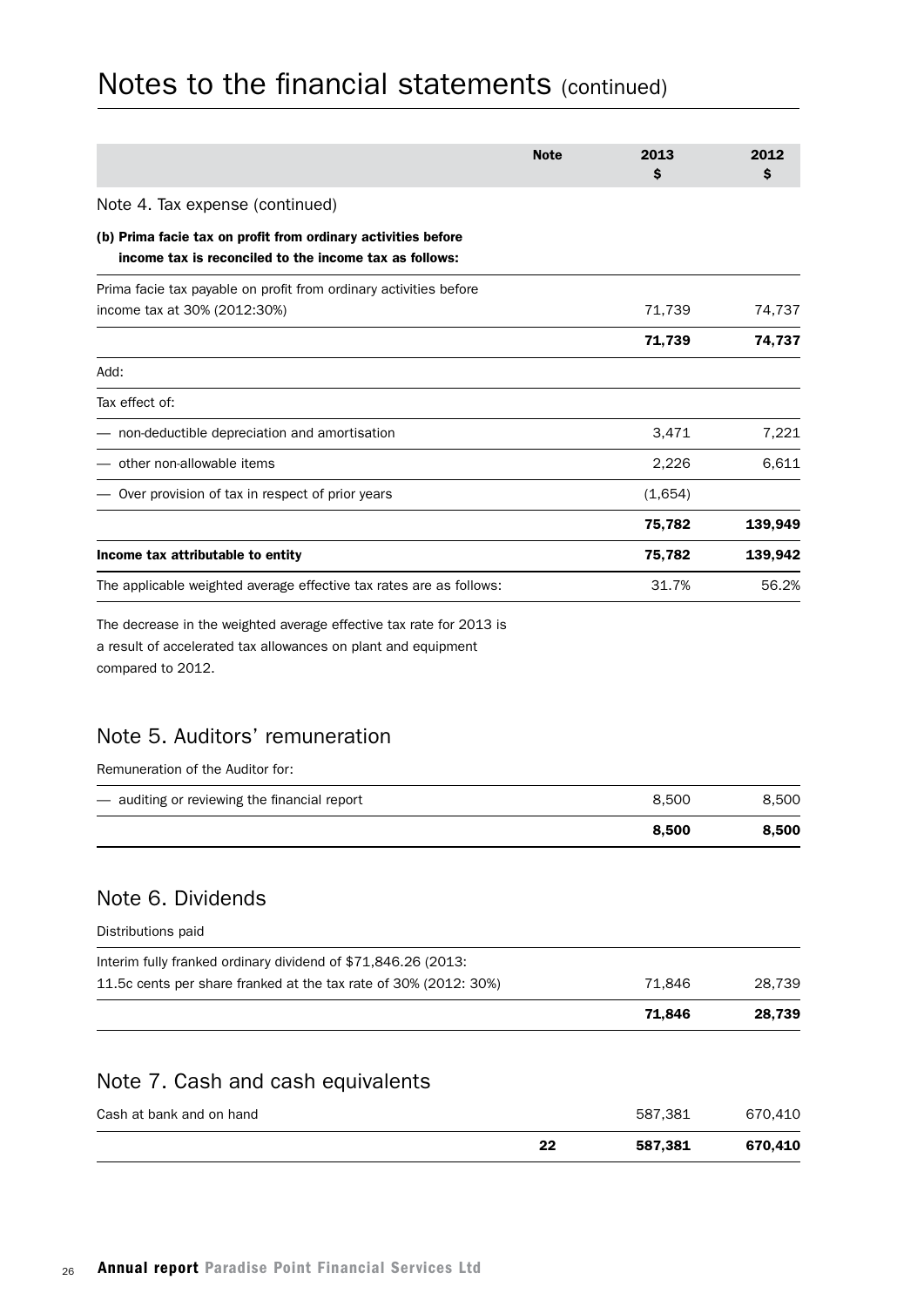|                                                                                                                                                               | <b>Note</b> | 2013<br>Ş | 2012<br>Ş |
|---------------------------------------------------------------------------------------------------------------------------------------------------------------|-------------|-----------|-----------|
| Note 7. Cash and cash equivalents (continued)                                                                                                                 |             |           |           |
| <b>Reconciliation of cash</b>                                                                                                                                 |             |           |           |
| Cash at the end of the financial year as shown in the statement<br>of cash flows is reconciled to items in the statement of financial<br>position as follows: |             |           |           |
| Cash and cash equivalents                                                                                                                                     |             | 587,381   | 670.410   |
|                                                                                                                                                               |             | 587,381   | 670,410   |

## Note 8. Trade and other receivables

| 8c    | 232,769   | 234,036   |
|-------|-----------|-----------|
| 8a(i) | (39, 853) | (33, 495) |
|       | 192,916   | 200,541   |
|       | 192,916   | 200,541   |
|       |           |           |
|       | 1,000     | 2,917     |
|       | 1,000     | 2,917     |
|       | 1,000     | 2,917     |
|       |           |           |

#### (a) Provision for impairment of receivables

Movement in the provision for impairment of receivables is as follows:

|                               | <b>Opening balance</b><br>1 July 2011 | <b>Charge for</b><br>the year<br>s | <b>Amounts</b><br>written off | <b>Closing balance</b><br>30 June 2012<br>⇒ |
|-------------------------------|---------------------------------------|------------------------------------|-------------------------------|---------------------------------------------|
| (i) Current trade receivables | 14,620                                | 18,875                             |                               | 33,495                                      |
|                               | 14,620                                | 18,875                             |                               | 33,495                                      |
|                               | <b>Opening balance</b><br>1 July 2012 | <b>Charge for</b><br>the year<br>s | <b>Amounts</b><br>written off | <b>Closing balance</b><br>30 June 2013      |
| (i) Current trade receivables | 33.495                                | 6,358                              |                               | 39.853                                      |
|                               | 33,495                                | 6,358                              |                               | 39,853                                      |

#### Credit risk

The company has no exposure to credit risk relating to financial assets arising from the potential non-performance by counterparties of contract obligations that could lead to a financial loss to the company.

Credit risk is managed and reviewed regularly by the Board of Directors.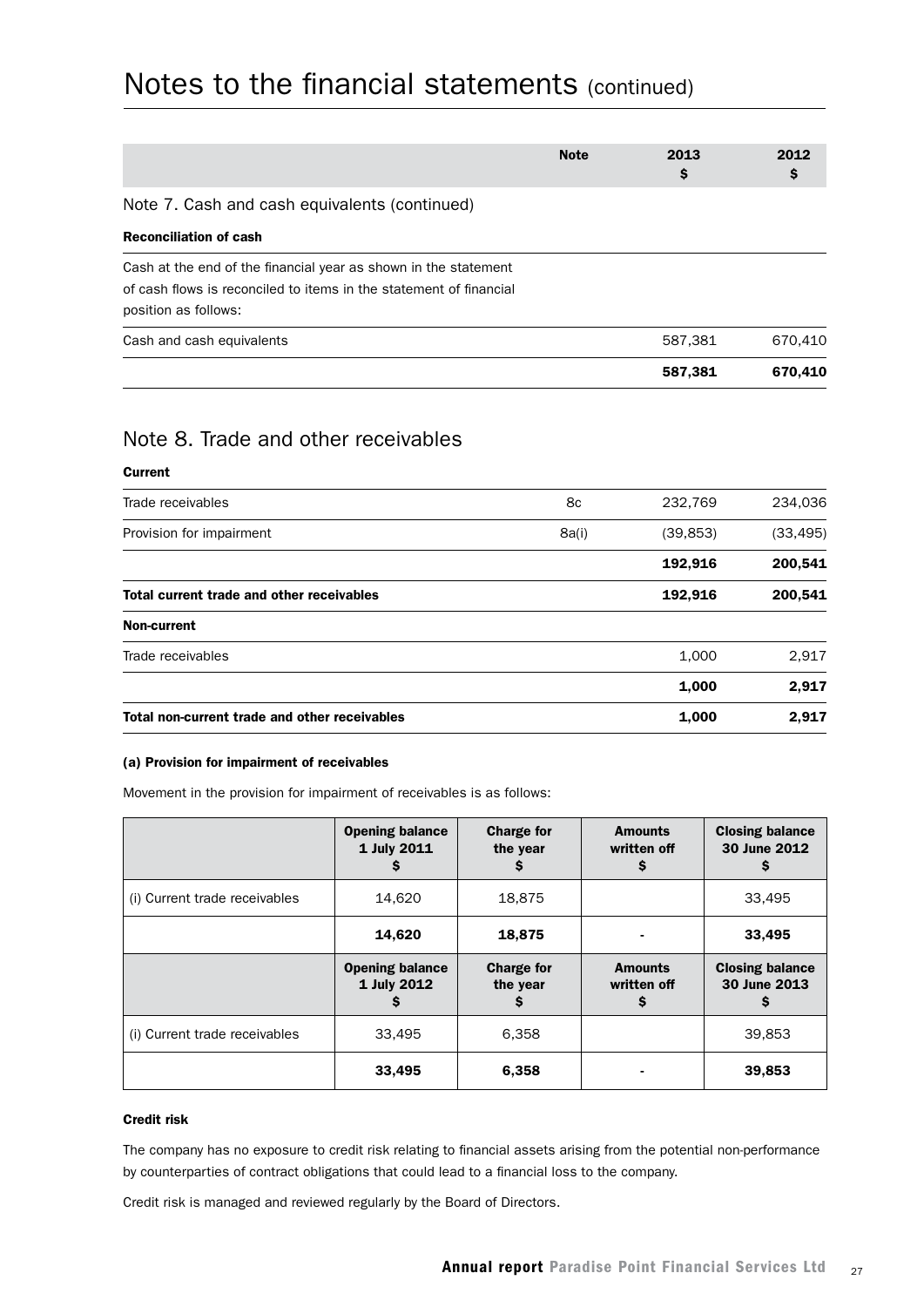|                                                                                                                                                                                                                                                                                    | <b>Note</b> | 2013<br>\$ | 2012<br>\$ |
|------------------------------------------------------------------------------------------------------------------------------------------------------------------------------------------------------------------------------------------------------------------------------------|-------------|------------|------------|
| Note 8. Trade and other receivables (continued)                                                                                                                                                                                                                                    |             |            |            |
| Credit risk related to balances with banks and other financial<br>institutions is managed in accordance with approved Board policy.<br>Such policy requires that surplus funds are only invested with<br>counterparties with a Standard and Poor's (S&P) rating of at<br>least AA. |             |            |            |
| (b) Collateral held as security                                                                                                                                                                                                                                                    |             |            |            |
| No financial assets have been pledged as security for debt.                                                                                                                                                                                                                        |             |            |            |
| (C) financial assets classified as loans and receivables                                                                                                                                                                                                                           |             |            |            |
| Trade and other receivables                                                                                                                                                                                                                                                        |             |            |            |
| - Total current                                                                                                                                                                                                                                                                    |             | 192,916    | 200,541    |
| - Total non-current                                                                                                                                                                                                                                                                |             | 1,000      | 2,917      |
|                                                                                                                                                                                                                                                                                    |             | 193,916    | 203,458    |
| Less construction contracts in progress                                                                                                                                                                                                                                            |             |            |            |
| <b>Financial assets</b>                                                                                                                                                                                                                                                            | 22          | 193,916    | 203,458    |
| (d) Collateral pledged                                                                                                                                                                                                                                                             |             |            |            |
| There has been no floating charge over trade receivables.                                                                                                                                                                                                                          |             |            |            |
| Note 9. Property, plant and equipment                                                                                                                                                                                                                                              |             |            |            |
| At cost                                                                                                                                                                                                                                                                            |             | 746,609    | 728,728    |
| Accumulated depreciation                                                                                                                                                                                                                                                           |             | (312, 744) | (274, 192) |
|                                                                                                                                                                                                                                                                                    |             | 433,865    | 454,536    |
| Motor vehicle at cost                                                                                                                                                                                                                                                              |             | 52,561     | 52,561     |
| (Accumulated amortisation)                                                                                                                                                                                                                                                         |             | (21, 348)  | (10, 944)  |
|                                                                                                                                                                                                                                                                                    |             | 31,213     | 41,617     |
| Low value pool                                                                                                                                                                                                                                                                     |             | 2,105      | 3,368      |
|                                                                                                                                                                                                                                                                                    |             | 2,105      | 3,368      |
| <b>Total plant and equipment</b>                                                                                                                                                                                                                                                   |             | 467,183    | 499,521    |
| Total property, plant and equipment                                                                                                                                                                                                                                                |             | 467,183    | 499,521    |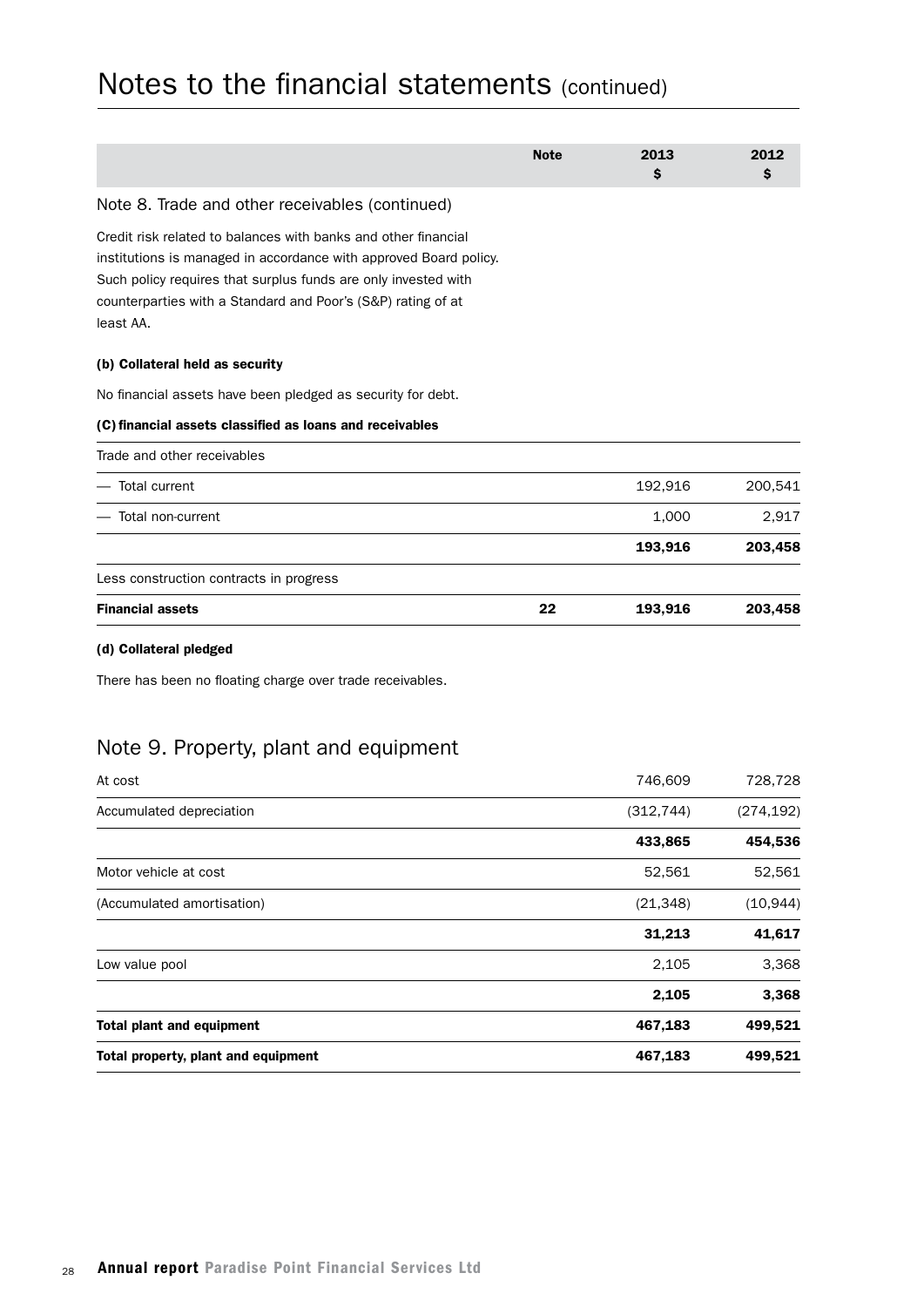#### Note 9. Property, plant and equipment (continued)

#### (a) Movements in carrying amounts

Movements in carrying amounts for each class of property, plant and equipment between the beginning and the end of the current financial year.

|                         | <b>Plant and</b><br>equipment<br>\$ | <b>Motor vehicles</b><br>S | <b>Total</b><br>S |
|-------------------------|-------------------------------------|----------------------------|-------------------|
| Balance at 1 July 2011  | 499,406                             | 14,540                     | 513,946           |
| Additions               | 1,153                               | 52,561                     | 53,714            |
| <b>Disposals</b>        | (14,070)                            | (14,070)                   |                   |
| Depreciation expense    | (42, 655)                           | (11, 415)                  | (54,070)          |
| Balance at 30 June 2012 | 457,904                             | 41,616                     | 499,521           |
| Additions               | 17,881                              |                            | 17,881            |
| Depreciation expense    | (39, 815)                           | (10, 403)                  | (50, 218)         |
| Balance at 30 June 2013 | 435,970                             | 31,213                     | 467,183           |

|                               | 2013 | 2012<br>s |
|-------------------------------|------|-----------|
| (b) Capitalised finance costs |      |           |
| Borrowing costs incurred      | 569  | 569       |
| Borrowing costs capitalised   | 569  | 569       |

## Note 10. Intangible assets

| <b>Total intangibles</b>              | 100,908    | 65,970     |
|---------------------------------------|------------|------------|
| Net carrying amount                   | 361        | 475        |
| Accumulated amortisation              | (208)      | (95)       |
| Borrowing costs                       | 569        | 569        |
| Net carry amount                      | 2,854      | 7,425      |
| Accumulated amortisation              | (27, 637)  | (23,066)   |
| I.T Software at cost                  | 30,491     | 30,491     |
| Net carry amount                      | 97,693     | 58,070     |
| Accumulated depreciation              | (270, 420) | (237, 797) |
| Franchise establishment fees at costs | 242,246    | 170,000    |
| Franchise fees at cost                | 125,867    | 125,867    |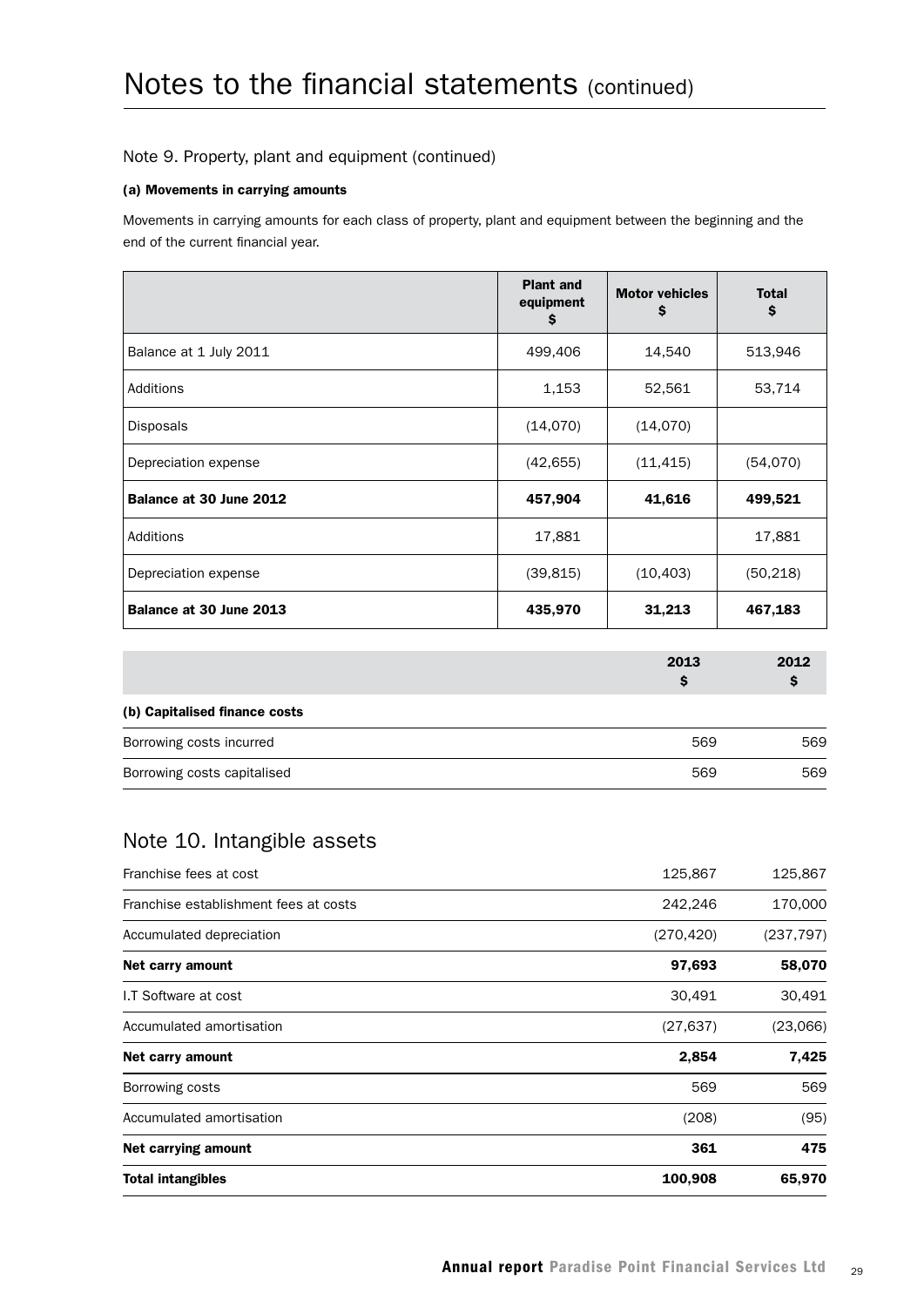|  |  |  | Note 10. Intangible assets (continued) |
|--|--|--|----------------------------------------|
|--|--|--|----------------------------------------|

|                                  | <b>Franchise fees</b><br>Ŝ | I.T software at<br>costs<br>\$ | <b>Borrowing</b><br>costs<br>\$ |
|----------------------------------|----------------------------|--------------------------------|---------------------------------|
| Year ended 30 June 2012          | 499,406                    | 14,540                         | 513,946                         |
| Balance at the beginning of year | 30,083                     | 11,995                         |                                 |
| Additions                        | 55,867                     |                                | 569                             |
| Amortisation charge              | (27, 880)                  | (4,570)                        | (95)                            |
| Closing value at 30 June 2012    | 58,070                     | 7,425                          | 474                             |
| Year ended 30 June 2013          | 17,881                     |                                | 17,881                          |
| Balance at the beginning of year | 58,070                     | 7,425                          | 474                             |
| Additions                        | 72,246                     |                                |                                 |
| Amortisation charge              | (32, 623)                  | (4,571)                        | (113)                           |
| Closing value at 30 June 2013    | 97,693                     | 2,854                          | 361                             |

The current amortisation charges for intangible assets are included under depreciation and amortisation expense per the statement of profit or loss.

|                       | 4,941      | 4,955     |
|-----------------------|------------|-----------|
| Prepayments           | 4,941      | 4,955     |
| <b>Current</b>        |            |           |
| Note 11. Other assets |            |           |
|                       | 2013<br>\$ | 2012<br>Ş |
|                       |            |           |

## Note 12. Trade and Other Payables

Current

| Unsecured liabilities                                                              |         |         |
|------------------------------------------------------------------------------------|---------|---------|
| Sundry payables and accrued expenses                                               | 173,684 | 150,874 |
|                                                                                    | 173,684 | 150,874 |
| (a) Financial liabilities at amortised cost classified as trade and other payables |         |         |
| Trade and other payables                                                           |         |         |
| Total current                                                                      | 173,684 | 150,874 |
|                                                                                    | 173,684 | 150.874 |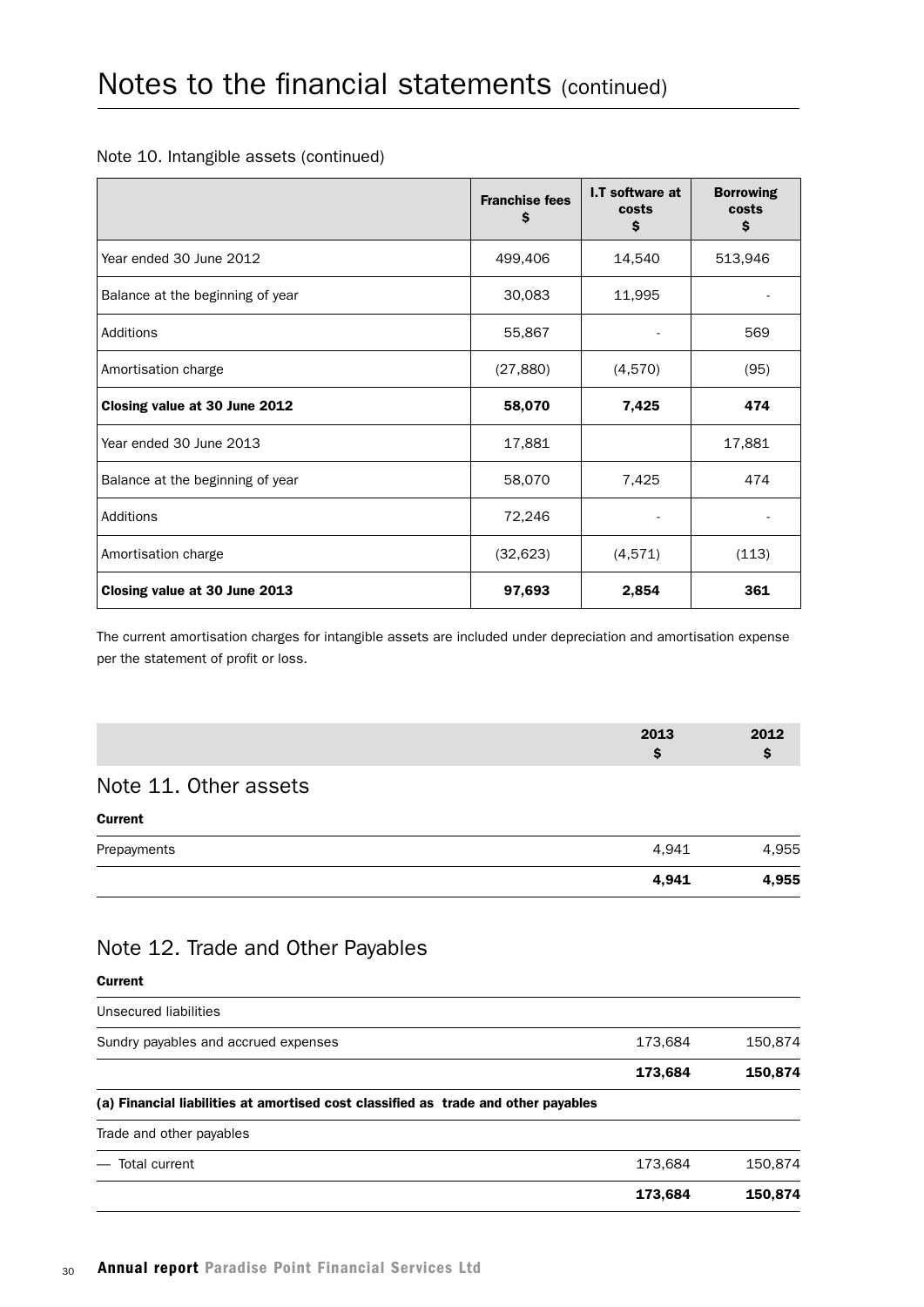|                                     | <b>Note</b> | 2013<br>\$ | 2012<br>\$ |
|-------------------------------------|-------------|------------|------------|
| Note 13. Borrowings                 |             |            |            |
| <b>Current</b>                      |             |            |            |
| <b>Unsecured liabilities</b>        |             |            |            |
| Chattel mortgage                    |             | 8,599      | 8,004      |
|                                     |             | 8,599      | 8,004      |
| <b>Total current borrowings</b>     |             | 8,599      | 8,004      |
| <b>Non-current</b>                  |             |            |            |
| Unsecured liabilities               |             |            |            |
| Chattel mortgage                    |             | 20,890     | 29,490     |
|                                     |             | 20,890     | 29,490     |
| <b>Total non-current borrowings</b> |             | 20,890     | 29,490     |
| <b>Total borrowings</b>             | 22          | 29,489     | 37,493     |

#### (a) Collateral provided

There is no Collateral Agreement over the chattel mortgage

## Note 14. Tax

#### Current

| Income tax payable | (6,336) | 163,179 |
|--------------------|---------|---------|

|                               | <b>Opening</b><br>balance<br>\$ | <b>Charged to</b><br>income<br>s | <b>Closing balance</b><br>s |
|-------------------------------|---------------------------------|----------------------------------|-----------------------------|
| Deferred tax assets           | 499,406                         | 14,540                           | 513,946                     |
| Provisions                    | 24,876                          | 18,932                           | 43,808                      |
| Property, plant and equipment | 55,867                          | $\overline{\phantom{a}}$         | 569                         |
| - Depreciation                | (1,016)                         | (1,357)                          | (2,373)                     |
| Other                         | 4,386                           | 5,662                            | 10,048                      |
| Balance as at 30 June 2012    | 28,246                          | 23,237                           | 51,483                      |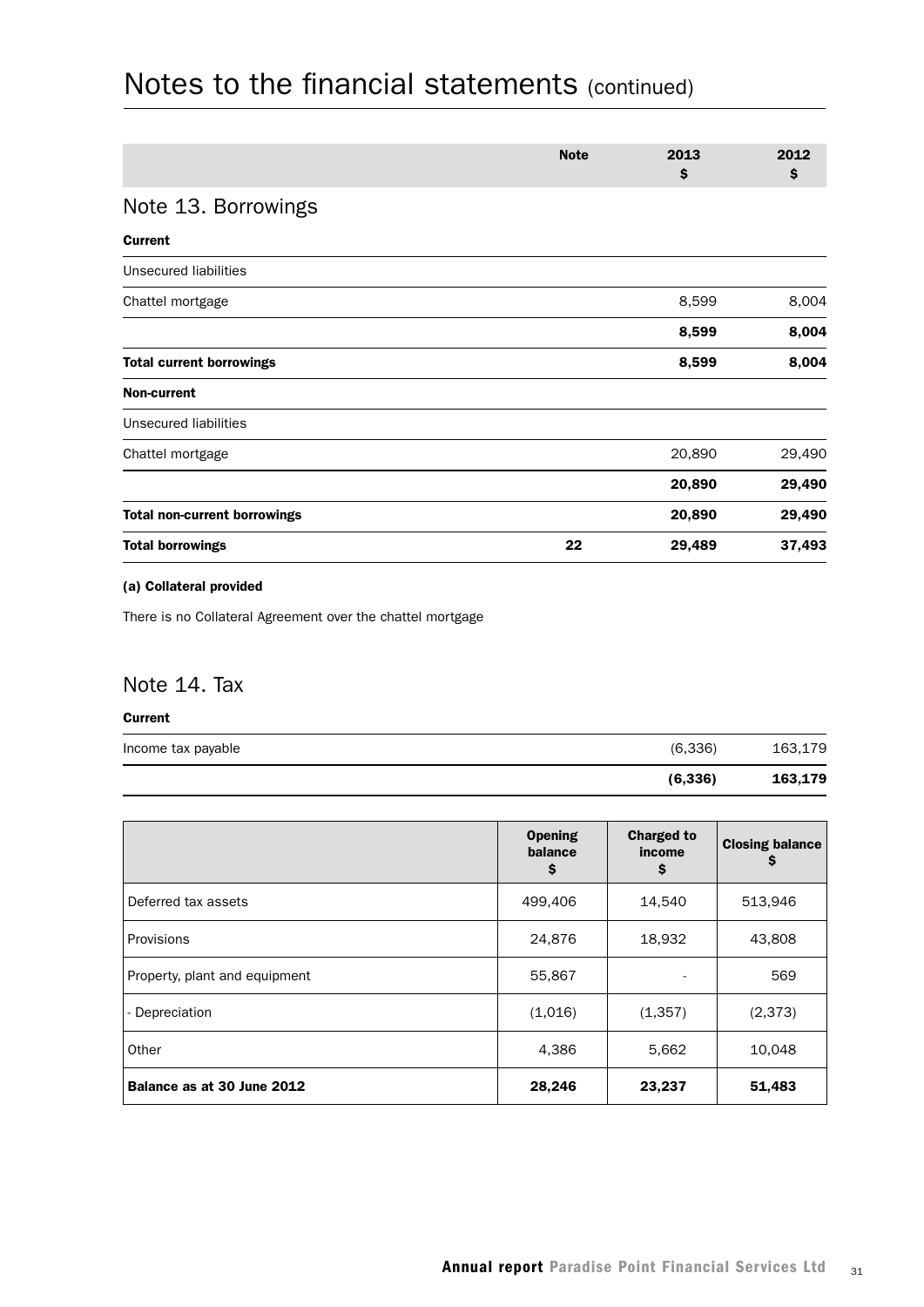#### Note 14. Tax (continued)

|                               | <b>Opening</b><br>balance<br>Ş | <b>Charged to</b><br>income<br>Ş | <b>Closing balance</b> |
|-------------------------------|--------------------------------|----------------------------------|------------------------|
| Provisions                    | 43,808                         | (8, 104)                         | 35,704                 |
| Property, plant and equipment | 72,246                         | ٠                                |                        |
| - Depreciation                | (2,373)                        | 1,733                            | (640)                  |
| Other                         | 10,048                         | 1,908                            | 11,956                 |
| Balance as at 30 June 2013    | 51,483                         | (4, 463)                         | 47,020                 |

Deferred tax assets not brought to account, the benefits of which will only be realised if the conditions for deductibility set out in Note 1(b) occur.

|                                          | 2013<br>Ś | 2012<br>\$ |
|------------------------------------------|-----------|------------|
| Note 15. Provisions                      |           |            |
| <b>Current</b>                           |           |            |
| <b>Employee benefits</b>                 |           |            |
| Opening balance at beginning of year     | 109,289   | 55,286     |
| Additional provisions raised during year | 37,037    | 54,003     |
| Unused amounts reversed                  | (94, 227) |            |
| Balance at end of the year               | 52,099    | 109,289    |
| <b>Other</b>                             |           |            |
| Opening balance at beginning of year     | 3,130     | 3,130      |
| Unused amounts reversed                  | (2, 363)  | (2, 363)   |
| Balance at end of the year               | 767       | 767        |
| Provision for fringe benefits tax        | (1,736)   |            |
| <b>Total</b>                             | 51,130    | 110,056    |
| <b>Non-current</b>                       |           |            |
| <b>Employee benefits</b>                 |           |            |
| Opening balance at beginning of year     | 7,855     | 15,316     |
| Additional provisions raised during year | 53,054    |            |
| Amounts used                             |           | (7, 461)   |
| Unused amounts reversed                  | (25, 368) |            |
| Balance at end of the year               | 35,541    | 7,855      |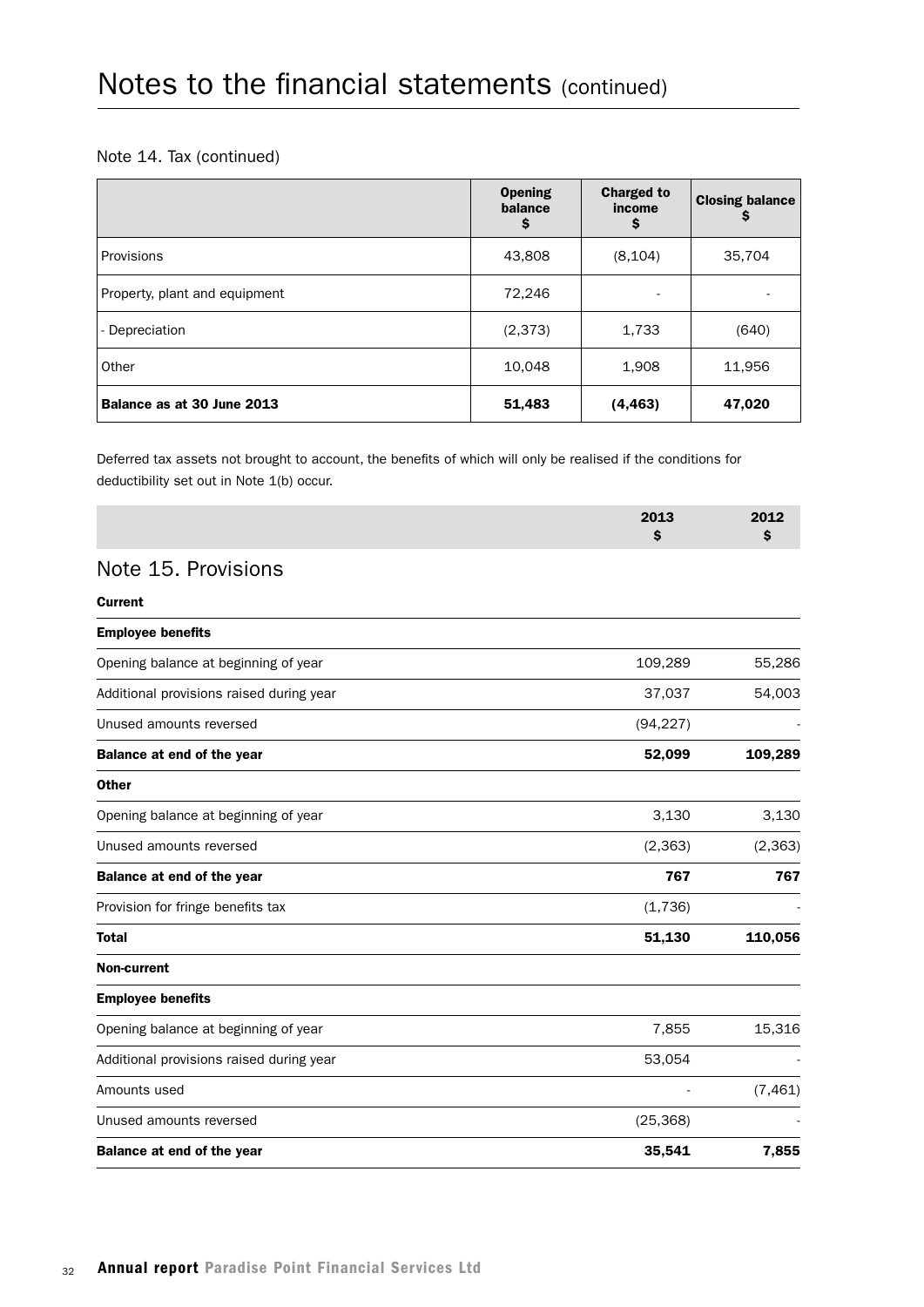| Non-current                     | 35,541     | 7,855     |
|---------------------------------|------------|-----------|
| Current                         | 51,130     | 110,056   |
| Analysis of total provisions    |            |           |
| Note 15. Provisions (continued) |            |           |
|                                 | 2013<br>\$ | 2012<br>Ş |

#### Provision for employee benefits - long-service leave

A provision has been recognised for employee entitlements relating to long service leave. In calculating the present value of future cash flows in respect of long service leave, the probability of long service leave being taken is based on historical data. The measurement and recognition criteria relating to employee benefits have been included in Note 1(f).

### Note 16. Issued capital

|                                           | 608.450  | 608.450  |
|-------------------------------------------|----------|----------|
| (Less) Bonus share reserve                | (16,300) | (16,300) |
| 624,750 fully paid ordinary shares of \$1 | 624.750  | 624.750  |

#### Bonus share reserve

A Bonus share reserve is included in Issued Capital for the amount of \$16,300.

(a) Capital Management

Management controls the capital to ensure that adequate cash flows are generated to fund its operations and that returns to shareholders and the community are maximized. The company ensures that the overall risk management strategy is in line with this objective.

The company operates under policies approved by the Board of Directors. Risk management policies are approved and reviewed by the Board on a regular basis. These include credit risk policies and future cash flow requirements. The company's capital consists of financial liabilities, supported by financial assets.

Management effectively manages the company's capital by assessing the company's financial risks and responding to changes in these risks and in the market. These responses may include the consideration of debt levels.

The gearing ratios for the years ended 30 June 2013 and 30 June 2012 are as follows:

|                                | <b>Note</b> | 2013<br>\$ | 2012<br>Ş  |
|--------------------------------|-------------|------------|------------|
| Total borrowings               | 12, 13      | 203,173    | 188,367    |
| Less cash and cash equivalents | 7           | (587, 381) | (670, 410) |
| Net debt                       |             | (384,207)  | (482, 043) |
| Total equity                   |             | 1,117,841  | 1,026,339  |
| <b>Total capital</b>           |             | 733,634    | 544,296    |
| Gearing ratio                  |             | N/A        | N/A        |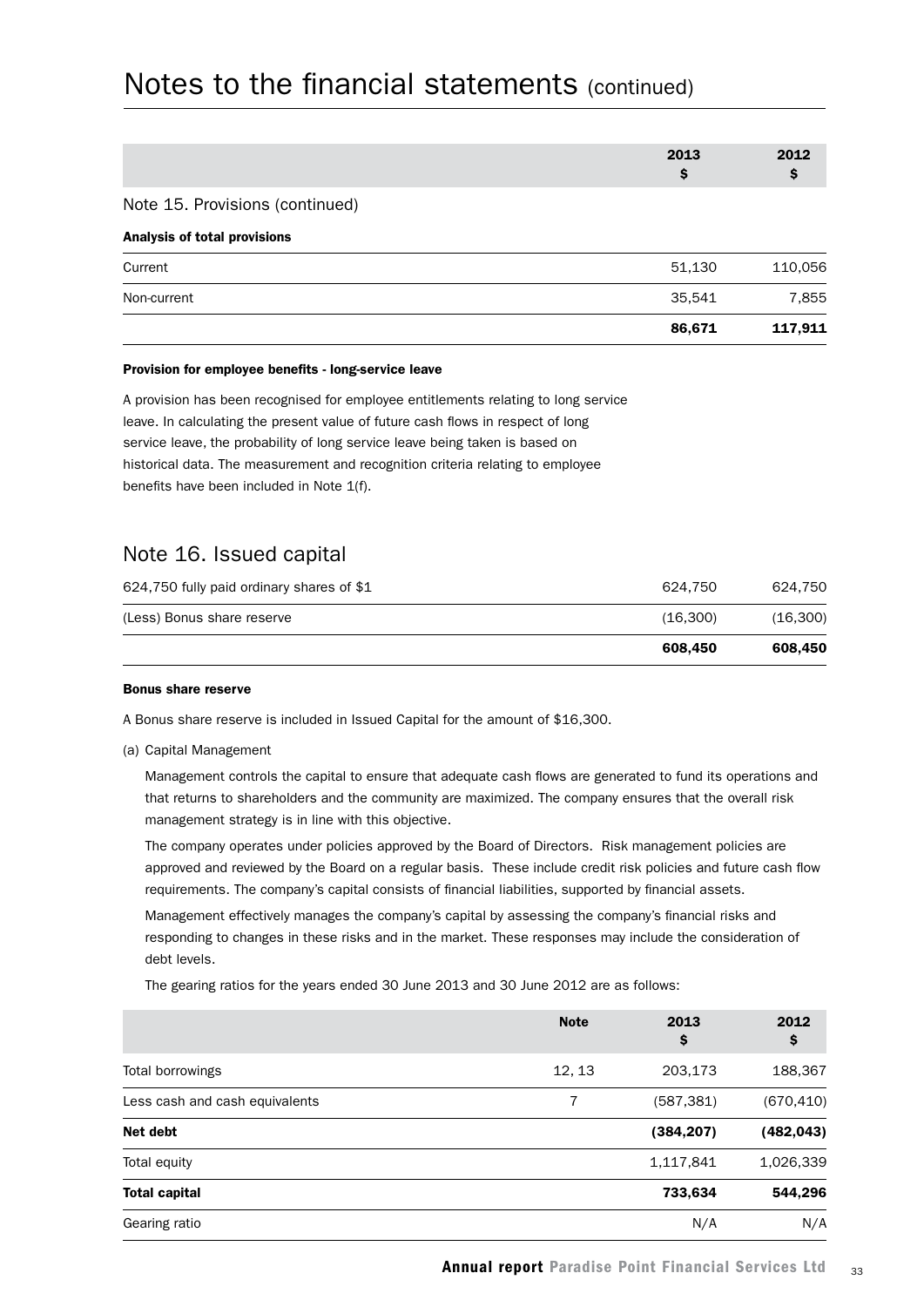| 2013 | 2012 |
|------|------|
|      |      |
|      |      |

### Note 17. Capital and leasing commitments

#### (a) Pperating lease commitments

Non-cancellable operating leases contracted for but not recognised in the financial statements

|                                  | 1.521.119 | 1,491,509 |
|----------------------------------|-----------|-----------|
| - later than 5 years             |           |           |
| - between 12 months and 5 years  | 1,227,857 | 1.198.247 |
| - not later than 12 months       | 293.262   | 293.262   |
| Payable - minimum lease payments |           |           |

The property leases are non-cancellable leases with a five-year term, with rent payable monthly in advance. Contingent rental provisions within the lease agreements require that the minimum lease payments shall be increased by amounts not exceeding CPI or 5% per annum. An option exists to renew the lease at the end of the five-year term for an additional term of five years. Operating licenses for ATM sites may have shorter terms.

## Note 18. Contingent liabilities and contingent assets

#### Contingent liabilities

There has been no contingent liabilities after the end of the financial year that would materially affect the financial statements.

#### Contingent assets

There has been no contingent assets after the end of the financial year that would materially affect the financial statements.

| 2013 | 2012 |
|------|------|
|      |      |

### Note 19. Cash flow information

#### (a) Reconciliation of cash flow from operations with profit after income tax

| Profit after income tax                                      | 163,348 | 109.180 |
|--------------------------------------------------------------|---------|---------|
| Non-cash flows in profit                                     |         |         |
| Amortisation                                                 | 37,308  | 32,545  |
| Depreciation                                                 | 50.219  | 54.071  |
| Net (gain)/loss on disposal of property, plant and equipment |         | 887     |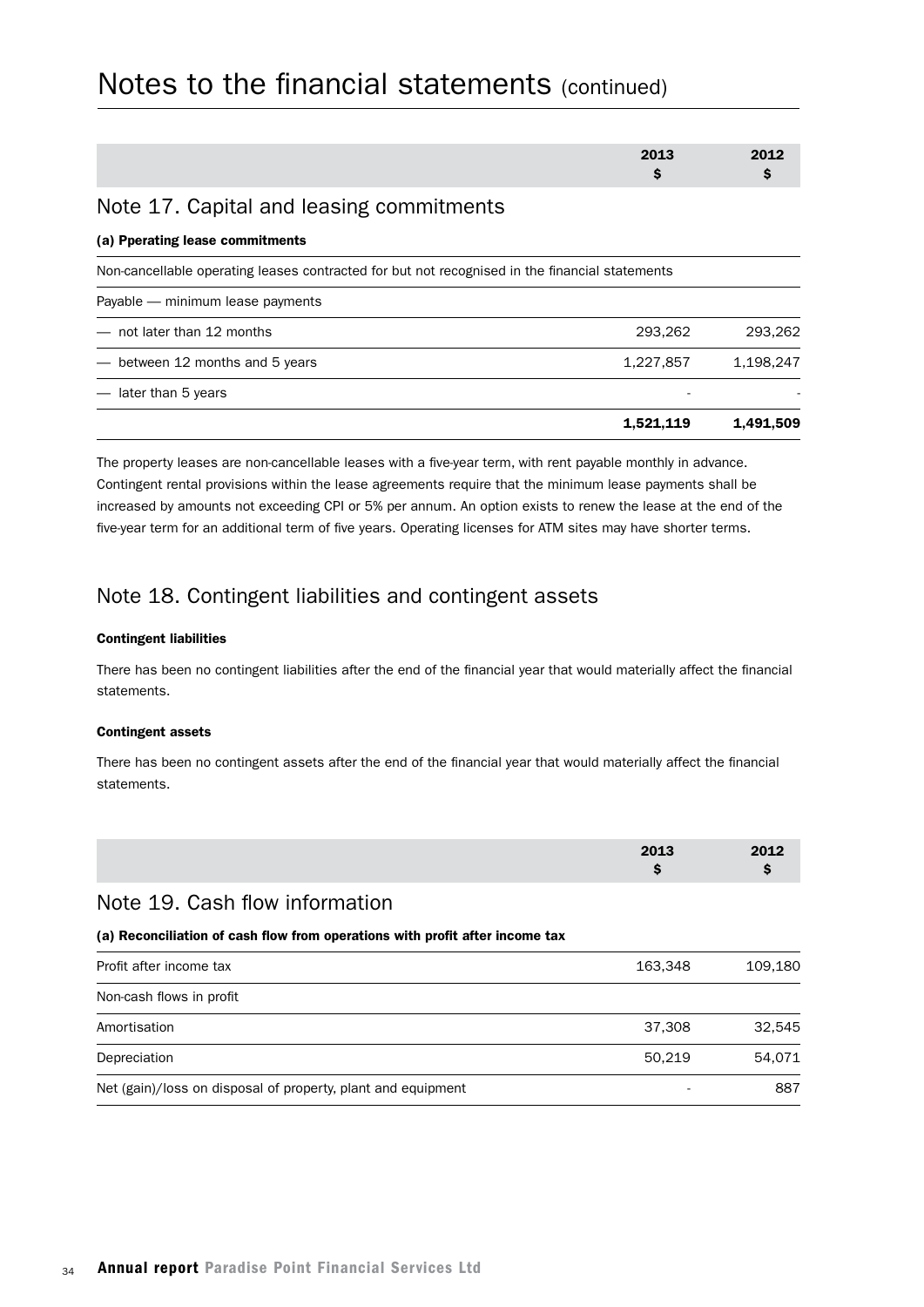|                                                    | 2013<br>\$ | 2012<br>Ş |
|----------------------------------------------------|------------|-----------|
| Note 19. Cash flow information (continued)         |            |           |
| Changes in assets and liabilities                  |            |           |
| (Increase)/decrease in trade and term receivables  | 3,197      | 66,795    |
| Increase/(decrease) in trade payables and accruals | 22,810     | 63.929    |
| Increase/(decrease) in income taxes payable        | (166, 788) | 137,580   |
| Increase/(decrease) in provisions                  | (23, 145)  | 65.416    |
| <b>Cash flow from operations</b>                   | 86,948     | 530,403   |

### Note 20. Events after the reporting period

The Directors are not aware of any significant events since the end of the reporting period.

## Note 21. Related party transactions

Transactions between related parties are on normal commercial terms and conditions no more favourable than those available to other parties unless otherwise stated. The names of Directors who have held office during the financial year and shareholdings of those Directors and related entities are as follows;

|                             | 2013<br># shares | 2012<br># shares |
|-----------------------------|------------------|------------------|
| Paul Vertullo               | 50,500           | 40,000           |
| John Ronald Hooton          | 6,000            | 6,000            |
| Frederick William Woodley   | $\mathbf 0$      | $\Omega$         |
| Lesley Woodford-Carr        | 500              | 500              |
| Ewald Gerhard (Garry) Kuppe | 15,000           | 15,000           |
| Paul James Wraith           | 59,400           | $\Omega$         |
| Ann Robilotta               | 25,600           | 25,600           |
| Helen Louise Weissenberger  | 2,000            | 2,000            |

No Director or related entity has entered into a material contract with the company. No Directors fees have been paid as the positions are held on a voluntary basis.

During the year Directors were paid an honorarium to reimburse costs incurred in the conduct of their duties.

The collective total honorarium was \$11,800.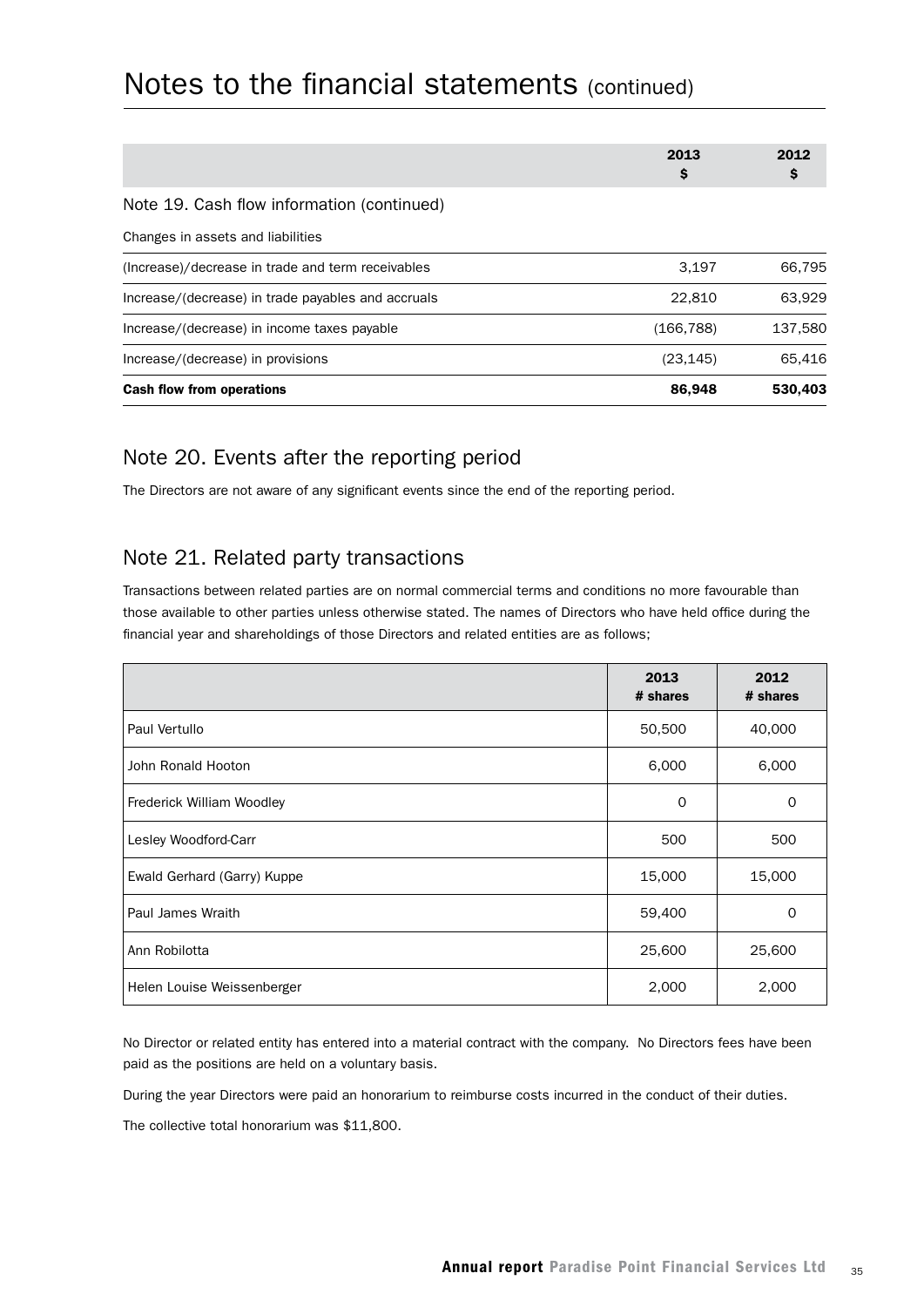#### Note 21. Related Party Transactions (continued)

|                          | <b>Gross remuneration</b> |         |  |
|--------------------------|---------------------------|---------|--|
|                          | 2013                      | 2012    |  |
| Key management personnel | 177,301                   | 159,225 |  |

### Note 22. Financial risk management

The company's financial instruments consist mainly of deposits with banks, short-term investments and accounts receivable and payable.

The totals for each category of financial instruments, measured in accordance with AASB 139 as detailed in the accounting policies to these financial statements, are as follows:

|                                         | <b>Note</b> | 2013<br>\$ | 2012<br>Ş |
|-----------------------------------------|-------------|------------|-----------|
| <b>Financial assets</b>                 |             |            |           |
| Cash and cash equivalents               | 7           | 587,381    | 670,410   |
| Loans and receivables                   | 8c          | 193,916    | 203,458   |
| <b>Total financial assets</b>           |             | 781,297    | 873,867   |
| <b>Financial liabilities</b>            |             |            |           |
| Financial liabilities at amortised cost |             |            |           |
| - Trade and other payables              | 12          | 173,684    | 150,874   |
| <b>Borrowings</b>                       | 13          | 29,489     | 37,493    |
| <b>Total financial liabilities</b>      |             | 203,173    | 188,367   |

#### Financial risk management policies

 The Directors overall risk management strategy seeks to assist the company in meeting its financial targets, whilst minimising potential adverse effects on financial performance. Risk management policies are approved and reviewed by the Board of Directors on a regular basis. These include credit risk policies and future cash flow requirements.

The Board of Directors meets on a regular basis to analyse financial risk exposure and to evaluate treasury management strategies in the context of the most recent economic conditions and forecasts. The Board's overall risk management strategy seeks to assist the company in meeting its financial targets, whilst minimising potential adverse effects on financial performance.

#### Specific financial risk exposures and management

 The main risks the company is exposed to through its financial instruments are liquidity risk and interest rate margin risk.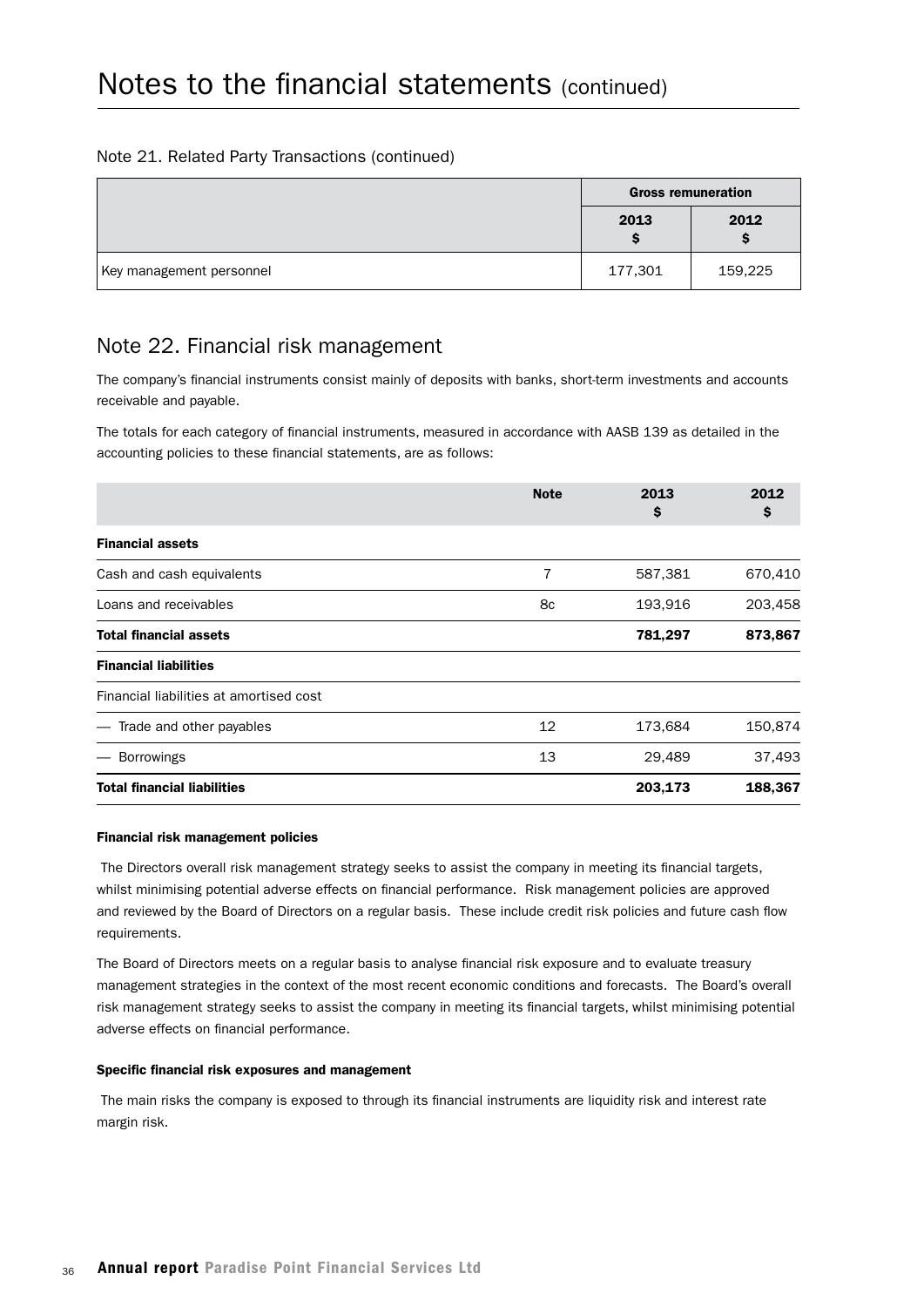#### Note 22. Financial risk management (continued)

#### a. Liquidity risk

Liquidity risk arises from the possibility that the entity might encounter difficulty in settling its debts or otherwise meeting its obligations related to financial liabilities. The entity manages this risk through the following mechanisms:

- preparing forward-looking cash flow analyses in relation to its operational, investing and financing activities;
- maintaining a reputable credit profile;
- managing credit risk related to financial assets;
- only investing surplus cash with major financial institutions; and
- comparing the maturity profile of financial liabilities with the realisation profile of financial assets.

The tables below reflect an undiscounted contractual maturity analysis for financial liabilities. The company has no bank overdrafts. The company has no financial guarantee liabilities.

Cash flows realised from financial assets reflect management's expectation as to the timing of realisation. Actual timing may therefore defer from that disclosed. The timing of cash flows presented in the table to settle financial liabilities reflect the earliest contractual settlement dates and do not reflect management's expectations that banking facilities will be rolled forward.

|                                                      | <b>Within 1 Year</b> |            | 1 to 5 years |            | Over 5 years         |                      | <b>Total</b> |                      |  |
|------------------------------------------------------|----------------------|------------|--------------|------------|----------------------|----------------------|--------------|----------------------|--|
|                                                      | 2013<br>\$           | 2012<br>\$ | 2013<br>\$   | 2012<br>\$ | 2013<br>$\mathsf{s}$ | 2012<br>$\mathsf{s}$ | 2013<br>\$   | 2012<br>$\mathsf{s}$ |  |
| <b>Financial liabilities due for payment</b>         |                      |            |              |            |                      |                      |              |                      |  |
| Trade and other payables                             | 173.684              | 150,874    |              |            |                      |                      | 173,684      | 150,874              |  |
| Chattel mortgage liabilities                         | 8,599                | 8,004      | 20,890       | 29,490     |                      |                      | 29,490       | 37,494               |  |
| <b>Total contractual outflows</b>                    | 182,283              | 158,878    | 20,890       | 29,490     |                      |                      | 203,173      | 188,368              |  |
| Less bank overdrafts                                 |                      |            |              |            |                      |                      |              |                      |  |
| <b>Total expected outflows</b>                       | 182,283              | 158,878    | 20,890       | 29,490     |                      |                      | 203,173      | 188,368              |  |
| Financial assets - cash flows realisable             |                      |            |              |            |                      |                      |              |                      |  |
| Cash and cash equivalents                            | 587,381              | 670,410    |              |            |                      |                      | 587,381      | 670,410              |  |
| Trade, term and loans<br>receivables                 | 187,097              | 191,148    |              |            |                      |                      | 187,097      | 191,148              |  |
| <b>Total anticipated inflows</b>                     | 774,478              | 861,558    |              |            |                      |                      | 774,478      | 861,558              |  |
| Net (outflow) $/$ inflow on<br>financial instruments | 592,195              | 702,680    | (20, 890)    | (29, 490)  |                      |                      | 571,304      | 673,190              |  |

#### Financial liability and financial asset maturity analysis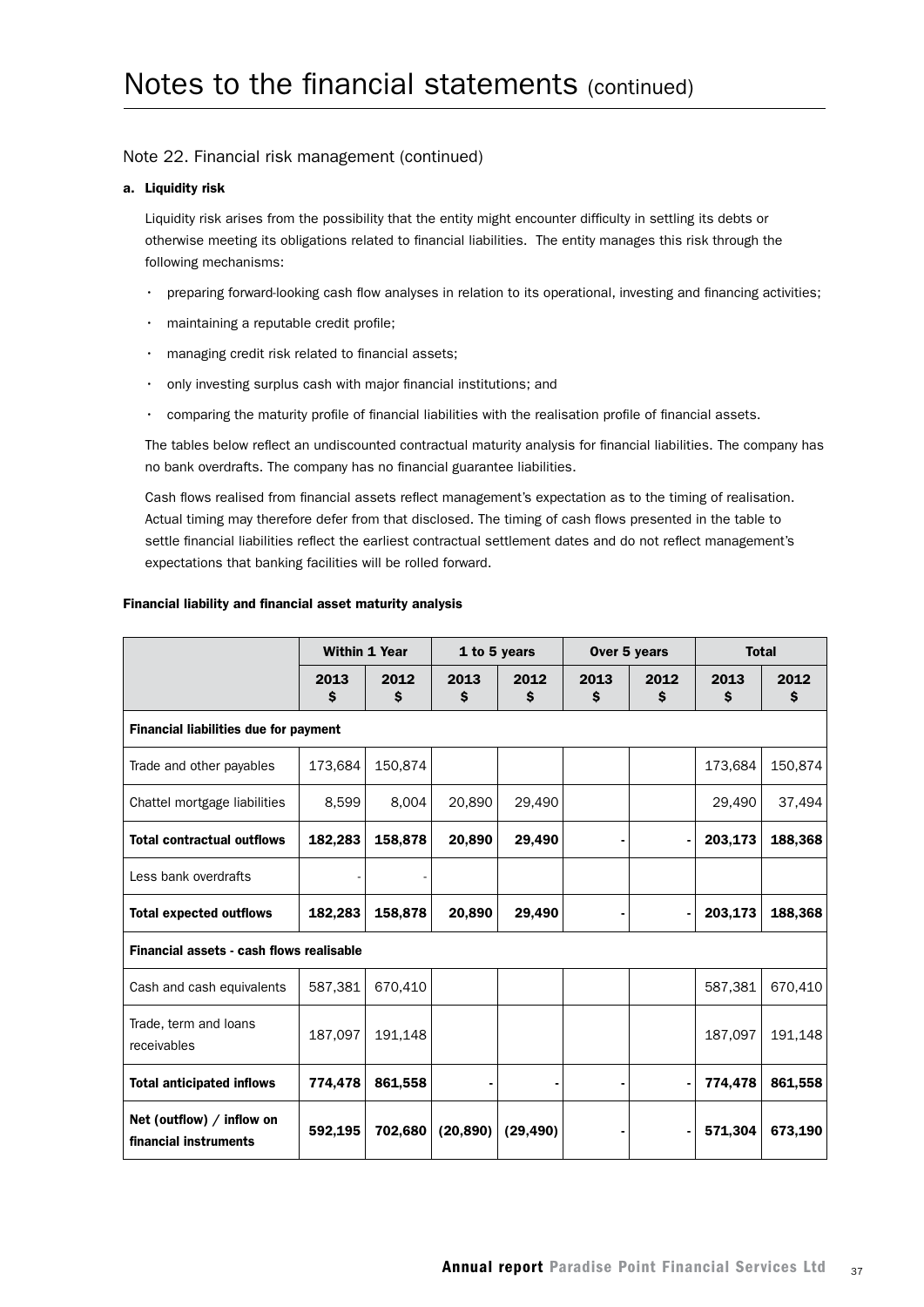#### Note 22. Financial risk management (continued)

#### b. Market risk

i. Interest rate risk

Exposure to interest rate risk arises on financial assets and financial liabilities recognised at reporting date whereby a future change in interest rates will affect future cash flows or the fair value of fixed rate financial instruments.

There is no effective variable interest rate borrowings (i.e. un-hedged debt). The company is not exposed to interest rate risk which will impact future cash flows and interest charges.

#### ii. Foreign exchange risk

The company is not exposed to fluctuations in foreign currencies.

iii. Other price risk

The company is not exposed to other price risks.

#### Fair values

#### Fair value estimation

The fair values of financial assets and financial liabilities are presented in the following table and can be compared to their carrying amounts as presented in the statement of financial position. Fair value is the amount at which an asset could be exchanged, or a liability settled, between knowledgeable, willing parties in an arm's length transaction.

Fair values derived may be based on information that is estimated or subject to judgement, where changes in assumptions may have a material impact on the amounts estimated. Areas of judgement and the assumptions have been detailed below. Where possible, valuation information used to calculate fair value is extracted from the market, with more reliable information available from markets that are actively traded. In this regard, fair values for listed securities are obtained from quoted market bid prices. Where securities are unlisted and no market quotes are available, fair value is obtained using discounted cash flow analysis and other valuation techniques commonly used by market participants.

Differences between fair values and carrying amounts of financial instruments with fixed interest rates are due to the change in discount rates being applied by the market since their initial recognition by the company. Most of these instruments, which are carried at amortised cost (ie term receivables and loan liabilities), are to be held until maturity and therefore the fair value figures calculated bear little relevance to the company.

|                               | <b>Note</b> | 2013                     |                     | 2012                     |                     |
|-------------------------------|-------------|--------------------------|---------------------|--------------------------|---------------------|
|                               |             | Carrying<br>amount<br>\$ | Fair<br>value<br>\$ | Carrying<br>amount<br>\$ | Fair<br>value<br>\$ |
| <b>Financial assets</b>       |             |                          |                     |                          |                     |
| Cash and cash equivalents     | (i)         | 587,381                  | 587,381             | 670,410                  | 670,410             |
| Trade and other receivables   | (i)         | 193,916                  | 193,916             | 203,458                  | 203,458             |
| <b>Total financial assets</b> |             | 781,297                  | 781,297             | 873,867                  | 873,868             |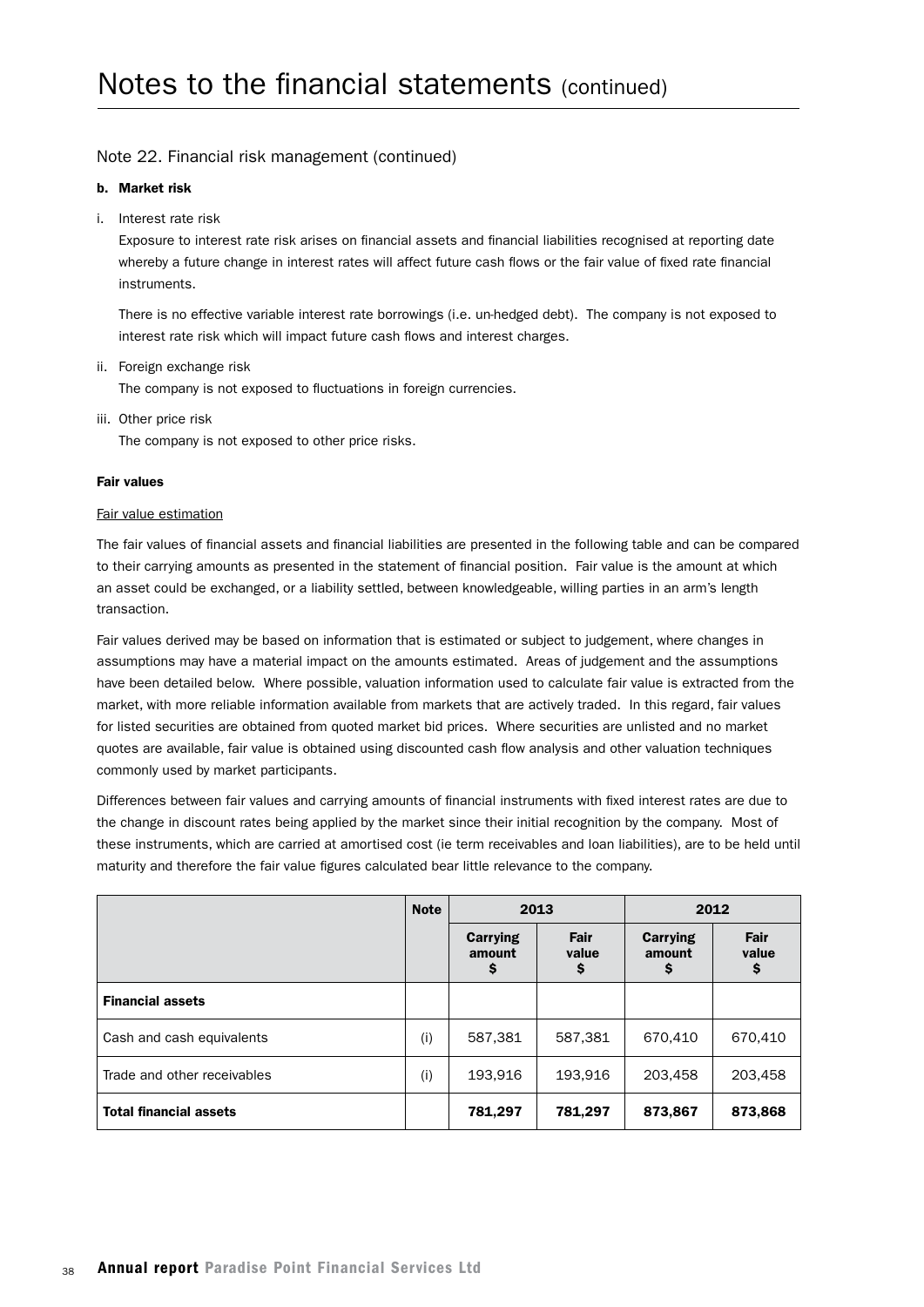#### Note 22. Financial risk management (continued)

#### Fair values (continued)

Fair value estimation (continued)

|                                    | <b>Note</b> | 2013                     |                     | 2012                     |                     |
|------------------------------------|-------------|--------------------------|---------------------|--------------------------|---------------------|
|                                    |             | Carrying<br>amount<br>\$ | Fair<br>value<br>\$ | Carrying<br>amount<br>\$ | Fair<br>value<br>\$ |
| <b>Financial liabilities</b>       |             |                          |                     |                          |                     |
| Trade and other payables           | (i)         | 173,684                  | 173.684             | 150,874                  | 150,874             |
| <b>Chattel Mortgage</b>            | (ii)        | 29,490                   | 29,489              |                          | 37,493              |
| <b>Total financial liabilities</b> |             | 203,174                  | 203,173             | 150,874                  | 188,367             |

The fair values disclosed in the above table have been determined based on the following methodologies:

- (i) Cash and cash equivalents, trade and other receivables and trade and other payables are short-term instruments in nature whose carrying amount is equivalent to fair value. Trade and other payables excludes amounts provided for annual leave, which is outside the scope of AASB 139.
- (ii) Fair values are determined using a discounted cash flow model incorporating current commercial borrowing rates. The fair values of fixed rate bank debt will differ to the carrying amounts.

## Note 23. Company details

The registered office of the company is:

Paradise Point Financial Services Ltd Shops 3 & 4 42 Esplanade Paradise Point QLD 4216 The principal place of business is:

Paradise Point Financial Services Ltd Shops 3 & 4 42 Esplanade Paradise Point QLD 4216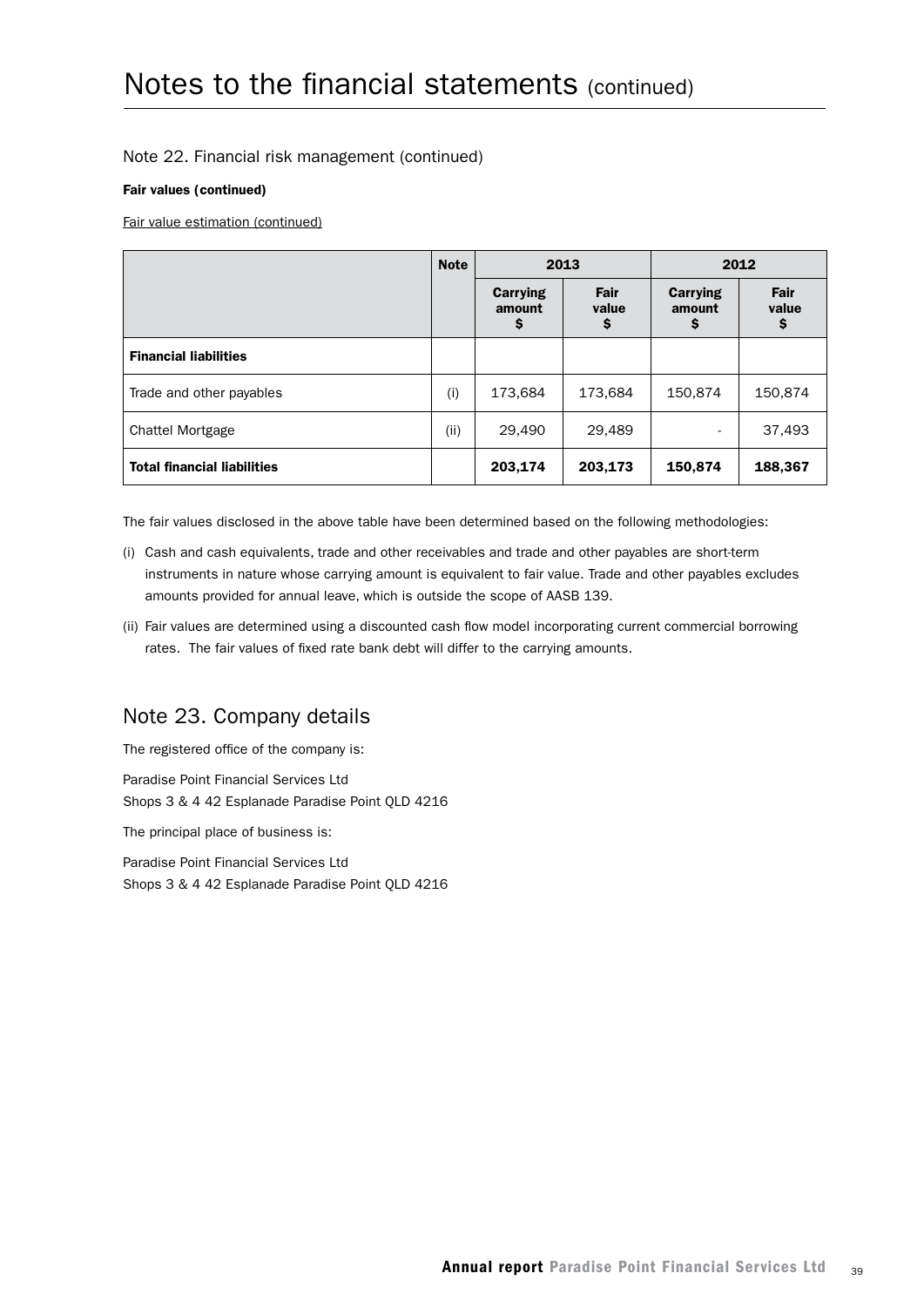# Directors' declaration

In accordance with a resolution of the Directors of Paradise Point Financial Services Ltd, the Directors of the company declare that:

- 1. the financial statements and notes, as set out on pages, as set out on pages 11 to 39, are in accordance with the Corporations Act 2001 and:
	- (a) comply with Accounting Standards; and
	- (b) give a true and fair view of the financial position as at 30 June 2013 and of the performance for the year ended on that date of the company;
- 2. in the Directors' opinion there are reasonable grounds to believe that the company will be able to pay its debts as and when they become due and payable;

Q. tH

Paul Vertullo Director

Dated 25 September 2013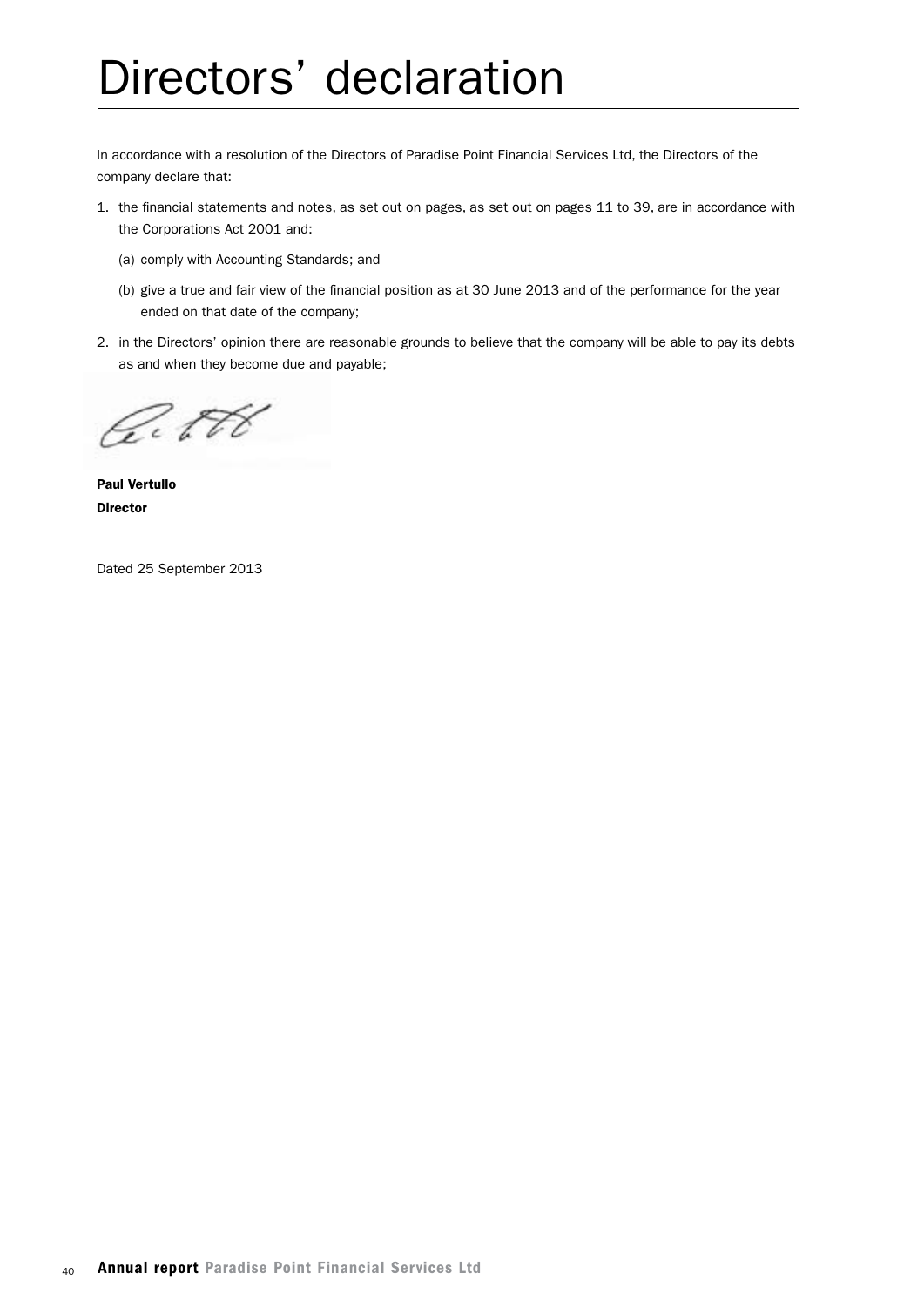# Independent audit report



solutilos tibus Imple

beaco of m

#### PARADISE POINT FINANCIAL SERVICES LIMITED ABN 33 095 686 936

#### **INDEPENDENT AUDITOR'S REPORT** TO THE DIRECTORS OF PARADISE POINT FINANCIAL SERVICES LIMITED

#### **Report on the Financial Report**

We have audited the accompanying financial report of Paradise Point Financial Services Limited (the company) which comprises the statement of financial position as at 30 June 2013, and the statement of comprehensive income, statement of changes in equity and statement of cash flow for the then year ended, notes comprising a summary of significant accounting policies and other explanatory information and the directors' declaration of the company.

#### Directors' Responsibility for the Financial Report

The directors of the company are responsible for the preparation and fair presentation of the financial report that gives a true and fair view in accordance with Australian Accounting and the Corporations Act 2001 and for such internal controls as the directors determined is necessary for the preparation of the financial report that is free from material misstatement, whether due to fraud or error.

#### **Auditors' Responsibility**

Our responsibility is to express an opinion on the financial report based on our audit. We conducted our audit in accordance with Australian Auditing Standards. Those standards require that we comply with relevant ethical requirements relating to audit engagements and plan and perform the audit to obtain reasonable assurance whether the financial report is free from material misstatement.

An audit involves performing procedures to obtain audit evidence about the amounts and disclosures in the financial report. The procedures selected depend on the auditor's judgment, including the assessment of the risks of material misstatement of the financial report, whether due to fraud or error. In making those risk assessments, the auditor considers internal control relevant to the entity's preparation and fair presentation of the financial report in order to design audit procedures that are appropriate in the circumstances, but not for the purpose of expressing an opinion on the effectiveness of the entity's internal control. An audit also includes evaluating the appropriateness of accounting policies used and the reasonableness of accounting estimates made by the directors, as well as evaluating the overall presentation of the financial report.

We believe that the audit evidence we have obtained is sufficient and appropriate to provide a basis for our audit opinion.

#### Independence

In conducting our audit, we have complied with the independence requirements of the Corporations Act 2001.

#### **Auditors' Opinion**

In our opinion, the financial report of Paradise Point Financial Services Limited is in accordance with the Corporations Act 2001, including:

- a) giving a true and fair view of the company's financial position as at 30 June 2013 and of its performance for the year ended on that date: and
- b) complying with Australian Accounting Standards (including the Australian Accounting Interpretations) and the Corporations Regulations 2001.

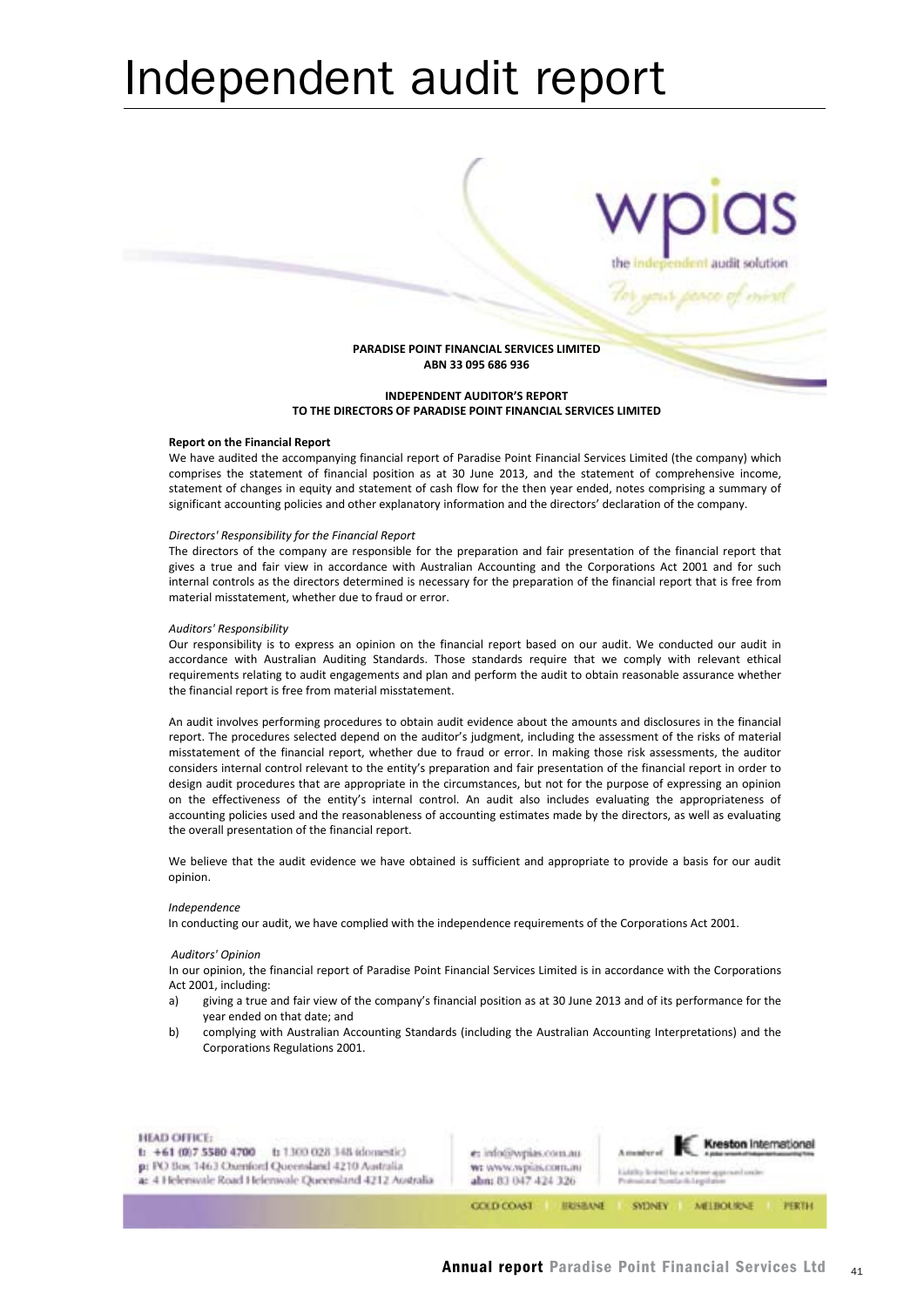PARADISE POINT FINANCIAL SERVICES LIMITED ABN 33 095 686 936

**INDEPENDENT AUDITOR'S REPORT** TO THE MEMBERS OF PARADISE POINT FINANCIAL SERVICES LIMITED

**WILLIAMS PARTNERS INDEPENDENT AUDIT SPECIALISTS** 

a.L.Blank.

 **ANDREA BLANK** BBus CPA RCA **PARTNER** Registered Company Auditor No. 278326

Dated this 25<sup>th</sup> day of September 2013

4 Helensvale Road<br>Helensvale Qld 4212